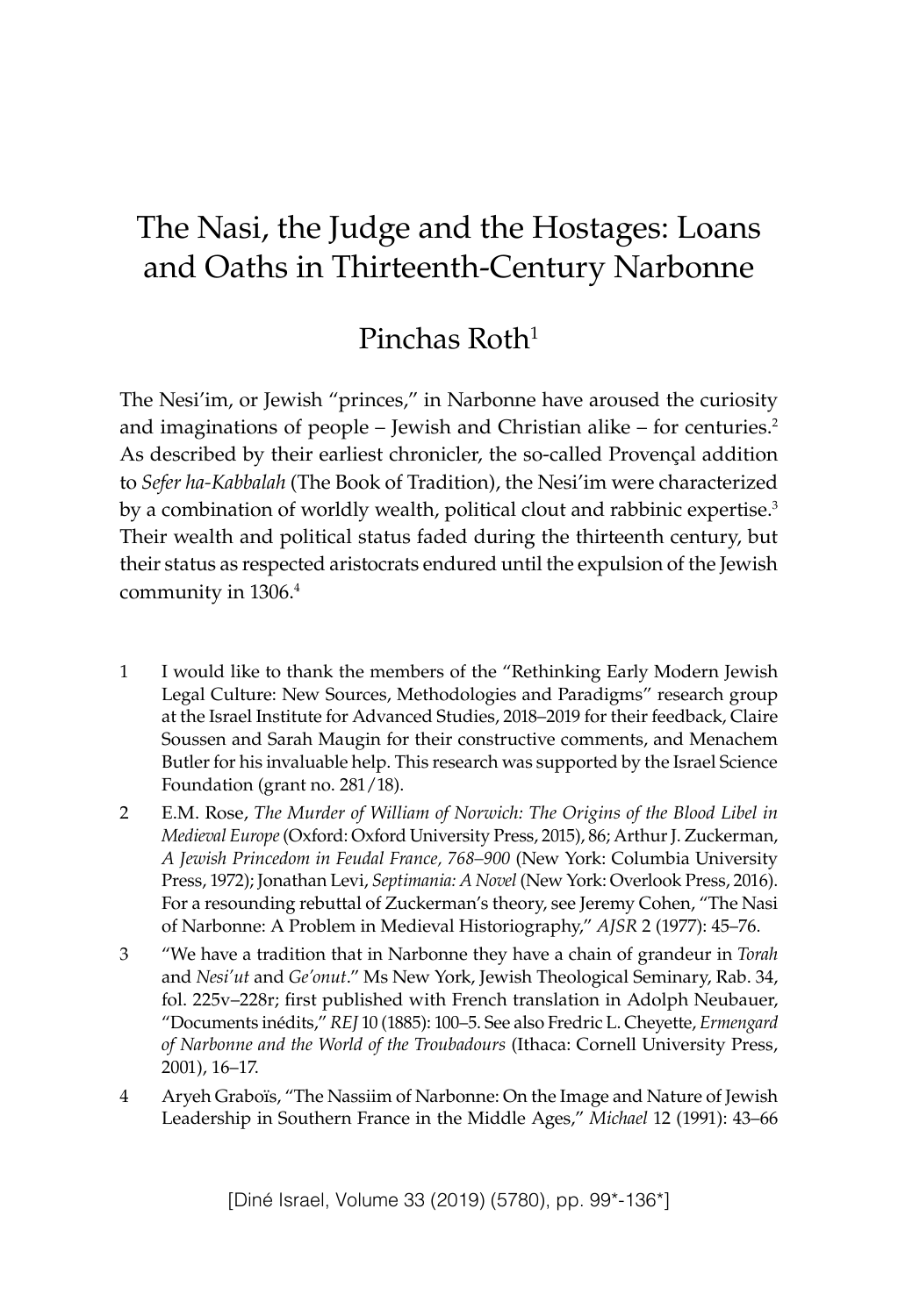The last Nasi, Kalonymos ben Todros (known in Latin as Moumet Judeus de Nerbo), maintained a personal relationship with Mordechai Kimhi.<sup>5</sup> Kimhi was a grandson of the famous exegete from Narbonne, David Kimhi. The grandson served as a rabbinic judge (*dayyan*) in Narbonne and the region before moving east to Carpentras, towards the end of the thirteenth century. There he continued his work as a judge for a time. Throughout his career of more than half a century, Kimhi was immersed in the real-world practice of Jewish law. He was acutely, even painfully, aware of how different applied law could be from its image in theory.<sup>6</sup>

The correspondence between Kalonymos the Nasi and Mordechai Kimhi the *dayyan* is important not simply because there are so few literary remains of the Nesi'im. Their exchange sheds precious light on legal tensions within the Jewish communities of Languedoc and Catalonia during the late thirteenth century, and on social distinctions between rabbinic scholars and Jewish laypeople—specifically, scribes and businesspeople—that had significant ramifications for the development of Jewish law.<sup>7</sup> It relates to a legal transplant, the practice of pledging hostageship as a penalty for failure to repay debts, which laypeople were incorporating into their legal practice and adapting to a Jewish context.

Kalonymos wrote to Mordechai Kimhi after the latter had left Narbonne and moved east, to "the edge of the land."<sup>8</sup> Although Kimhi expressed surprise that the Nasi had turned to him when there were rabbinic scholars ready and available in Narbonne, it seems clear that Kalonymos trusted his old friend's acumen and honesty. Kalonymos described two cases involving

(Hebrew); idem, "Le 'roi juif' de Narbonne," *Annales du Midi* 109 (1997): 165–88. See also Shlomo H. Pick, "Jewish Aristocracy in Southern France," *REJ* 161 (2002): 97–121.

- 5 On Kalonymos see Daniel Friedenberg, *Jewish Seals from Medieval Europe* (Detroit: Wayne State University Press, 1987), 71–76.
- 6 Pinchas Roth, "Legal Strategy and Legal Culture in Medieval Jewish Courts of Southern France," *AJSR* 38 (2014): 375–93.
- 7 On the active role played by laypeople in the development of Jewish law during the Middle Ages, see Rachel Furst, "Marriage Before the Bench: Divorce Law and Litigation Strategies in Thirteenth-Century Ashkenaz," *Jewish History* 31 (2017): 7–30.
- 8 Ms. Jerusalem, National Library of Israel, 8°90, fol. 49r–52r. Published by Shmuel Eliezer Stern, *Me'orot ha-Rishonim* (Jerusalem: Machon Yerushalayim, 2002), 243–53.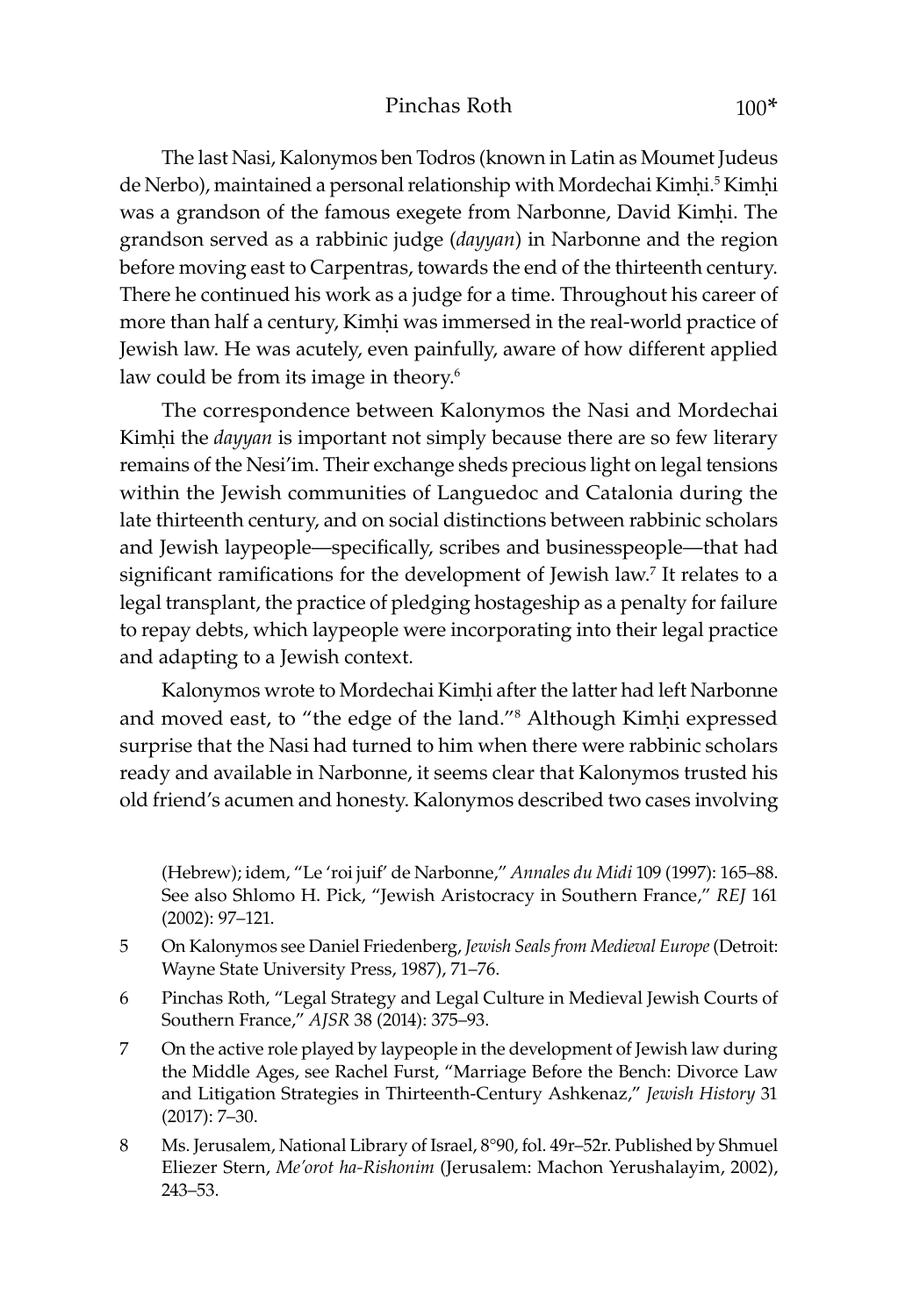loans and oaths. One case was apparently hypothetical, while the second took place in Catalonia and a prominent rabbi from Barcelona had reacted to it. The question sent by Kalonymos, then, was not spurred by the pressing need to resolve any pending legal case, but by a more general concern. The first, hypothetical, case was posed in order to set the stage for the second, more problematic one that had actually taken place.

## I. The first question

Both cases involved loans made between Jews. The way in which Kalonymos recounted the first case compelled the reader to empathize with the lender against the borrower:

Reuben was owed money by Simeon, given either as a deposit or a loan, and Reuben has no witnesses or any proof that could force him in court to return the money – neither in a Jewish court (*dine Yisrael*) nor in a gentile court (*dine ummot ha-olam*). Alternatively (*o kallekh le-derekh zo*) – he had witnesses and many proofs to force him in court to return the money.9

The recalcitrant debtor eventually offered his creditor a deal: he would repay the money if Reuben the lender agreed to make an oath, committing himself to something inconvenient or embarrassing. Reuben felt he had no choice, since he was pressed for funds, and made the oath. However, having now received his money, Reuben rankled against the terms of the oath and wanted to have it undone.

The idea that an oath could be undone is a profoundly rabbinic innovation.<sup>10</sup> The Mishnah described it as "flying in the air with nothing to stand on" because of its total absence from the Bible.<sup>11</sup> It is rabbinic not only by origin but also in its performance. As summarized by Maimonides:<sup>12</sup>

- 9 Stern, *Me'orot ha-Rishonim*, 244 (my translation).
- 10 Moshe Benovitz, *Kol Nidre: Studies in the Development of Rabbinic Votive Institutions* (Atlanta: Scholars Press, 1998), 149–64.
- 11 *M. Êag.* 1:8.
- 12 Maimonides, Laws of Oaths 6:1; trans. B. D. Klein, *The Code of Maimonides The Book of Asseverations* (New Haven: Yale University Press, 1962), 24–25.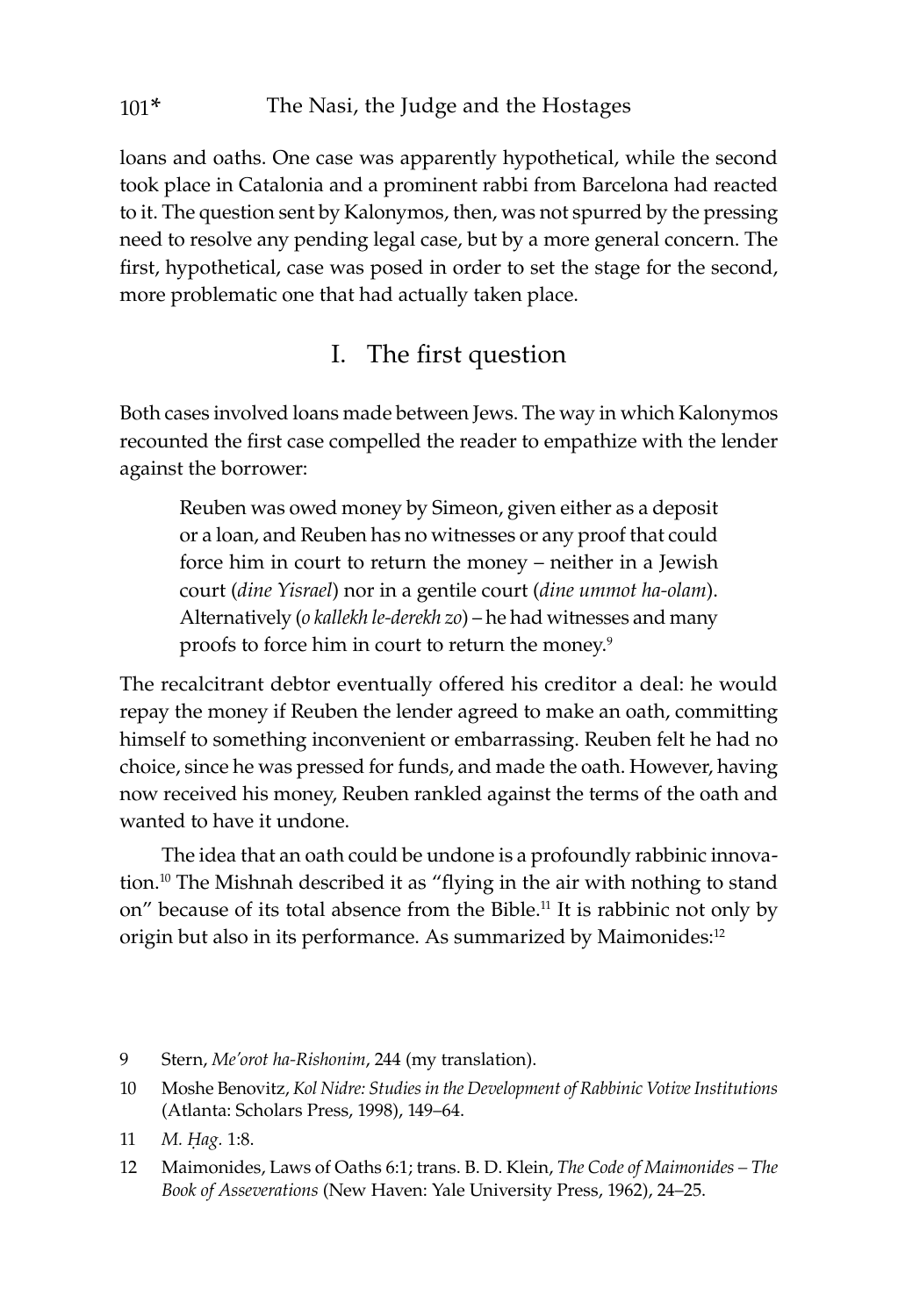If anyone, having uttered a rash oath, regrets it, and on realizing that he will be in distress if he fulfills it, changes his mind about it… he may consult with a sage, or where no sage is available with three ordinary men, who may then absolve him from his oath.

Oaths have a dual character, combining deeply religious ritual elements with an often-interpersonal legal purpose.13 On the social plane, people who did not trust each other would extract an oath in order to compel honesty or compliance from their peers. This oath then became the basis for contracts and other legal agreements between the sides. The religious element of the oath served to cement those agreements, since it was assumed that even a person who was dishonest in business dealings would quail at the prospect of transgressing a sacred oath.14 Yet rabbinic law—and the manifestation of rabbinic law in the person of a specific rabbi—pulled the carpet out from under such an agreement by allowing the oath to be undone. It was this incongruous and destabilizing trespass of the rabbi into the marketplace—or the court—that spurred the Nasi's question.

Jewish law was not particularly helpful in dealing with recalcitrant borrowers, and Jews often turned to non-Jewish courts for a ruling that had some teeth. But in cases when that too would not help, what was a lender to do? Must he really submit himself to humiliation and inconvenience in order to recover his funds? It was bad enough that the legal system was unable to help him; should that system be allowed to harm him?<sup>15</sup> Morally, it seemed

- 13 Gideon Libson, "The Use of a Sacred Object in the Administration of a Judicial Oath," *Jewish Law Association Studies* 1 (1985): 53–60.
- 14 For a similar blurring of the lines between economy, law, and religion in medieval Christian Europe, see Tyler Lange, *Excommunication for Debt in Late Medieval France: The Business of Salvation* (Cambridge: Cambridge University Press, 2016). Medieval Jews in northern France employed a religious tool in their contracts by adding the threat of excommunication to betrothal agreements; see Simcha Emanuel, "Invalidating a Marriage Agreement," in *Studies on the History of the Jews of Ashkenaz Presented to Eric Zimmer*, ed. Gershon Bacon, Daniel Sperber, and Aharon Gaimani (Ramat-Gan: Bar-Ilan University Press, 2008), 157–202 (Hebrew).
- 15 For a similar quandary in medieval Jewish tort law, see Pinchas Roth, "Incrimination as Vengeance: New Light on Isaac of Dampierre's Responsum to Asher of Lunel," *Shenaton ha-Mishpat ha-Ivri* 29 (2016–2018): 153–80 (Hebrew).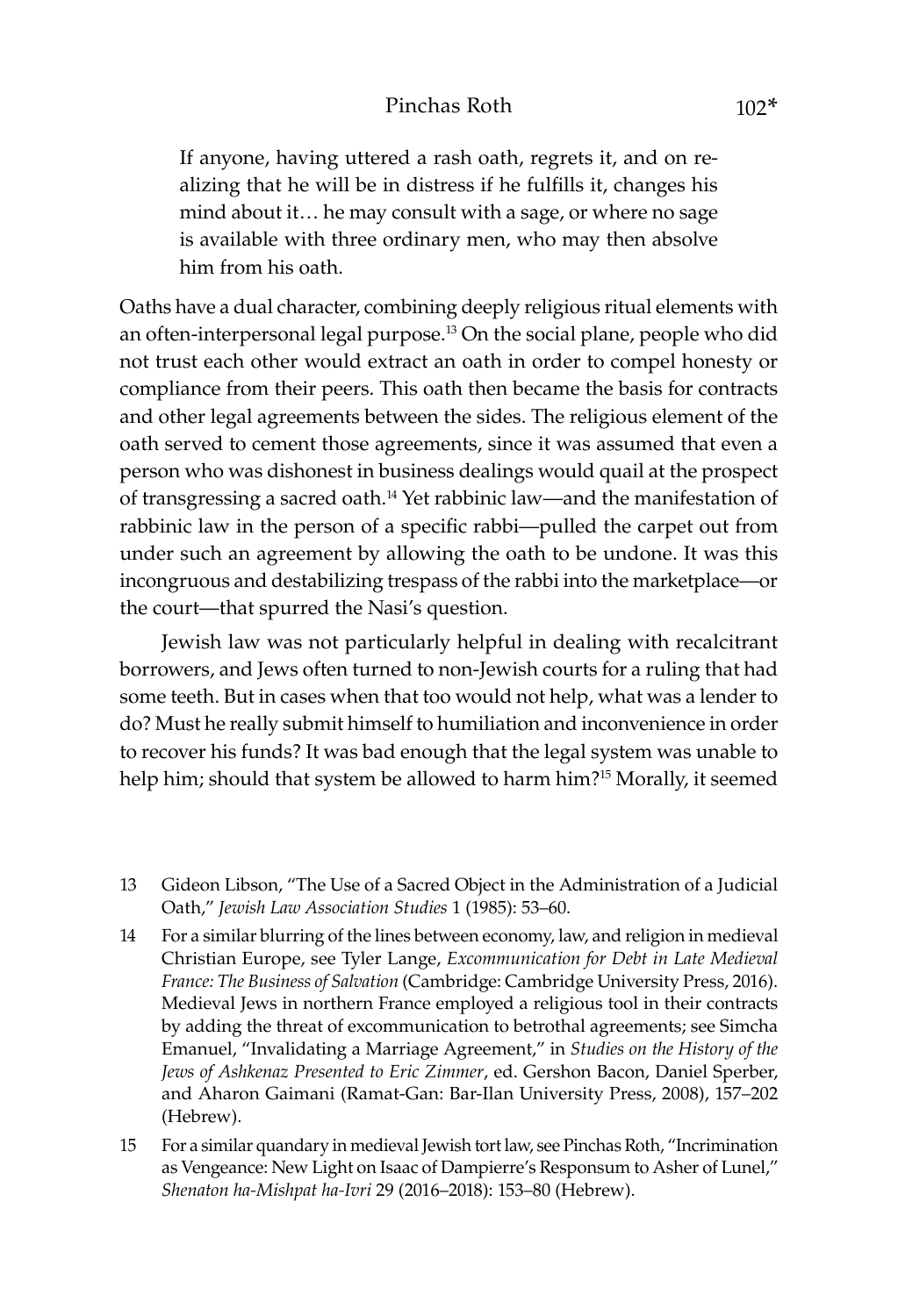clear that the law and the rabbis ought to help the lender escape the terms of his oath. But would this not undermine the legal system?

### II. The second question

Kalonymos's second question was not preserved in the opening of the text but it was reproduced by Kimhi at the outset of his response. Possibly, it was sent separately as a follow-up to the first question.

You asked me a second question. It once happened in Catalonia that Reuben lent money to Simeon and swore that, if [Simeon] did not repay the money by a certain date, [Simeon] would enter the house of hostages as a warning.16 When the time of repayment arrived, [Simeon] did not have the money available to repay the loan, and he entered the house of hostages as a warning. He remained there many days, and the lender was unwilling to undo [his oath] in any way. Many distinguished people begged him, but he paid them no attention. The famous Rabbi Aaron ha-Levi of Barcelona<sup>17</sup> was there, and he said that if [Reuben] would not extend [the time of repayment], [Simeon] could ask for his oath to be undone until he was able to repay [the debt]. Many people were baffled by this. You asked, my lord, how it could be just for someone who willingly made an oath to his fellow to then have that oath undone, and under what

- 16 The Hebrew term, "*bet ha-ta'aruvot*," is taken from 2 Kgs 14:14, "He carried off all the gold and silver and all the vessels that there were in the House of the Lord and in the treasuries of the royal palace, as well as *bene ha-ta'aruvot*." David Kimhi, in his commentary ad loc., explained that the sons of the princes were taken by Jehoash "as guarantors (*arevim*) that they would not rebel against him." In his lexical work *Sefer ha-Shorashim*, Kimêi added a gloss: *ostayyes* (my thanks to Judith Kogel for pointing this out). David Kimhi, *Sefer ha-Shorashim*, ed. J. H. R. Biesenthal and F. Lebrecht (Berlin: Bethge, 1847), 278.
- 17 On Aaron de na Clara of Barcelona see Ernest Renan, "Les rabbins français du commencement du quatorizième siècle," in *Histoire littéraire de la France*, vol. 27 (Paris: Imprimerie nationale, 1877), 523–28; Israel Ta-Shma, *Talmudic Commentary in Europe and North Africa* (Jerusalem: Magnes Press, 2000), 2:66–69 (Hebrew); Yosef Hillel, "Introduction," *Êiddushe ha-Ra'ah – masekhet Berakhot* (Jerusalem: Ahavat Shalom, 2000), 11–18; Chaim Eliezer Ashkenazi, "Le-toledot ha-Ra'ah bi-shenot ḥayyav ha-me'uḥarot ve-al shenat petirato," *Yeshurun* (forthcoming).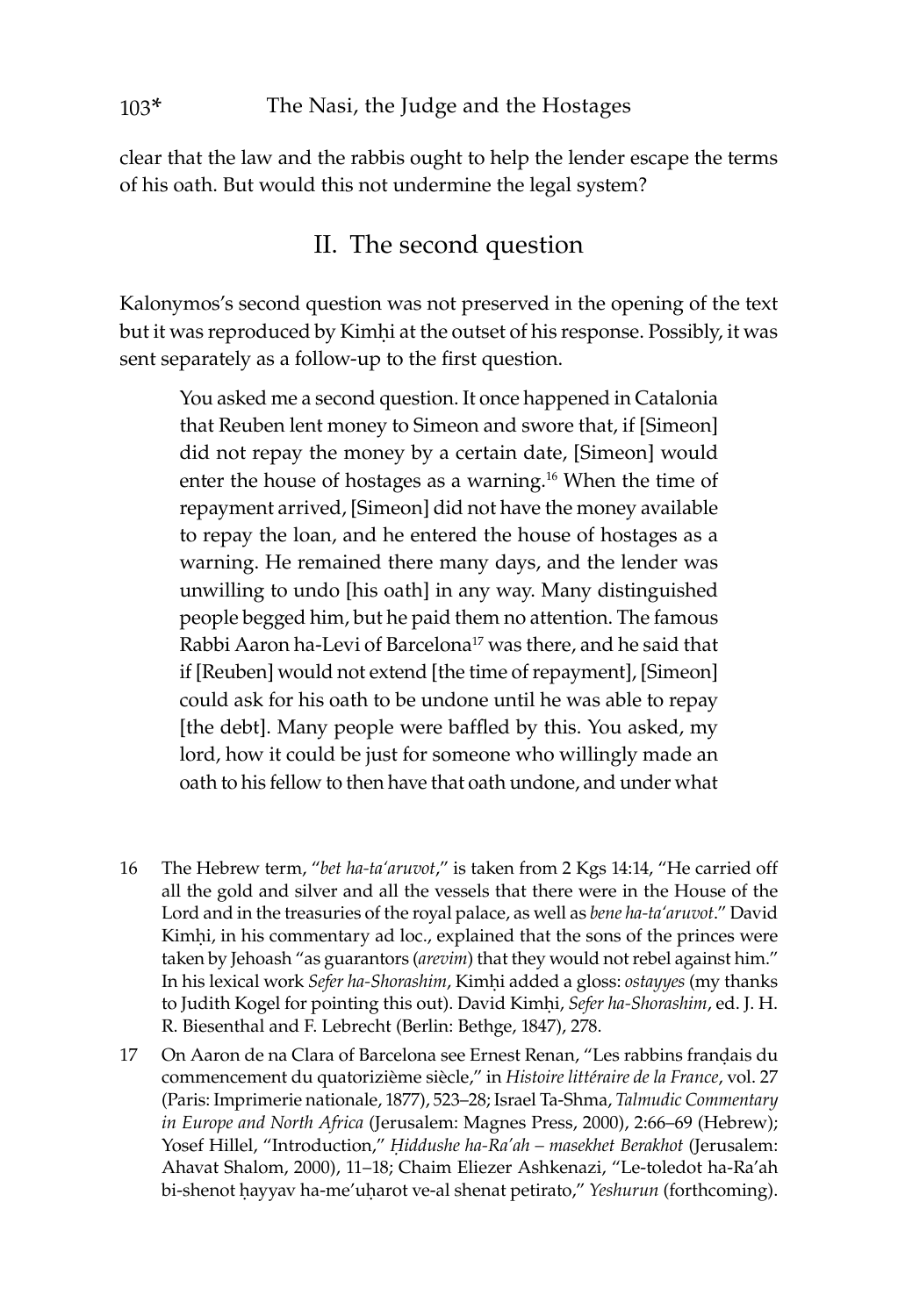#### Pinchas Roth 104\*

circumstances. You begged me to explain it all to you – both the matter of extending the loan and of extending the incarceration.<sup>18</sup>

### III.Hostageship and incarceration

Hostageship as a penalty for unpaid debts, as described by Kalonymos, was known in various towns in southern France. Local laws from Arles and Aix during the late twelfth and mid-thirteenth centuries mention the confinement of debtors to *hostagia*. 19 John Pryor explained the process in relation to Marseilles:20

A debtor who was so impoverished that he could not satisfy his creditors from his property might be required by the court to *tenere hostagium* until he had made payment. Holding oneself hostage was a form of house arrest in which the person concerned had to live in a small, circumscribed area around the Platea Palacii in the centre of the city and was not allowed to leave it except for certain specific activities such as going to Church, appearing in court, and going to defecate. Prison for debt was envisaged in the Marseillese judicial system only if a debtor broke hostage, fled the city, and was recaptured.

In Perpignan, loan contracts stipulated the penalty of hostageship, sometimes within a specific house, with separate locales for Jews and for Christians.<sup>21</sup> By the late fourteenth century, the practice had spread to the north of France.<sup>22</sup>

- 18 Stern, *Me'orot ha-Rishonim*, 245–46.
- 19 Adam Kosto, *Hostages in the Middle Ages* (Oxford: Oxford University Press, 2012), 161 n. 129.
- 20 John H. Pryor, *Business Contracts of Medieval Provence* (Toronto: Pontifical Institute of Mediaeval Studies, 1981), 133.
- 21 In 1381, many Jews of Perpignan were warned that they would be held as hostages in the house of Pierre Grimaldi's heirs in the fruteria of Perpignan. Later, however, the place of confinement was replaced with the house of Struch Maymon, within the call (ADPO 3E1/5086, f20r). Struch Maymon's home was mentioned again in 1387, when Cresques de Besalum agreed to confinement in the Maymon residence until he repaid his debt to his brother Samiel Abram de Besalum (ADPO 3E1/2146, f14r). I am grateful to Sarah Maugin for this information.
- 22 Julie Claustre, *Dans les ge�les du roi: L'emprisonnement pour dette à Paris à la fin du Moyen Âge* (Paris: Sorbonne, 2007), 318–21.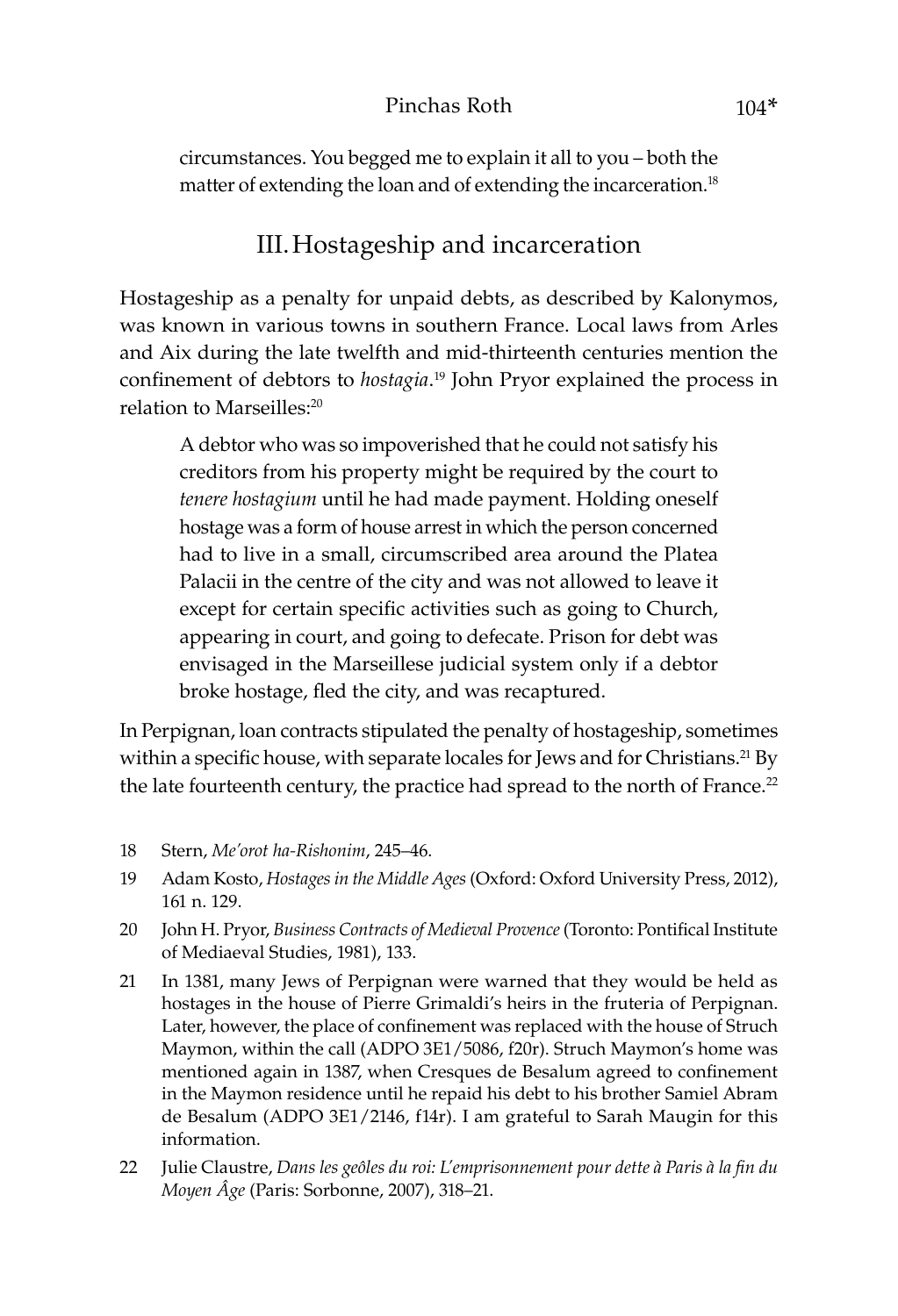Hostageship as a penalty for debt is distinct, both experientially and legally, from debtor's goal.<sup>23</sup> Although imprisonment for debt certainly existed, it was often limited by law to debtors who attempted to flee the town instead of paying, or whose debts were owed to kings or high lords.<sup>24</sup> Prison surely served as a deterrent to non-payment, but incarceration was not conducive to the financial activity that might allow a creditor to recover his debts.25 Hostageship, on the other hand, imposed limitations on the debtor's freedom and was probably considered an embarrassment, but it gave the debtor the freedom to take steps to repay the money he owed.

Menahem Elon, who argued that Jewish law throughout its history was opposed to corporal punishment for debtors, conceded that "alongside the theoretical halakhah, which was opposed to any type of incarceration for debt, there developed a norm (*nohag*) of accepting incarceration in various contracts."26 It was adopted by generations of Jewish businesspeople, whose Hebrew contracts sometimes contained clauses requiring incarceration in

- 23 A better known use of hostageship was holding the guarantors to a debt hostage in order to place moral pressure upon the debtor. Charles le Fort, "L'otage conventionnel d'après des documents du moyen age," *Revue de législation ancienne & moderne française et étrangère* 4 (1874): 408–33; Mireille Castaing-Sicard, *Les contrats dans le très ancien droit toulousain (Xe -XIIIe siècle)* (Toulouse: Espic, 1959), 381–83; Marie-Louise Carlin, *La penetration du droit romain dans les actes de la pratique Proven�ale (XI<sup>e</sup> -XIIIe siècle)* (Paris: Librairie Générale de droit et de jurisprudence, 1967), 200–2. See also Haym Soloveitchik, "Surety in Jewish-Gentile Money-Lending Contracts," *Zion* 37 (1972): 1–21 (Hebrew). Yet another application of the hostage system was common in medieval Aragonese Jewish communities as part of the election process of community leadership; see Yom Tov Assis, *The Golden Age of Aragonese Jewry: Community and Society in the Crown of Aragon, 1213–1327* (London: Littman Library, 1997), 93, 100.
- 24 Jean Dunbabin, *Captivity and Imprisonment in Medieval Europe, 1000–1300* (Houndmills: Palgrave Macmillan, 2002), 76–78, 95–96; Philippe de Beaumanoir, *The Coutumes de Beauvaisis*, trans. F.R.P. Akehurst (Philadelphia: University of Pennsylvania Press, 1992), 364 (chapter 34, sec. 1030). See also Kathryn L. Reyerson, "'In pace et sine lite': Methods of Resolution of Indebtedness Outside the Court System," *Russian History* 28 (2001): 315–24.
- 25 In fourteenth-century Florence, debtors were by far the majority of prisoners in the city prison; see G. Geltner, *The Medieval Prison: A Social History* (Princeton: Princeton University Press, 2008), 51.
- 26 Menahem Elon, *Human Dignity and Freedom in the Methods of Enforcement of Judgments* (Jerusalem: Magnes Press, 1999), 139 (Hebrew). Elon's work was first published as his doctorate (Hebrew University Law School, 1961) and subsequently as a book (Jerusalem, 1964), which was republished in 1999 with the addition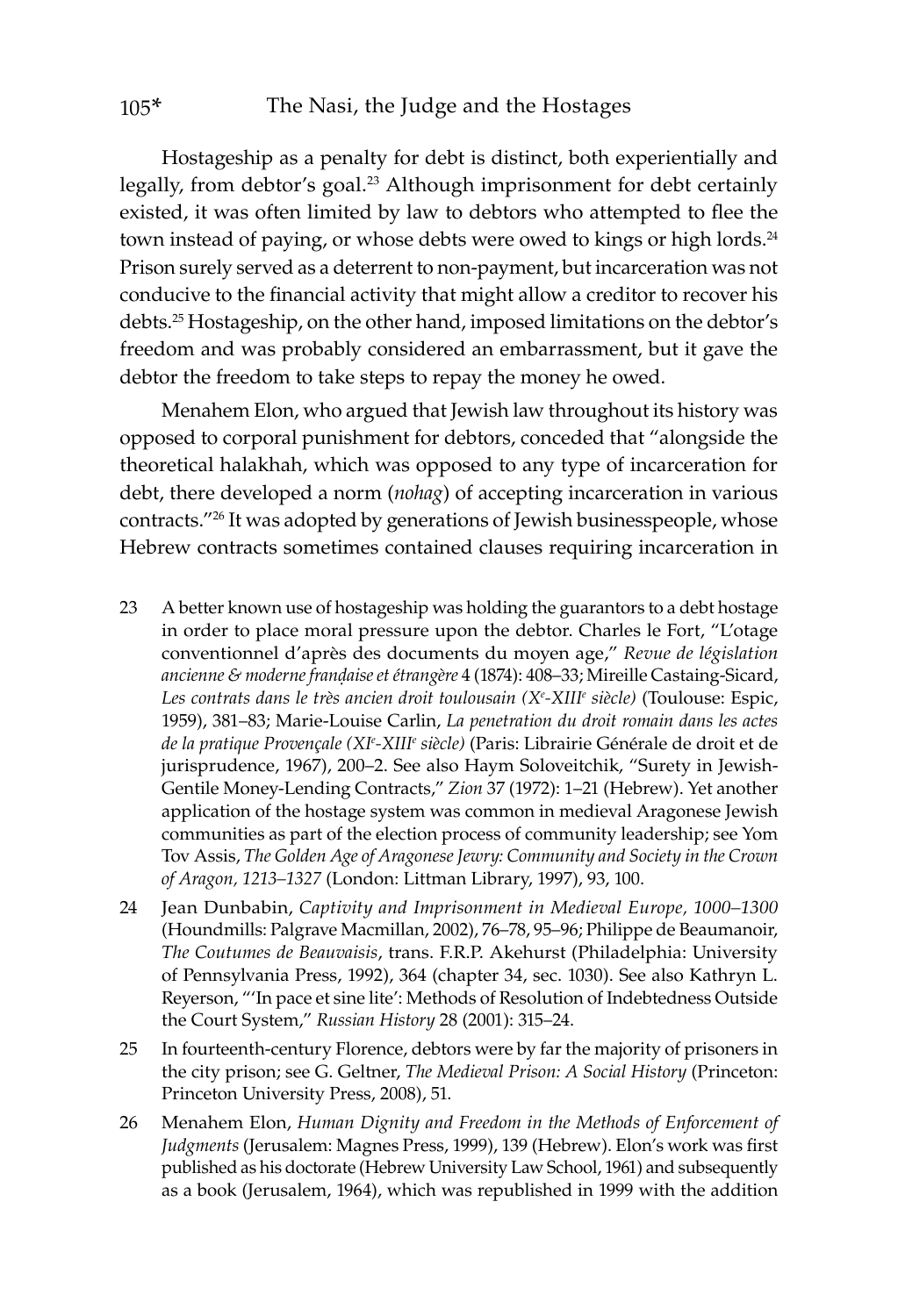case of non-payment or noncompliance.<sup>27</sup> These clauses were formulated and finessed by generations of Jewish scribes and perhaps what might be called lawyers, who attempted to create a contract so intimidating that it would never be challenged and so watertight that even a rabbinic judge would uphold it.

There was rabbinic opposition to imprisonment clauses. Asher ben Yehiel of Toledo (d. 1327) was particularly adamant in a responsum he sent to Burgos:<sup>28</sup>

You asked about a contract in which the borrower agreed to be imprisoned until he repays – is this contract valid? If the condition was incarceration in a non-Jewish prison, *ab initio* (*lekha-teḥilah*) he should not hand his fellow over to be imprisoned by gentiles. Even though a person is allowed to forego his own physical suffering… that refers to foregoing monetary compensation [for his suffering].29 But *ab initio* the condition is not effective in allowing him to coerce his fellow physically and to cause him any type of physical suffering. Asher ben Yehiel.

Asher's use of "ab initio" is ambiguous. He may have meant that the contract was immediately disqualified because of that clause. More likely, although the clause was unjustified on legal grounds, it would not invalidate the contract even if the lender followed through on his threat and imprisoned the borrower. After the fact the contract would stand.

of Elon's landmark Supreme Court ruling (1992) forbidding imprisonment for debt under Israeli law.

- 27 Elon, *Human Dignity*, 138, cited Hebrew contracts from 14<sup>th</sup>-century Saragossa which mention imprisonment. However, they are rental contracts, not loans. Fritz Baer, *Die Juden im Christlichen Spanien* (England: Gregg International Publishers, 1970), I, 739, 770–71, 1062–63. A contract from Tortosa, 1386, made by Vidal Elietzer, his wife Blanqua, their son Saltell and his wife Astruga with Jacobo de Castris (a Christian) stipulates "tenere hostagium" as penalty for non-payment of the annual payment of a loan. The document was published in Moshe A. Shaltiel, *The Shaltiel Manuscripts: Catalunya 1061–1481* (New York: iUniverse, 2004), 360–62.
- 28 Asher ben Yehiel, *Responsa* 68:10 (my translation).
- 29 A man who had suffered physical suffering at the hand of his fellow was entitled to monetary compensation. If he had agreed in advance to accept that suffering, he could no longer demand the compensation. However, his foregoing the damages did not mean that the physical attack itself was permitted.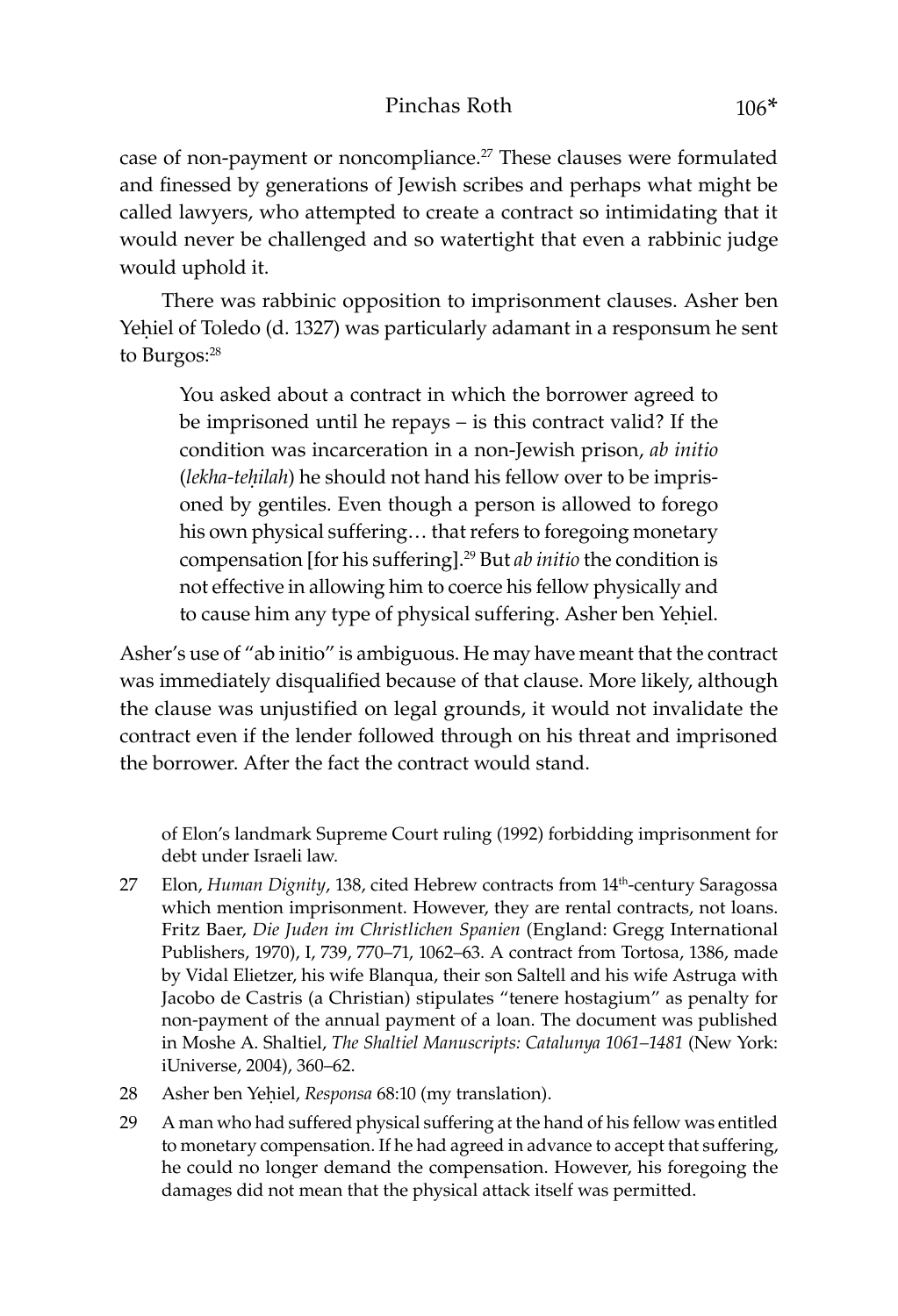The opposition of rabbis like Asher ben Yehiel did not eradicate the use of contracts with imprisonment clauses.30 Not many Hebrew contracts have survived from the Middle Ages, but their tradition of legal creativity is reflected in *tikkune shetarot*, formularies. Many formularies were compiled by recognized rabbinic scholars, but they are both prescriptive and descriptive, reflecting the types of contracts that were in use during their time.<sup>31</sup> An anonymous formulary, preserved in a 16<sup>th</sup>-century manuscript from Crete copied in Byzantine script, includes a loan contract with a richly detailed clause about imprisonment:<sup>32</sup>

A loan contract with conditions… the borrower agreed to submit his body and gave full permission to the lender and to anyone producing this deed to seize his body without any obstacle and to place him under guard, as he likes, in prison and in iron chains, and to move him from place to place as he likes, and to deprive him of food and drink, whatever he wants. The borrower has foregone any privilege from any king or queen or any ruler in any place in the world who may have decreed not to bodily seize any Jew or Jewess for any debt or fine, so that nothing can help him – no privilege given to him personally or to a group in any place in the world from this moment on.

- 30 The tension between rabbis and lay leaders over incarceration for debts can be found in 19<sup>th</sup>-century Morocco, where communal ordinances specified that Jews who had not paid communal taxes could be imprisoned and that rabbis and Jewish law could not be invoked to prevent that punishment – which did not stop the rabbis from trying. See Jessica Marglin, *Across Legal Lines: Jews and Muslims in Modern Morocco* (New Haven: Yale University Press, 2016), 85–86.
- 31 Victor Aptowitzer, "Formularies of Decrees and Documents from a Gaonic Court," *JQR* 4 (1913): 23–51; Menahem Ben-Sasson, "Fragments from Saadya's Sefer ha-Edut veha-Shetarot," *Shenaton ha-Mishpat ha-Ivri* 11–12 (1984–1986): 135–278 (Hebrew); Joseph Rivlin, *Bills and Contracts from Lucena (1020–1025 C.E.)* (Ramat-Gan: Bar-Ilan University Press, 1994) (Hebrew); Ruth Lamdan, *Sefer Tikkun Soferim of Rabbi Itzhak Tzabah* (Tel Aviv: Tel Aviv University, 2009) (Hebrew); Joseph Rivlin, *Sefer ha-Shetarot – Rabbi Yehudah ha-Barzeloni* (Bene Berak: Sefunim, 2014) (Hebrew).
- 32 Ms. London, Montefiore Library 156, fol. 23v–24r (my translation). For brief descriptions of the manuscript, see Hartwig Hirschfeld, *Descriptive Catalogue of the Hebrew Mss. of the Montefiore Library* (London: Macmillan, 1904), 45; *Important Hebrew Manuscripts from the Montefiore Endowment* (New York: Sotheby's, 2004), 182.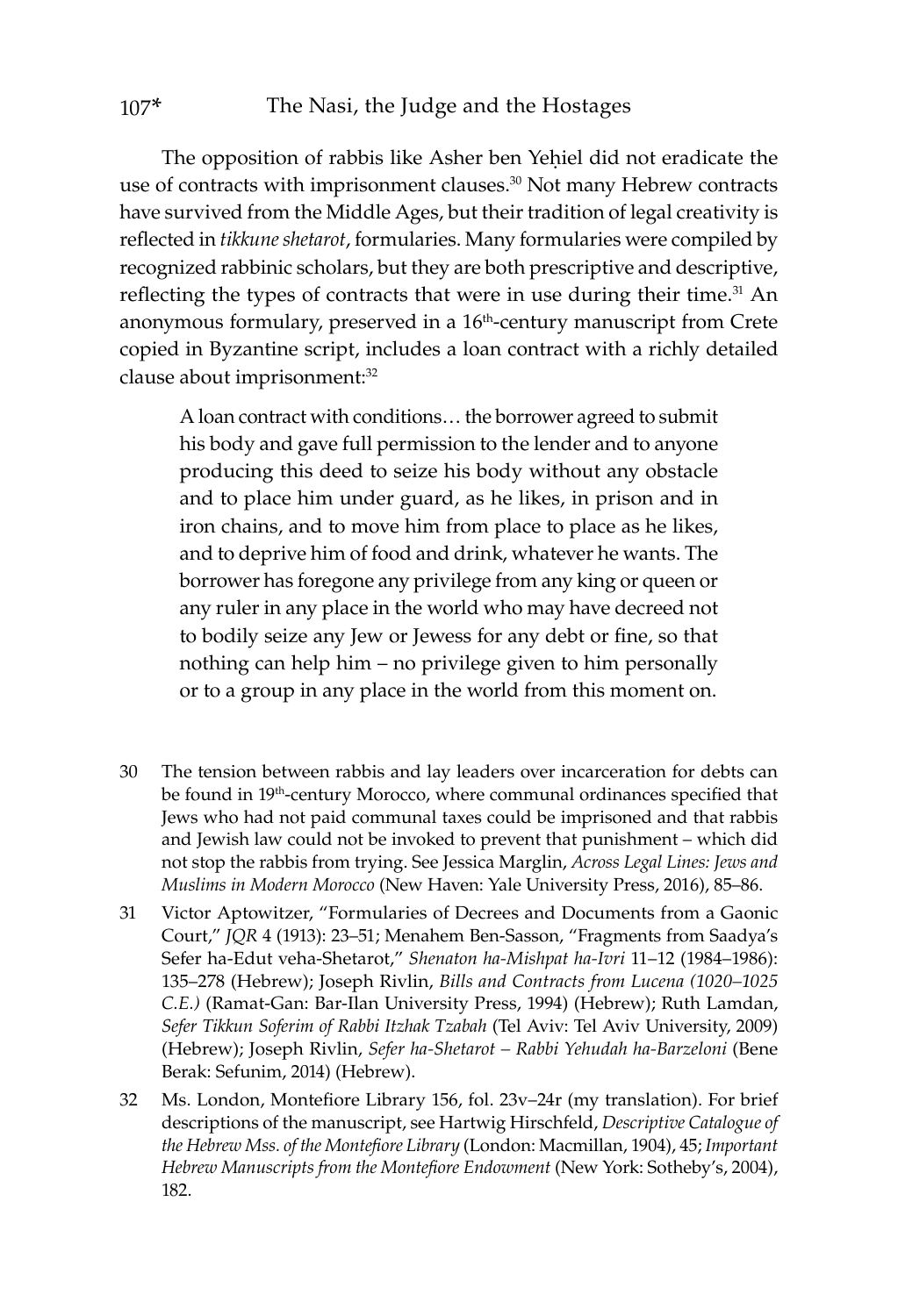#### Pinchas Roth 108\*

The same type of evidence documents the use of the hostageship oath during the time and place of Kalonymos and Kimhi. A formulary from late thirteenth-century Narbonne, composed by Aaron ha-Kohen as an appendix to his legal work *Orhot Hayyim*, includes a template for a sophisticated loan contract:33

A loan contract with guarantors and oath and *ostages* … and in our presence, the undersigned witnesses, they swore a severe oath in the name of the Lord of Israel… without any trickery and without any room for undoing or regret, that if they do not repay so-and-so the entire loan at the aforementioned times, that the next day they will stand as *ostages* within a certain area, and they will not leave it and will not go anywhere else until they repay him… unless he extends the time of repayment.

This contract uses the Occitan and Catalan form *ostage*, which was translated in Kalonymos's question into the Hebrew *bet ha-ta'arubot*. 34 Just as in the case described by Kalonymos, the hostage clause described in the *Orhot Hayyim* formulary was not part of the written contract but was administered as an oath taken at the same time the contract was signed.<sup>35</sup>

In contrast to Asher ben Yehiel's opposition to debt imprisonment, Solomon ibn Adret (Rashba) seemed entirely unperturbed by hostageship:36

You asked about someone who swore to his fellow to repay him by a certain date, and if he did not repay him, he would stay in the *ostages*. If [the lender] is not in the country, and [the borrower] has the money to repay him but he is unable because the lender is not there, must he stay in the *ostages*? It

- 33 Ms. Moscow, Russian State Library, Guenzburg 107, fol. 246r (my translation). Published by Joseph Rivlin, *Kobez al Yad* 18 (2005): 262–65. See also Joseph Rivlin, "Incarceration for Non-payment of Debts," *Jewish Law Association Studies* 12 (2002): 193–206.
- 34 Emil Levy, *Provenzalisches Supplement-Wörterbuch*, 8 vol. (Leipzig: Reisland, 1894–1924), 5:543; Eduard Feliu, "Mots Catalans en Tetos Hebreus Medievals: Els Dictamens de Salomo ben Adret," *Calls* 3 (1988): 65–66.
- 35 Another similarity is the attention given in the *Orhot Hayyim* formulary to the lender's option of extending the time of repayment, which temporarily release the borrower from hostageship. This issue was discussed at length in Kimhi's responsum.
- 36 Solomon ibn Adret, *Responsa* 7:157 (my translation).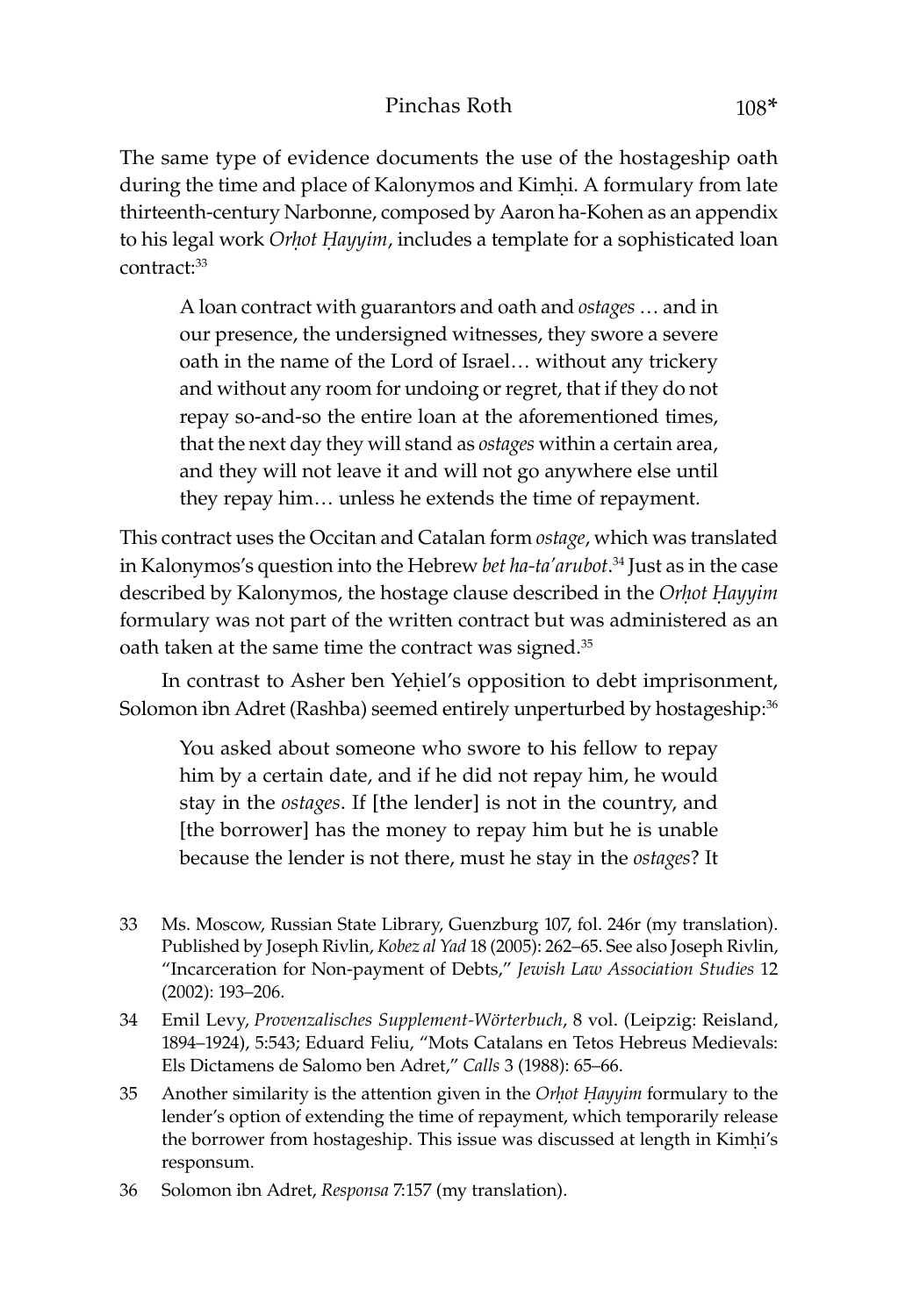seems obvious to me that he is not obligated. Imagine – if [the lender] were with him in the country but refused to accept the payment, would he need to stay in the *ostages*?

Rashba's concern was with a very specific problem, and he did not voice opposition to the institutions of *ostages* in general. Perhaps this was due to its less draconian restrictions, but it seems likely that he was more readily inclined to approve an oppressive oath than an oppressive contract, since oaths were onerous, almost by definition.<sup>37</sup> Therefore, a borrower's oath imposing limitations upon himself was more admissible than a borrower's agreement to the conditions in a written contract, which could be overturned if proven to be illegal. This point was made explicitly by Isaac ben Sheshet Perfet in a responsum sent to Huesca in the late fourteenth century.<sup>38</sup> He was asked to justify imprisonment for debt, on the grounds that it was similar to the practice in Aragon of imprisonment for nonpayment of the alfarda tax.<sup>39</sup> Perfet refused, concluding that "I do not see any legal way to physically seize him when he cannot pay, unless he made an oath to place himself in prison and not to leave until he repays his debt. This is like *ostages*, who is similarly seized because of an oath, in order to fulfill his oath.<sup>"40</sup>

Nevertheless, the fact that the hostageship was imposed as an oath, rather than a clause in the contract, made it particularly vulnerable to rabbinic intervention. The undoing of oaths was recognized as being the province of rabbis. Even though the ceremony itself could be conducted by laymen, it was fundamentally a religious rather than a judicial ceremony. This was the nub of Kalonymos's question: could contractual arrangements, entered freely by both sides to the contract, be overturned by rabbinic intervention?

- 37 Maimonides, *Guide of the Perplexed* 3:35, trans. Shlomo Pines (Chicago: University of Chicago Press, 1963), 537: "The thirteenth class comprises the commandments concerned with the prohibition of certain foods… [the commandments concerning] vows and the state of the Nazirites belong to this class. The purpose of all this is… to put an end to the lusts and licentiousness…".
- 38 Isaac ben Sheshet Perfet, *She'elot u-Teshuvot*, ed. David Metzger (Jerusalem: Machon Yerushalayim, 1993), 727–29, no. 484.
- 39 On the term alfarda, which originates in Arabic but was used in medieval Aragon, see Elon, *Human Dignity*, 141 n. 128; Ricardo del Arco and Federico Balaguer, "La Aljama Judaica de Huesca," *Sefarad* 9 (1949): 381.
- 40 Perfet, *She'elot u-Teshuvot*, 729.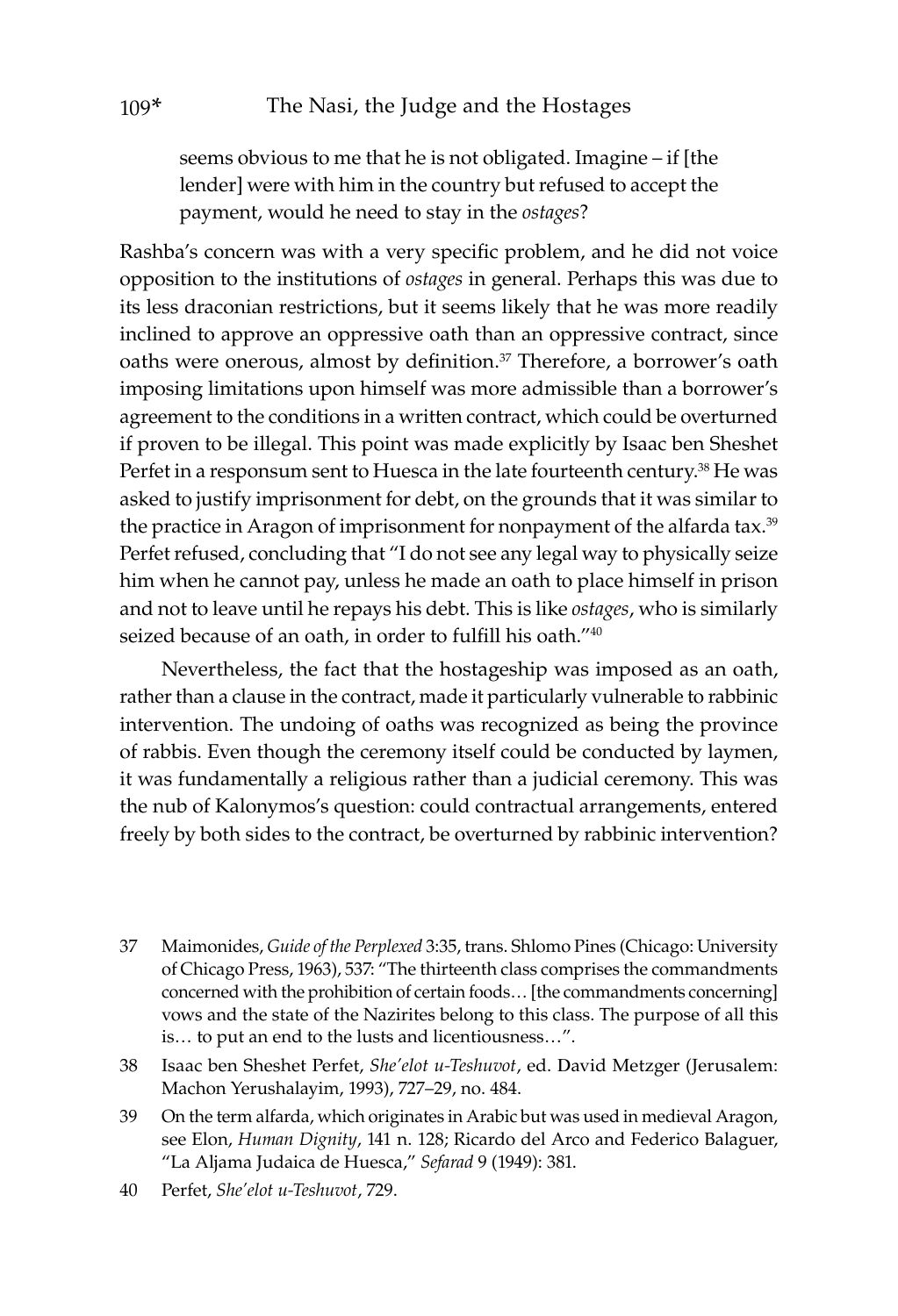What right did rabbis like Aaron ha-Levi of Barcelona have to open doors for people to escape their legal responsibilities?

This critique had a special resonance when it issued from the pen of Kalonymos the Nasi. The Nesi'im of Narbonne had been praised for their scholarship and close relationships with the rabbis of Narbonne. Kimhi, throughout his letter, emphasized that Kalonymos himself was a *talmid*  hakhamim, a rabbinic scholar. But, at the end of the day, Kalonymos was an aristocrat and a lay leader, and his perspective was closer to that of the Jewish businesspeople and of the scribes who drew up their contracts. That class of people possessed a knowledge of Jewish law that was more limited in breadth and depth than that of lifelong scholars like Kimhi, but it was knowledge nonetheless, hard-earned and practical. To them, the idea that a rabbi could undermine a binding legal arrangement by conducting a religious ceremony was not only baffling—it was infuriating.

Mordechai Kimhi seems to have perceived the situation in much the same way, proving that Kalonymos knew his man. Kimhi stated openly that the hostage oath was binding and could not reasonably be undone by a rabbi in the way that the extortionist oath in the Nasi's first question could. However, he was reluctant to categorically reject the ruling of Aaron de na Clara of Barcelona, who was one of the most prominent rabbis of his time. Kimhi went through the motions of justifying it after the fact, but perhaps revealed his feelings most clearly toward the end of his responsum:<sup>41</sup>

Here, my lord, is what I have for your honour in my opinion, as revealed to me from heaven, about your question to me and about your bafflement about the *Haver* Rabbi Aaron who said that he could ask for his oath [to be undone]. Perhaps he relied on one of the explanations I have written for you. Nevertheless, one may not be frivolous about this, certainly not when there is desecration of the Holy Name (*ḥillul hashem*) – then we do not hold back out of respect for a rabbi.

Kimhi stopped short of explicitly stating that Aaron ha-Levi was responsible for publicly desecrating God's name by offering to undo the oath, but he very effectively sketched out the lines of engagement. The rabbi had pronounced his opinion on the public stage. The public had responded with surprise and perhaps even anger, an anger which travelled to Languedoc—perhaps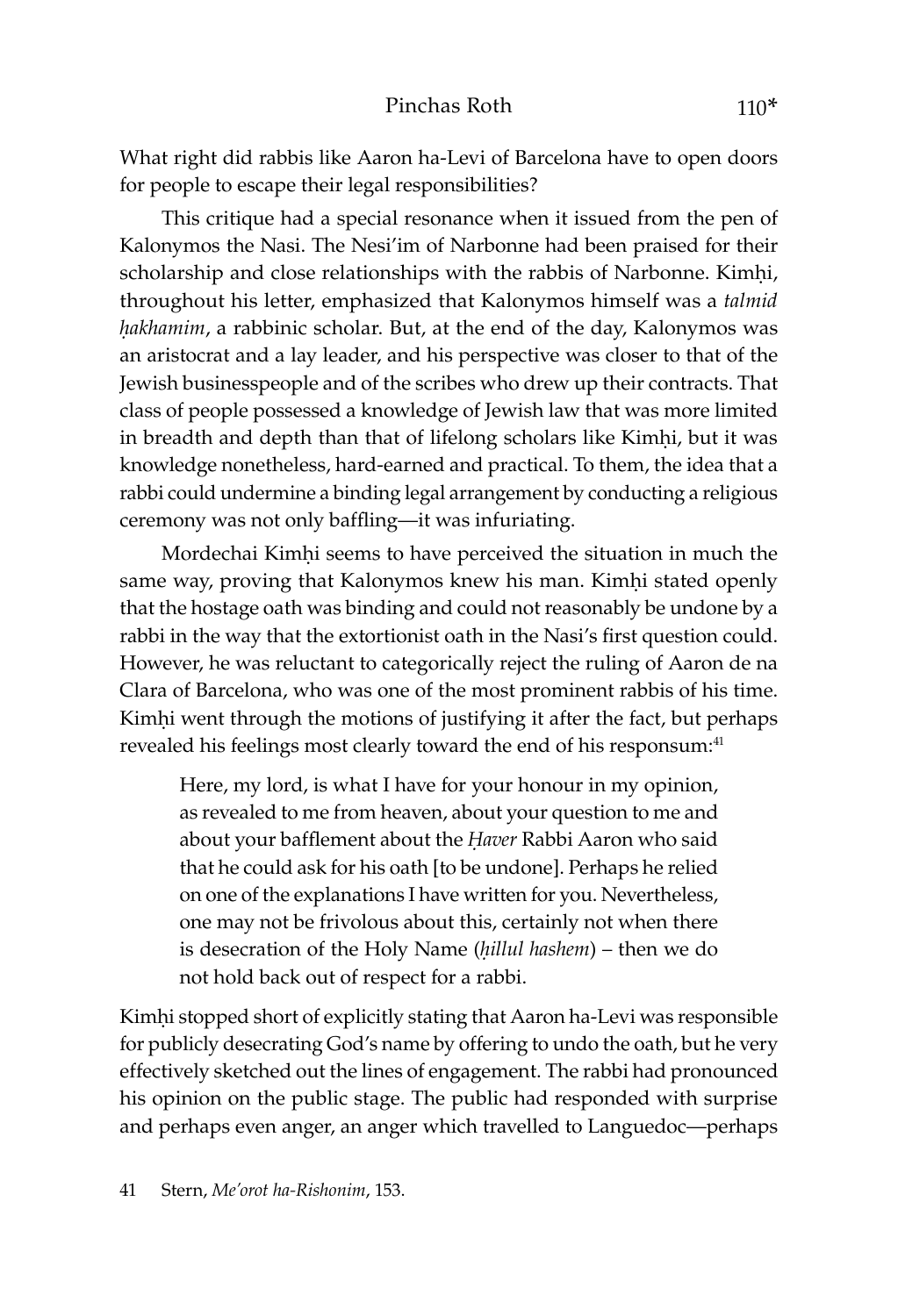through the ancient channels connecting the Nesi'im of Narbonne to the Jewish aristocracy of Barcelona.<sup>42</sup> Mordechai Kimhi realized that Aaron de na Clara had disturbed the delicate balance between influence and humility that the rabbis in his time were forced to maintain. By overplaying his hand, the rabbi from Barcelona had lost his influence.<sup>43</sup>

### IV. Merchants, scribes and scholars

Looking again at the social setting in which Aaron issued his declaration, it seems that he felt he was acting in accordance with popular opinion. "Many distinguished people" had intervened on behalf of the bankrupt borrower, and Aaron was simply following their lead by helping him. Why, then, were people so surprised and disturbed by his intervention?

Perhaps the resistance to Aaron de na Clara's move came from a specific quarter, from people who felt personally affected by his decision. As noted above, at least two interlinked groups would have been affected –Jewish merchants who, among other things, lent money to fellow Jews, and the Jewish scribes who wrote the Hebrew contracts for those loans. As many legal historians have noted, medieval merchants provided a powerful influence on the shaping of commercial law.44 Their interest in this case was clear – the hostage clause was designed to help them make good on their loans, and Aaron de na Clara's ruling would directly undermine that ability.

- 42 On the Nesi'im of Barcelona, who were deposed early in the thirteenth century, see Elka Klein, *Jews, Christian Society and Royal Power in Medieval Barcelona* (Ann Arbor: University of Michigan Press, 2006), 52–57, 116–41.
- 43 Very little is known of his life, but it is known that Aaron de na Clara served as a rabbi in Saragossa and in Toledo, but each time for a very brief period. Yitzhak Baer*, A History of the Jews in Christian Spain*, trans. Louis Schoffman (Philadelphia: Jewish Publication Society, 1966), 225; Judah Galinsky, "Asher ben Yechiel (The Rosh), the Ashkenazi, in Spain: His Tosafot, Psakim and his Yeshiva," *Tarbiz* 74 (2005): 418–19 (Hebrew). It is tempting to suggest that Aaron ha-Levi's policies were out of step with the demands of influential members of the communities he tried to serve, as they apparently were in the case under discussion here.
- 44 Emily Kadens, "Order within Law, Variety within Custom: The Character of the Medieval Merchant Law," *Chicago Journal of International Law* 5 (2004): 39–65; Ron S. Kleinman, *Methods of Acquisition and Commercial Customs in Jewish Law: Theory, Practice and History* (Ramat-Gan: Bar-Ilan University Press, 2013) (Hebrew).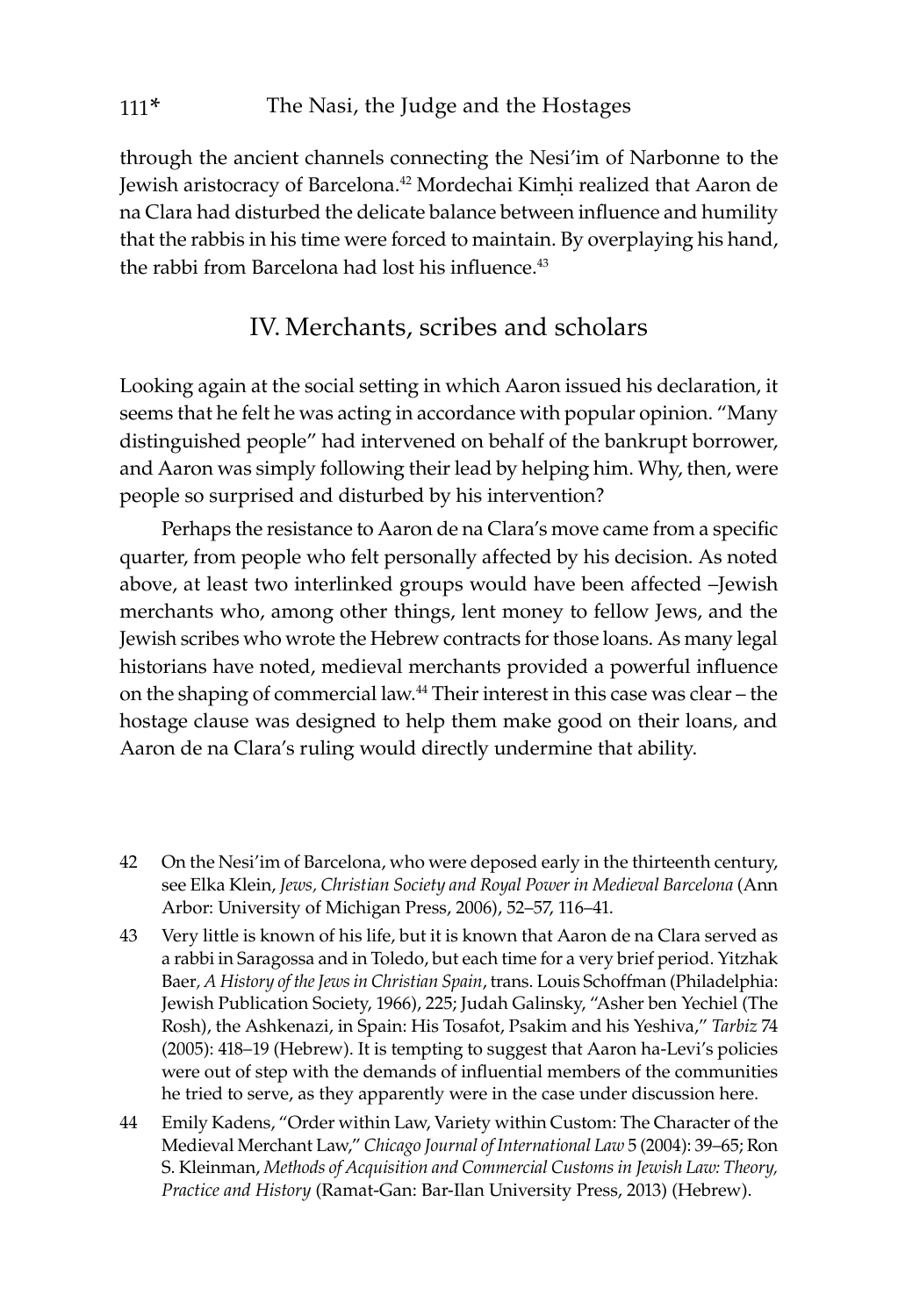#### Pinchas Roth 112<sup>\*</sup>

It is unlikely that merchants, focused on the practicality of realizing their investments, were the ones who developed the sophisticated hostage clause. More precisely, the hostage clause was not developed by Jews, for it first appeared in Christian legal contexts. But by the late thirteenth century, it had been translated—linguistically and legally—for Jewish use. That translation was arguably the achievement, not of the merchants themselves, but of the scribes who prepared their contracts. The contribution of Jewish scribes to legal history has only recently begun to receive recognition, although their counterparts among Christian notaries have long been acknowledged as crucial actors in the drama of commercial law.45 Although Jews made ample use of Christian notaries in medieval Catalonia, Provence and the region, that use involved crossing social, religious, legal, and linguistic boundaries and was not without some attendant tension and friction.<sup>46</sup>

The key advantage of hostageship was that it provided the borrower with a limited degree of freedom, which might be more conducive to the repayment of his debt than incarceration in debtors' prison could be. However, that freedom was also its weakness, since there were no guards to ensure that the borrower remained within the prescribed area. Introducing an oath was the best solution to this problem, since oaths possessed—in medieval European law as in Jewish law—a dual nature. "Its sacred character imposed a spiritual as well as moral and legal obligation to fulfil its terms. Failure

- 45 Haym Soloveitchik, "An Analysis of the Proven�al Mortgage Contract," *Tarbiz* 41 (1972): 313–24 (Hebrew); Eve Krakowski and Marina Rustow, "Formula as Content: Medieval Jewish Institutions, the Cairo Geniza, and the New Diplomatics," *Jewish Social Studies* 20 (2014): 111–46; Micha J. Perry, "Hatpasah: Jewish Translata Documents from Medieval Catalonia: Formulae, Law and Society," *Journal of Medieval Iberian Studies* 10 (2018): 167–94. On the role of Christian notaries, see Kathryn L. Reyerson, *The Art of the Deal: Intermediaries of Trade in Medieval Montpellier* (Leiden: Brill, 2002), 79–84; Kathryn L. Reyerson and Debra A. Salata, *Medieval Notaries and their Acts: The 1327–1328 Register of Jean Holanie* (Kalamazoo: Medieval Institute Publications, 2004), 9–11; Susan Mosher Stuard, "Where Notaries Provided Legal Services to Medieval Townspeople," *Journal of Family History* 43 (2018): 270–80.
- 46 Rebecca Winer, "Jews in and out of Latin Notarial Culture: Analyzing Hebrew Notations on Latin Contracts in Thirteenth-Century Perpignan and Barcelona," in *Entangled Histories: Knowledge, Authority, and Jewish Culture in the Thirteenth Century*, ed. Elisheva Baumgarten, Ruth Mazo Karras, and Katelyn Mesler (Philadelphia: University of Pennsylvania Press, 2016), 113–33.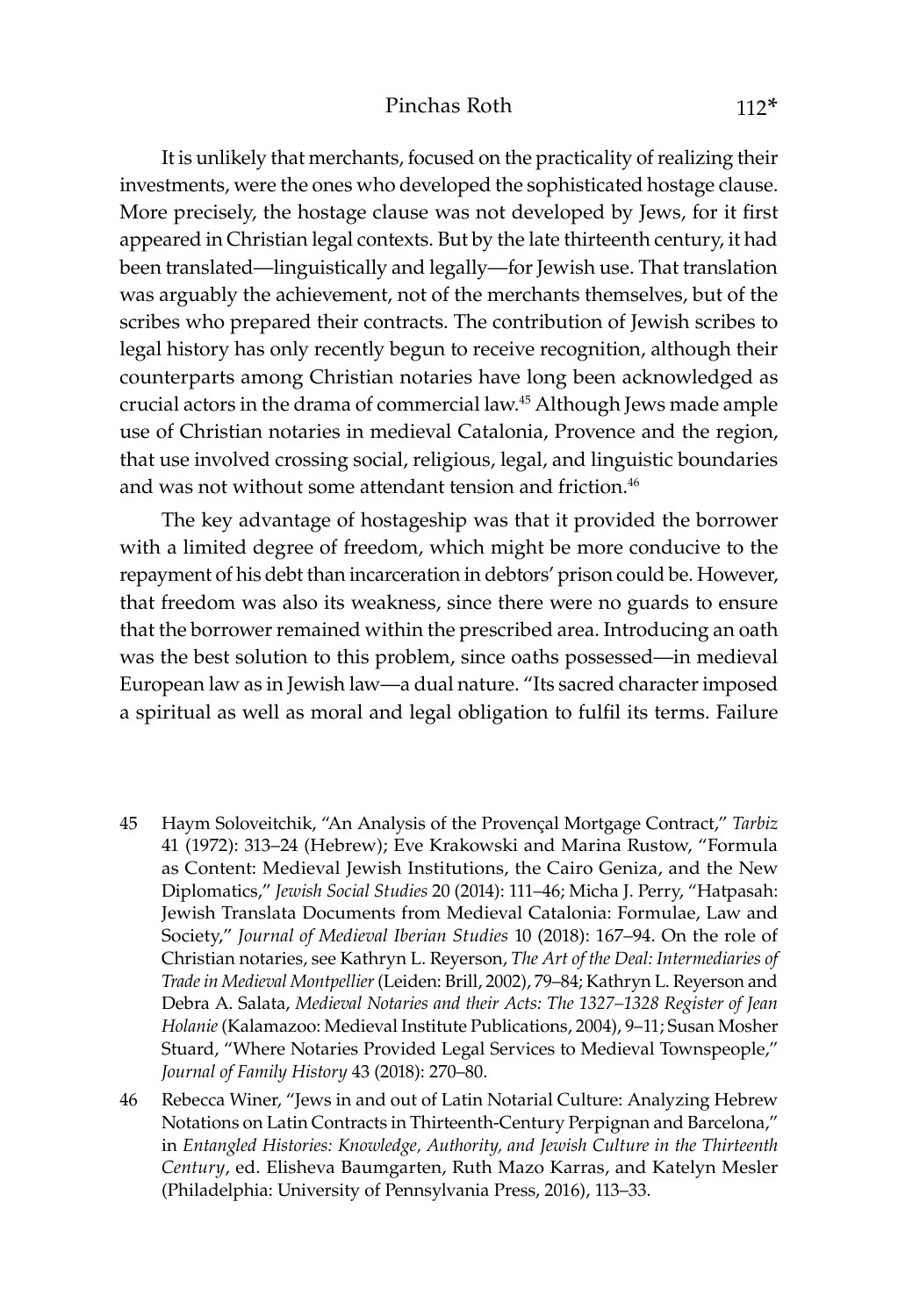to honour it implied both sacrilege and perjury."<sup>47</sup> By virtue of that sacred character, an oath provided intangible bars to confine the hostage to the "house of hostages."

Not content with simply transplanting this arrangement into their contracts, Jewish scribes translated the Christian oath into its Jewish equivalent, creating a legal instrument that they believed would be effective in intimidating Jewish borrowers.<sup>48</sup> Although inter-Jewish loans in medieval Iberia and southern France could, in principle, be contracted before Christian notaries, this did not generally happen. Jews preferred to conduct their business with each other, before Jewish scribes. Their records have not been preserved, but responsa record echoes of their practices, and of the effective ways in which they meet the needs of their clientele. Those practices mirrored, in many ways, the civil law system that had come to dominate the courts of the western Mediterranean during the twelfth- and thirteenth centuries—a system that was perceived by Jews and Christians alike as reasonable and generally efficient.<sup>49</sup> Even when Jews did not avail themselves of that legal

- 47 Robert Tittler, *The Reformation and the Towns in England: Politics and Political Culture, c. 1540–1640* (Oxford: Clarendon Press, 1998), 202. See also Michael D. Gordon, "The Perjury Statute of 1563: A Case History of Confusion," *Proceedings of the American Philosophical Society* 124 (1980): 438–54; Esther Cohen, *The Crossroads of Justice: Law and Culture in Late Medieval France* (Leiden: Brill, 1992), 54–70; John Spurr, "A Profane History of Early Modern Oaths," *Transactions of the Royal Historical Society* 11 (2001): 37–63; Ayala Mazuz, "Mashma'ut ha-shevu'ah vetokpah bi-tefisatam shel Ḥaside Ashkenaz ube-Sefer Ḥasidim (The Significance and Potency of the Oath According to Haside Ashkenaz and Sefer Hasidim)" (master's thesis, Ben-Gurion University of the Negev, 2014); Ephraim Shoham-Steiner, "Exile, Immigration and Piety: The Jewish Pietists of Medieval Germany, from the Rhineland to the Danube," *JSQ* 24 (2017): 234–60.
- 48 It is important to emphasize that this was a Jewish oath, formulated in Hebrew according to Jewish legal norms. It is entirely unrelated to the Jewry-Oath, which was imposed upon Jews by Christian courts, on which see Amnon Linder, "The Jewry-Oath in Christian Europe," in *Jews in Early Christian Law: Byzantium and the Latin West, 6th–11th centuries*, ed. John Tolan et al. (Turnhout: Brepols, 2014), 311–58; Ilona Steimann, "'Das es dasselb puch sey': The Book as Protagonist in the Ceremony of the Jewry-oath," *European Journal of Jewish Studies* 13 (2019): 77–102.
- 49 Daniel Lord Smail, *The Consumption of Justice: Emotions, Publicity, and Legal Culture in Marseille, 1264–1423* (Ithaca: Cornell University Press, 2003), 29–88; Pinchas Roth, "Mourning Murderers in Medieval Jewish Law," in *Medieval and Early Modern Murder: Legal, Literary and Historical Contexts*, ed. Larissa Tracy (Woodbridge: Boydell Press, 2018), 80.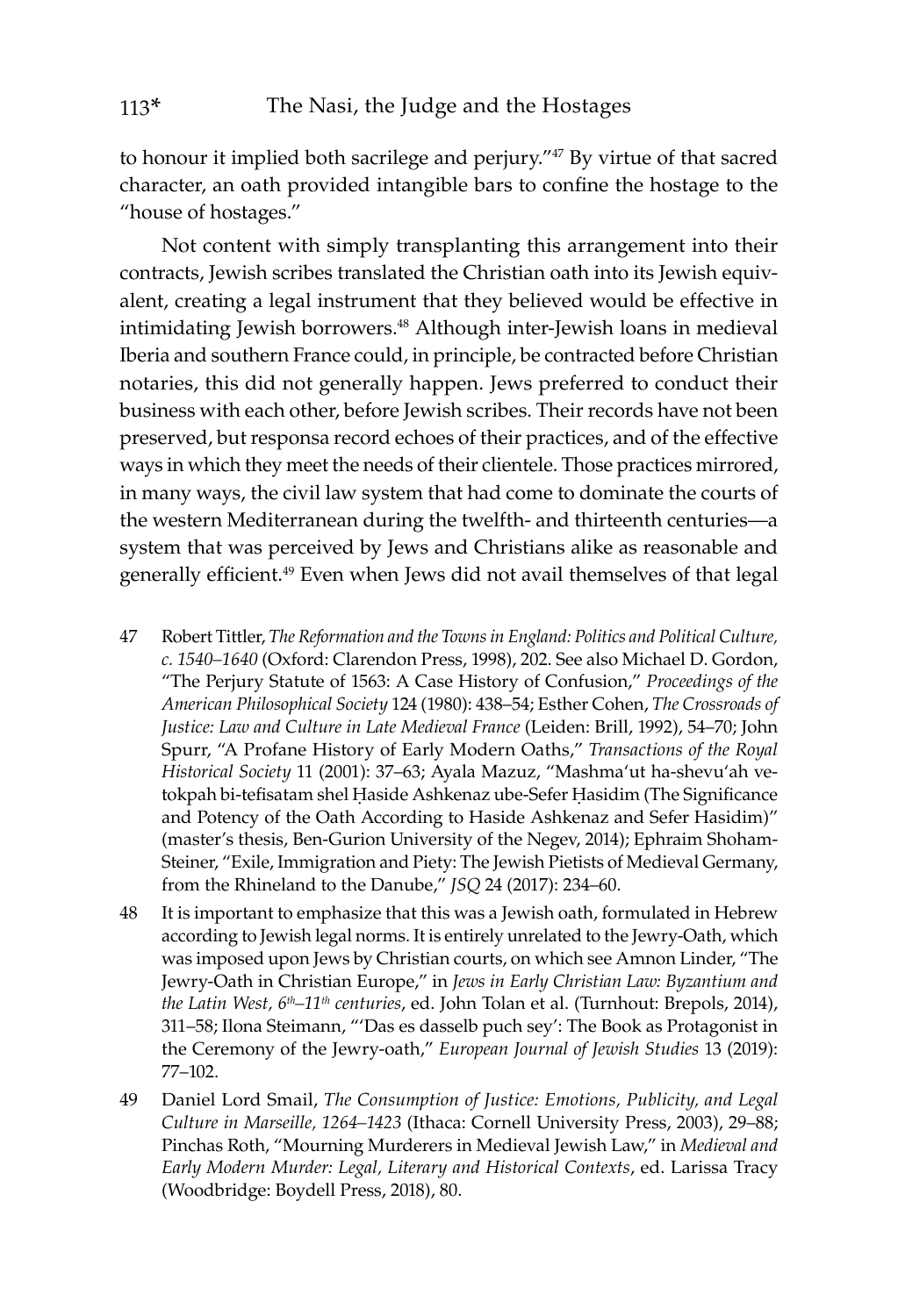system, they looked to it for inspiration, incorporating elements of it into their own legal practice.<sup>50</sup>

Aaron de na Clara's ruling shocked the commercial and scribal elite because it made them realize that harnessing a religious institution to legal purposes had brought a Trojan horse into their carefully devised system. The oath, so useful because it transcended the profane realm, was unreliable precisely because of its transcendence. By using it, they had handed the power over their commercial dealings into the hands of rabbinic scholars. Perhaps it was they who turned to Kalonymos the Nasi, the last remnant of a Jewish aristocracy who could conceivably claim authority over the rabbis.

### V. Conclusion

Throughout the Middle Ages, Jewish laypeople made use of Jewish law in order to create and enforce their commercial and social commitments. In doing so, they incorporated elements from non-Jewish legal systems, especially from the civil law system that spread throughout Mediterranean Europe during the thirteenth century. One of the elements that was transplanted into the legal practice of Jews in Provence and Catalonia was hostageship, a type of house arrest or open imprisonment imposed as a penalty for unpaid debts. Since the hostage was not under guard or lock and key, the confinement was enforced through an oath that borrowers were forced to pronounce, committing themselves to the conditions of hostageship in the event that they were to default on their debts. The legal transplant of hostageship into Jewish law was ostensibly effective, and it even received a name inspired by biblical Hebrew. However, because hostageship rested on the oath, and in rabbinic law oaths can be nullified by rabbinic scholars, the arrangement was vulnerable to the intervention of rabbis. When Aaron de na Clara of Barcelona demonstrated this vulnerability by offering to undo an oath and free a hostage from his penalty, a public outcry ensued. Kalonymos ben Todros, the last Nasi of Narbonne, formulated a two-part query challenging Aaron de na Clara's intervention. Kalonymos turned to his long-time friend, the veteran rabbinic judge Mordechai Kimhi, for support. Kimhi responded with a measured but damning condemnation of Aaron de na Clara's decision. Although Kimhi upheld the ability of Jewish laypeople to impose binding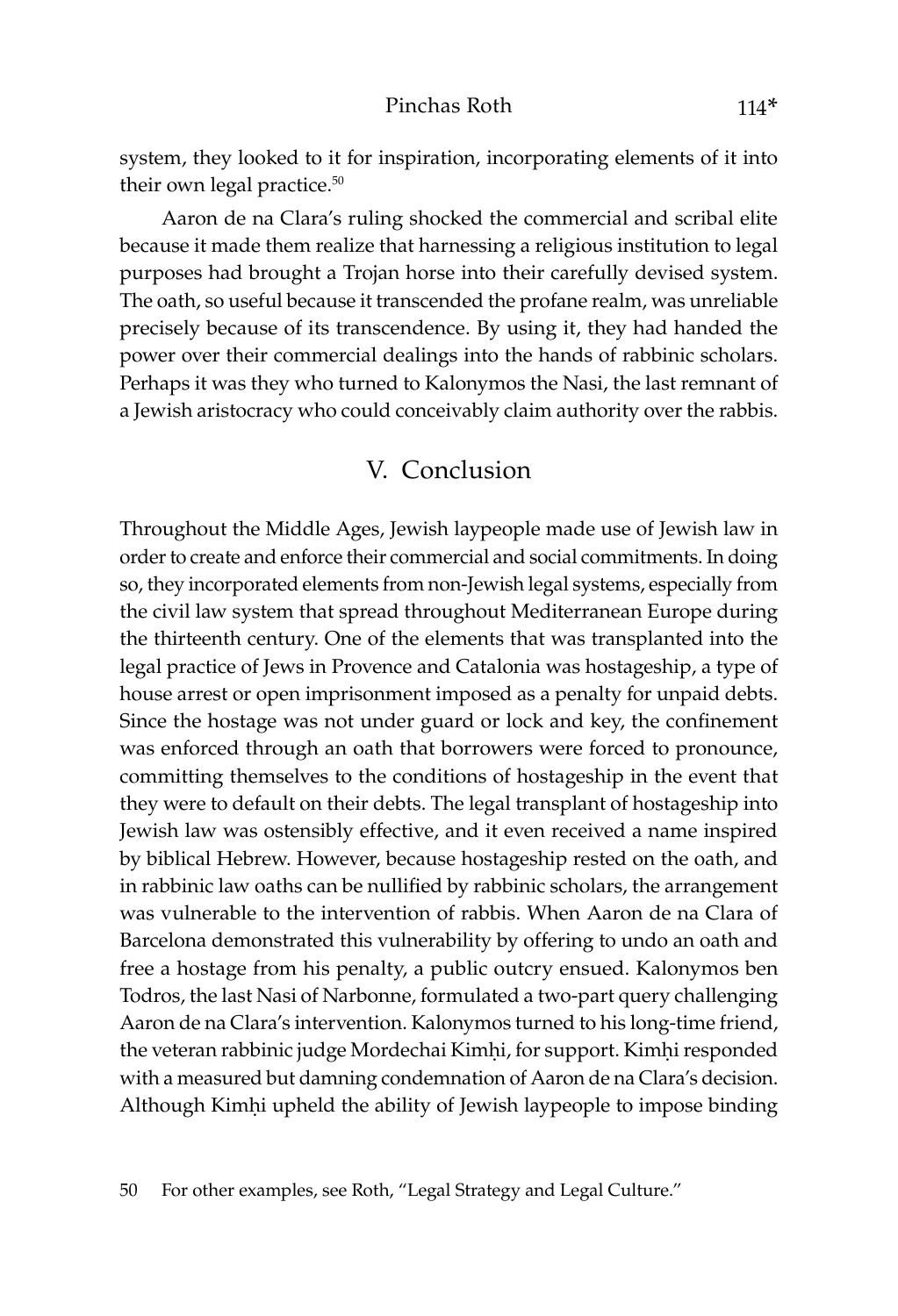oaths, the tension caused by rabbinic intervention in lay legal procedures continued for as long as Jewish legal autonomy existed.

## Appendix:

Ms. Jerusalem, National Library of Israel, 8°90, fol. 49r-52r.

שאלה לנשיא ר' קלונימוס דנרבונא אל החכם הרב מרנא ורבנא ר' מרדכי קמחי. מי שיודע בחכמה הכל משכימים לפתחו אליו עם יי ידרשו לשמע תרה מפיו ודרכם נכחו להשקותם הלכות כגן רוה לרוות צמאם ולהשמיעם שמועות להשביעם כמוך הותיק החכם גל של אגוזים קופת הרוכלין בור סיד שאינו מאבד טפה נודעת בחכמה אצל כל שער בני עמך ועל כן אני קטן מתלמידך צמאתי למימיך אשר לא יכזבו והגמיאוני מהם ותוריני הא דבעינא ממך הלכה למעשה. ראובן שהיו לו מעו' לגבי שמעון בתורת פקדון או בתורת הלואה ואין לראובן עדים ולא שום ראיה להכריחו בב"ד להשיב המעות לא בדיני ישראל ולא בדיני או' העו' או כלך לדרך זו שהיו לו עדים וראיות הרבה להכריחו בב"ד להשיב המעו' ונתפקר שמעו' והוחזק כפרן וגלגל לראוב' חובות ומרמות וזיופים ותבע ממנו ממון שלא הלוהו למען יגזול ראוב' מהמעות שהיו לו בידו ובא הנגזל ורדף אחריו כל יום ויום שישיב אליו הפקדון או ההלואה עד כי נתבייש שמעו' והודה להשיב המעו' אם יעשה לו ראוב' שבועה כך וכך שאינה צריכה לו אבל תהי לו לנזק לראובן ולא יכול ראוב' להתאפק לחסרונו אל המעות ובראותו נמי שאין עליו ראיה להכריחו בב"ד והודה לדבריו וישבע לו בכל אשר שאל. ילמדנו רבי' דין זה הלכ' למעשה לנקות ראוב' מישראל אם ימצא פתח להתיר שבועתו ביחיד מומחה או בג' הדיוטות שלא ברצון שמעו' שנשבע על דעתו כי אנוס היה ולא עשה שבועה כי אם להציל הטרף מיד הארי ויש לראובן עדים שגלה דעתו מאנסו אני אני הכותב שלא כדת מעלתך וחכמתך כנואש ולא כמועל קורא כשלו' תורת' נכון ומזומן למצות' אחד מקטני תלמידיך קלונימוס דנרבונא.

תשובה לרב. מעמוסי יריכי נחשון גדלת גזעו קדמה לנסי ים וירדן ונחל קישון, תהלת כבודו לא יכילנה ספר ולא יספרוה לשון מאז ידעתיו אהבתו נצורה וחביבה עלי כאישון חשקתיו ואוה עד תשוקתו לא תניח לי לישון. ומאז נחת שולחני מעדן תורתו דשנה דשון ומה גם עתה שלח לי מטעמים מראשית צידו אקו ודישון, ויהי היום יום ראשון פרשת אלוף אצר אלוף דישון, ואשב ללחום את נעם דבריך מצאתי אליה וקוץ בה חוח וקמשון כולו עשית בי גבירי עשון כי חשבת מחובשי עצמן בבית המדרש איש אשר כמה שנים ספר לא דרש ואלו לא באת בכתב רשום מפורש חששתי בך גבירי משו' לועג לרש כל שכן וכל דכן כי בחרת במוקצה בקצה הארץ יותר מן המוכן, אבירי ארצנו היושבים עלי כן, ועזבת מעייני התורה בשביל מי המשרה ומים זכים נקיים המים עכורים וכלואים והנחת מי צחו נהרי נחלי רחבי ידים אשר לא יעברו ברגלים ובאת לשחות במי אוגלים מי אפסים. אמנ' בשביל ענותנו' וחסידותך דנתיך לכף זכות ואמרתי שנו דבי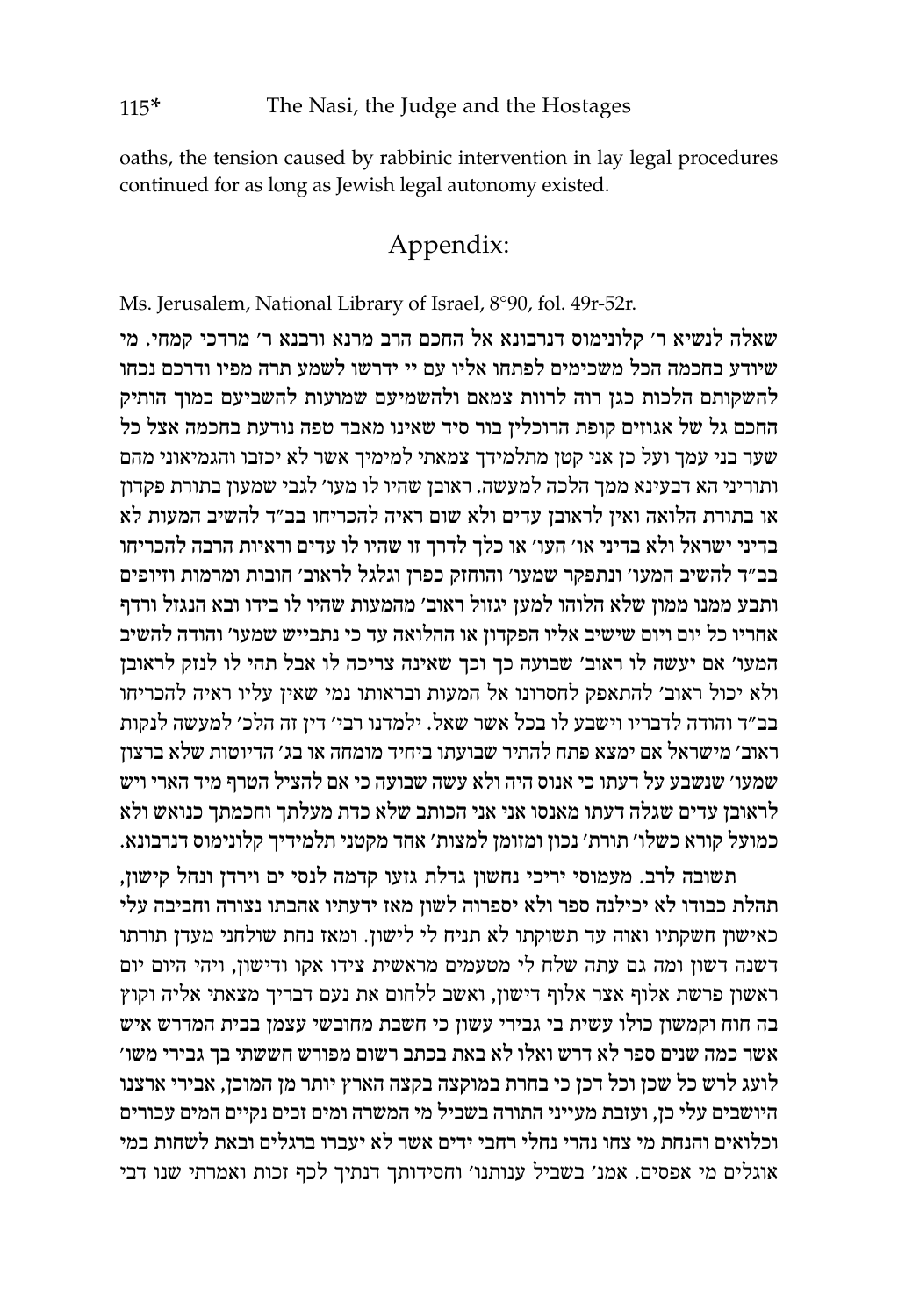ריש גלותא דלא חשובי שכינייהו שאלו מינייה שאלתא ויהבי להו רשותא להפטר על טעותם ולכסות על כל פשעי אהבתם. ומעתה אחר שאני פטור על טעותי ואיני נתפס על שגיאתי דלמדן דינא ולאור אוראה נקיטנא רשותא מבי נשיאה, הנני מתחיל להפיק רצונך ולעשו' בקשתך ולקיים מצותך.

בענין נשבע לחבירו אחת בכתב ואחת על פה הראשונה ראובן שהיו לו מעו' לגבי שמעו' בתורת פקדון או בתורת מלוה ואין לראובן עדים ולא שום ראיה להכריחו בב"ד ולהשיב המעו' לא בדיני ישראל ולא בדיני האומות או כלך לדרך זו שהיו לו עדים וראיות הרבה להכריחו בב"ד ונתפקר והוחזק כפרן וגלגל לראוב' דברים תורות ומרמות וזיופין ותבע ממנו ממון שלא הלוהו למען יגזול ראוב' מהמעו' שהיו לו בידו ובא הנגזל ורדף אחריו כל יום ויום שישיב אליו הפקדון או ההלואה עד כי נתבייש ]49ב[ שמעו' והודה להשיב המעו' אם יעשה לו שבועה כך וכך שאינה צריכה אליו אבל תהי לו לנזק לראוב' ולא יכל ראוב' להתאפק לחסרונו על המעות ובראותו נמי שאין עליו ראיה להבריחו בב"ד והודה לדבריו וישבע לו כל אשר שאל. ילמדנו רבי' דין זה הלכה למעשה לנקות ראוב' מישראל אם ימצא פתח להתיר שבועתו ביחיד מומחה או בג' הדיוטות שלא ברצון שמעו' שנשבע על דעתו כי אנוס היה ולא עשה שבועה כי אם להציל הטרף מיד הארי ויש לראובן עדים שהגלה דעתו מאנסו ע"כ לשונך.

השנית שאלת אלי כי מעשה היה פעם אחת בקטלונייא שהלוה ראוב' לשמעו' מנה ונשבע לו שאם לא יפרענו בזמן פלני שיכנס לבית התערובות לאזהרתו, ובהגיע זמן הפרעון לא היה מזומן אצלו לפרוע ונכנס לבית התערובו' לאזהר' ועמד שם ימים רבים ולא רצה המלוה להתירו בשום פנים בעולם. וחלו פניו רבים ונכבדים ולא נשא פני איש והיה לשם הרב ר' אהרן הלוי הידוע בברצלונא ואמר שאם לא יאריכהו יהיה נשאל על שבועתו ויתירנה לו עד שיוכל לפרעו ותמהו עליו רבים. ושאלת גבירי איך יכול להיות דין שמי שנשבע לחברו ברצון נפשו יהיה נשאל ובאי זה ענין וחלית פני לבאר לך הכל בין לענין אריכות החוב בין לענין א]רי[)סו(כות התערובות.

ועתה הנני מתחיל לבאר לך כפי מעוני שכלי מה ששאלת גבירי על ראובן שהיו לו מעו' אצל שמעו' בתורת מלוה או בתורת פקדון וכו' עד שלא רצה להחזיר לו עד שנשבע לו שבועה שאינה צריכה לו כי אם להיות לראוב' לנזק ויש לו עדי' שגלה דעתו להם מאנסו שאלת אלופי אם יוכל להשאל על שבועתו ונר' לפי מה שכתבת שאותה שבועה לא הייתה צריכה כלל לשמעו' המשביע ולא תבעה אלא להיות לו לנזק לראובן להיות מסור בידו על ידי אותה שבועה וראובן לא עשה לו אותה שבועה אלא להחזיר אליו מעותיו כי לא יוכל להתאפק לחסרונו אל המעות. אפשר לדמות דין זה לנודרין להרגין ולחרמין בעבור שראובן היה אנוס ומוכרח תכלית האנס וההכרח ונראה שאעפ"י שהשביעו שמעון על דעתו שמעולם לא קבל אותה שבועה על דעת המשביע ולא היו פיו ולבו שוין בדבר זה כמו שגלה דעתו מאנסו וכל עצמו לא עשאה אלא להציל עצמו מיד עושקו העושק ממונו שאין בידו כח להכריחו בדין לא בדיני ישראל ולא בדיני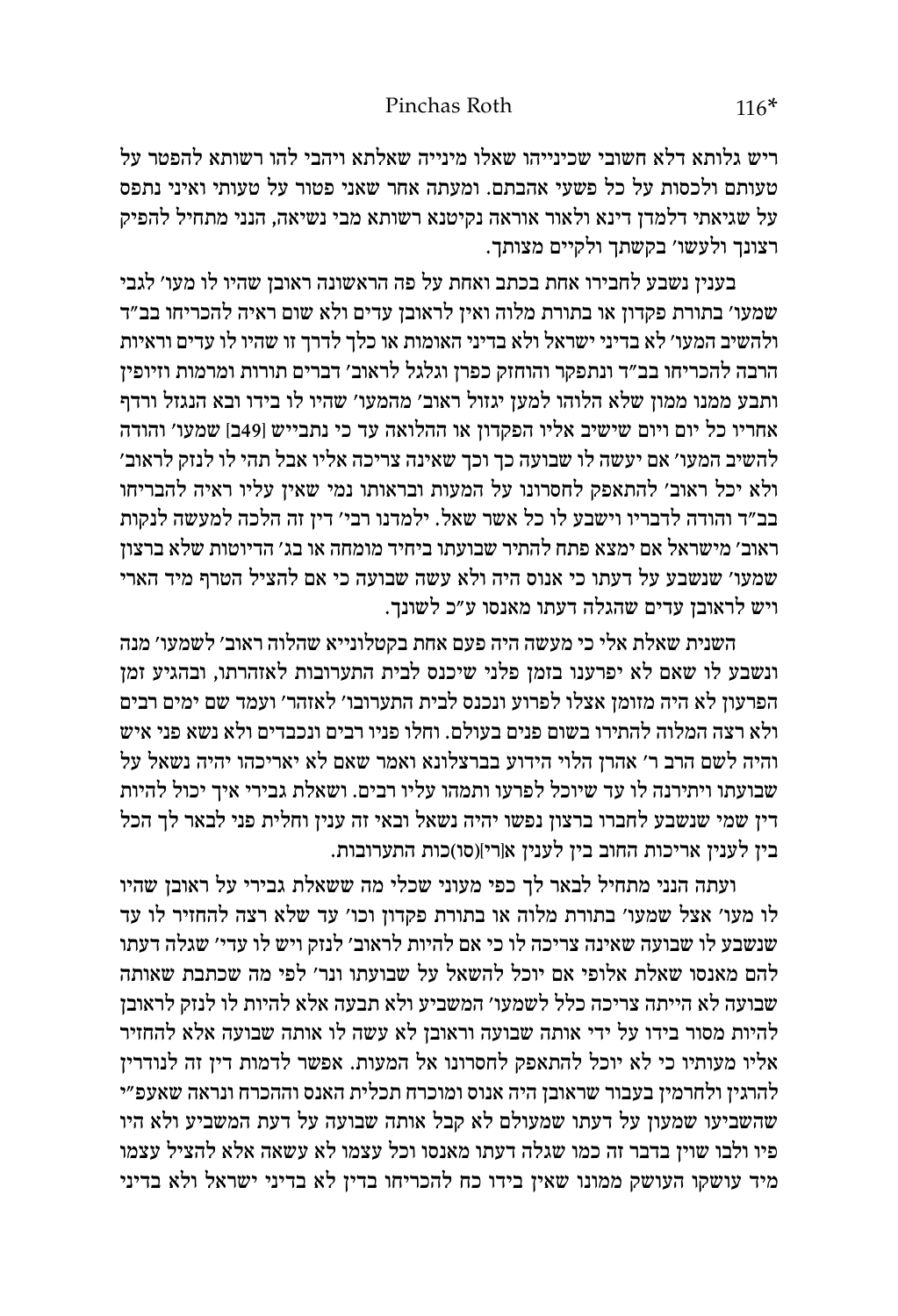אומו' או מגלגל עליו תוך ומרמה לגזל לו ממונו וכיון שכך נר' ודאי דדינו כדין הרגין וחרמין ומוכס העומד מאליו שכל אלו התירו רבו' לדור להם לכתחלה בין בנדר בין בשבועה כדאית' פ' ד' נדרי' לפטר עצמן מיד האונס אעפ"י שיכולין להיפטר בפריעת המכס התירו להם חכמי' לדור להם ואעפ"י שנדרו ואסרו כל פירות שבעולם אם אינם של בית המלך אינן אסורי' עליהם לפי שאין דעתם לאסור הפירות עליהם אלא להציל נפשם מיד אונס ובתר דעתם אזלינ' ולא בתר פיהם כדחזינ' נמי במס' שבו' גבי נדרי הבאי ושבועות הבאי שהתירו אעפ"י שאמ' שבועה שלא אוכל אם לא ראיתי גמל פורח באויר או בדרך זה כפלים מיוצאי ומקרי שבוע' הבאי מפני שאין דעתו לאסר הפירות אלא לאמת שקרותו ואעפ"י שאסור לעשות שבועה כזו אפי' הכי לא מתסרי עליה וכן כתב הרב אבן מגש הת' במ' שבועו' שכל דבר שאינו עושה אלא לאמת שקרותו לא מיתסרי פירות עולם עליה וכן נמי גבי נדרי דאנסין שאינו עושה אלא להציל עצמו מיד האונס לא מיתסרי פירות עליה דתרוייהו בחדא מחתא מחתינהו בענין זה. וכן נמצאת גרסא בספרים בהא מילת' דגמל פורח לאו מי אמ' רב עמרם באומ' יאסרו וכו' אם אינן של בית המלך הכא נמי באומ' יאסרו וכו' אם לא ראיתי גמל פורח באויר. נמצא שטעם אחד לשניהם שלא נתכון לאסור הפירות נמצא דתרוייהו בחד ענינא שיכי שכיון שאין דעתם אלא לאמת שקרותם או להציל נפשם מיד אונס לא נאסרו הפירות עלייהו הכא נמי בהאי עניינא דאתינן עליה כיון שלא עשה לו השבוע כי אם בהכרח ]50א[ בהכרח גדול להציל עצמו מיד אונס להחזיר אילו ממונו ולא היה פיו ולבו שוה בדבר זה ולעולם לא היה דעתו שיעמד מן הדבר שנשבע לו עליו כיון שכן מעולם לא בטל דעתו מפני דעת האונס להיות נמנע בשבילו ממה שנשבע עליו כמו בנדרי אונסי' ונדרי הבאי שלא חל האסור על הפירות הכא נמי לא שנא אע"ג דגבי נדרי אונסין לא נשבעו על דעת האונס בפירוש אפי' הכי לא שנא דאיכ' למימ' שמעולם לא בטל דעתו מפני דעת האנס והראיה שהרי מסר מודעא על אונסו. ועו' דהא גבי השאלה השנית משמ' דביעבד פטור אפי' נשבע מדעתו כ"ש היכ' שנאנס. ואע"ג דבמילתיה דרב עמרם מק' בפ' ד' נדרי' והא מתסרי פירות עליה דמשמ' שנאסרו פירות עליו התם הוא משו' דקתני במתני' נודרי' לכתחלה דשרי למנדר לכתח' ואיסבי' ליה דלא חייל נדרא אפירות א"כ הוה ליה ההו' נדר משו' שבוע' שוא ולא נפיק מכלל איסור' אלא ודאי מדשרי למנדר לכתחלה ודאי חייל נדרא אפירות ודעתו לקיים השבועה או הנדר ולא מקרי שוא. ומסי' בגמ' כגו' דאמ' בליבו היום ומתסר ההו' יומ' דלחוד וכיון דמקיים נדריה ההוא יומא סגי ואע"ג דקיימ' לן דדברי' שבלב אינן דברים במסכ' קדו' גבי אונס כי האי גונא הוו דברי' הכא גבי האי עניינא לא הוציא דבריו לבטלה שהרי עמד בשבועתו יום או יומים או שנה או שנתים כי לפי דבריך גבירי משמ' שלא נשבע לתת לו כלום אלא להיות נמנע מדבר פלוני.

ועו' שהרי ראובן לא פתח לשבע לשמעו' האנס אלא שהוא תבע ממנו השבועה אם ירצה שיחזיר לו מעותיו וכיון שהוא הכריחו אין ראוי לעמד על שבועתו. הנה גבירי לפי הדמיון הזה שדמינו להרגין ולחרמין ולמוכס העומד מאליו משמש שאינו צריך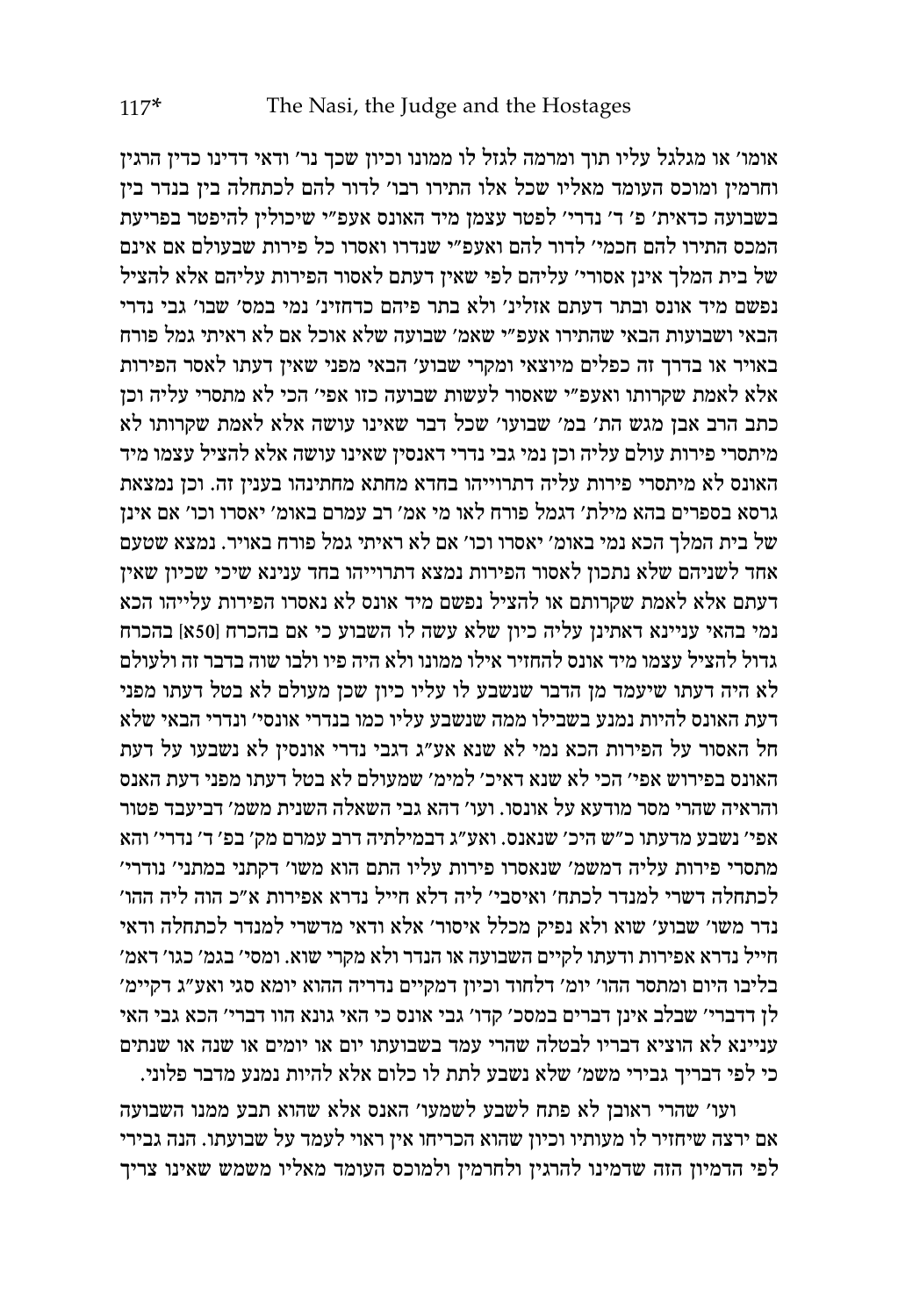לשאל על שבועתו אא"כ הוא עם הארץ שמחמירין עליו כדי שלא יהיו נותנין קלות ראש בנדרי' ובשבועו' ומסבבין שימצא פתח לנדרו אבל אם הנשבע הוא ת"ח כמוך אלופי אינו צריך לישאל כדמשמ' בפ' ד' נדרי'. זה הדין הוא להיות נקי מיי אשר לו נתכנו עלילות. אבל להיות נקי מישראל צריך על שבועתו להשאל בעבור שאותו שמעו' האנס לא יקשרנו ולא יפרסמנו להיות עובר על שבועתו. וכן צריך ראוב' לקחת ג' בני אדם וללכת אצל שמעו' ולומ' לו פלני אתה ידעת שכבר עשקת ממני ימים מעותי ולא רצית להחזירם אלו עד שנשבעתי לך על דבר פלני ועתה איני יכול או איני רוצה לעמד באותה שבועה כי היא לתקלה וקלון והנני מחלה פניך שתתיר אותה לי ואם לאו אני אשאל עליה ואם רוצה להתירו מוטב ואם לאו אותן ג' מתירי' אותו בפניו אפי' בעל כרחו מן הטעמי' שאכתב לך לקמ' על השאלה השנית דודאי כיון שהודיעו יכולין ב"ד להתירו אותן שלפניהם הודיע לשמעו' או אחרים שיעידו בפניהם שכבר הודיע ראוב' לשמעו' שהוא רצה להשאל עליה וכ"ש אם אותן עדים קיימין שהודיע להם אנסו ומסר בפניהם המודעא שיכולין כל ב"ד להתירו. ואמנם כי לפי עניו דעתי על ידי הדחק ימצא שעדים יעדו בבירור אנס כזה כמו שכתב רבי' שמואל בשם ר"ח ז"ל בפ' חזק' הבתים גבי מעשה דפרדסא. אבל בענין הזה לא יזיק לנו בעבור שלא יחדנו זה כי בלא אותן עדי' יכול להשאל ואפי' יש לו עדים על קצת האונס צריך להיות נשאל ושיודיע לשמעו' שהוא יהיה נשאל על אותה שבועה בעבור שלא יחשדוהו להיות עובר על שבועתו. ולגבי הרגין וחרמין לא שייך האי טעמ' כלל משום שהרג וחרם והמוכס אם יראנו אוכל ממה שנאסר עליו אם אותן פירות אינן של בית המלך לא יחשדנו שיהא עובר על שבועתו אלא יחשב שאותן פירות הן של בית המלך כמו שנשבע אבל האי עובדא דאתינן עלה אם לא יודיענו יחשדנו להיות עובר על שבועתו ומ"ה צרי' להודיע ואח"כ ישאל כפי אשר ימצא פתח לנדרו ומתירין אותו לכתחלה. זהו דעתי להלכה למעשה כפי הענין הזה אשר שאלת גבירי שאותה שבוע' לא היתה צריכ' לשמעו' העושה או אפי' היתה צריכ' אליו והיתה לתועלתו ולהנאתו ]50ב[ שהוא לא היה חייב לעשות לו אותה שבועה בשום תנאי ובשום דין ודברים אלא שהיה אנסו עליה אומ' אני שודאי מתירין אותו לכתחלה כענין שכתבתי לפניך אלופי ומיודעי אבל אם ראובן היה חייב לעשות לו אותה שבועה מצד אחר כגון שהתנה עמו זה כמה ימים או זה שנים ולא רצה לעשותה אליו ועכשיו משכנו עליה הפקדון או המלוה שיש לו בידו עד שעשאה לו כפי הענין הזה לא יקרא אנס דעביד איניש דינא לנפשיה בענין הזה ולכתחלה אין להקל ראש בדבר ויהיה דינו כדין השאלה השנית כאשר אכתוב לפני כבודך גבירי.

השאלה השנית שראית בגלילו' קטלונייא באחד שנשבע לחבירו וכו' כמו שכתבתי לעיל שאמ' הר"ר אהרן הלוי שאם לא יאריכוהו שיהא נשאל ומתירין לו ותמהו עליו רבים ושאלת ידידי איך יכול להיות דין זה כי מי שנשבע לחבירו ברצון נפשו יהיה נשאל ובאיזה ענין וחלית פני לבאר לך הכל בין לענין אריכות התערובות. ועתה אלופי מיודעי הט אזנך לאמרתי הנה אמת ויציב כי מי שנשבע לחבירו לפרוע לו חובו לזמן פלני ואם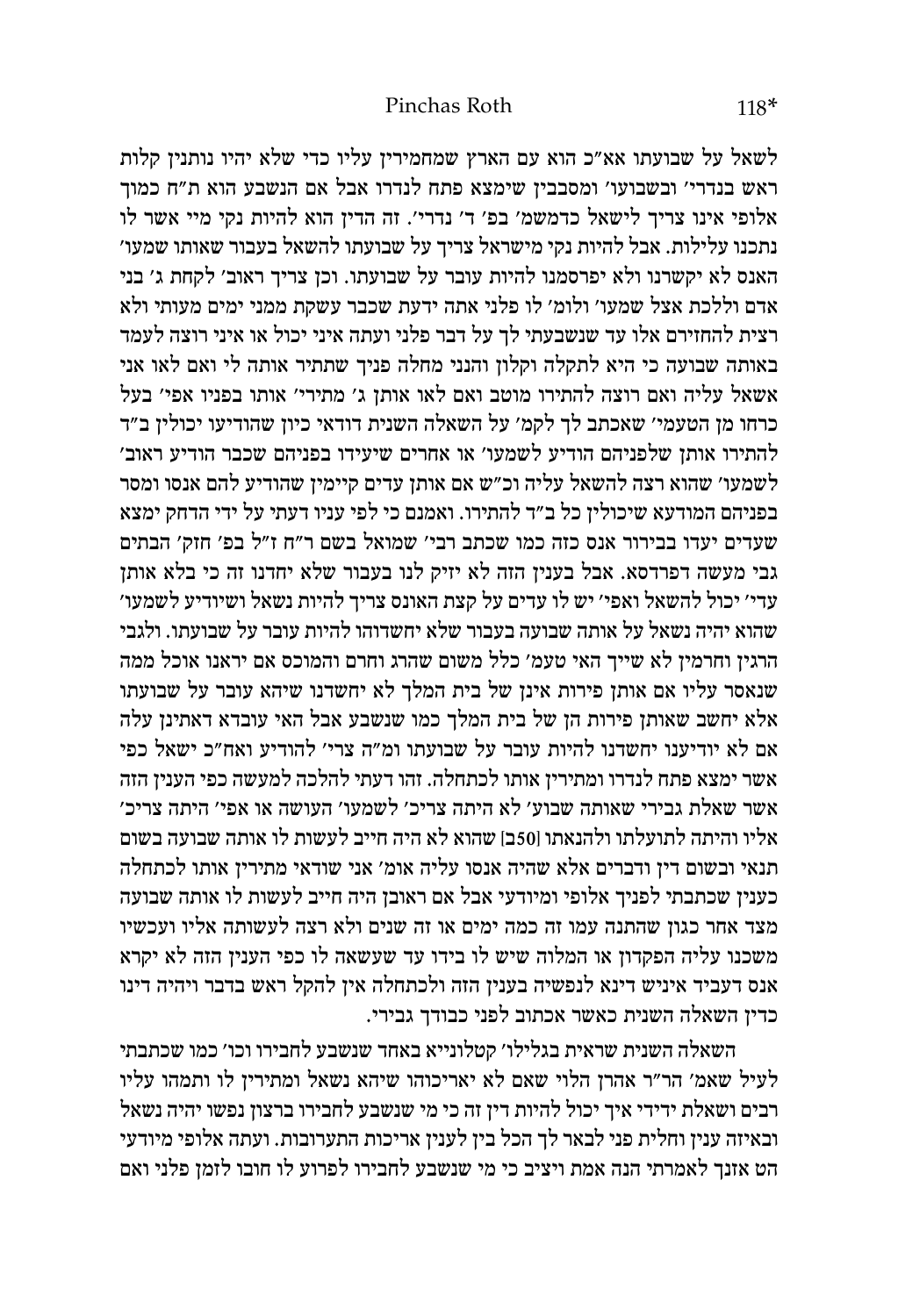לא יפרענו יכנס לבית התערובות ובא לישאל על שבועתו אין נזקקין לו לכתחלה ובדין תמהו התמהים על החכם ר' אהרן כדאמ' בנדרי' המדיר את חבירו בפניו אין מתירין לו אלא בפניו וכן נמי אמרי' הת' בנדרי' בפ' ר' אליעזר דאמ' דאמ' קב"ה למשה רבי' במדין נדרת במדין התר נדריך וגבי צדקיה כתב בזה אלה הפר ברית שנענש על שנשאל שלא בפני נבוכ' נצר כדאמ' הת' בנדרי'. מיהו אפשר שהר"ר אהרן ראה שנשבע לא היה יכול לפרו' חובו עודנו נסגר בבית התערובות ובענין הזה שהשעה צריכה לכך אפשר דדיעבד אם התירו אותו מותר וכגון שיבא הלוה למלוה ויחלה פניו בפני ב' או ג' שיאריכהו עד אשר יהיה לאל ידו לפרעו ואם איננו רוצה להאריכו שיאמר לו שהוא יהא נשאל על שבועתו ושמן היום ההוא לא יחשדנו להיות עובר על שבועתו וישאל בפניו על שבועתו או שלא בפניו כיון שהודיעו. אפשר דבענין הזה אם התירו לו מותר אע"ג דקיימ' לן הנוד' או הנשבע לחבירו בפניו אין מתירי' לו אלא בפניו כדאמ' הנדרי' וכדחזי' גבי משה רבי' דא"ל קב"ה במדין נדרת ובמדין התר נדריך וגבי צדקיה כת' בזה אלה והפר ברית מ"מ בפניו או בהודעה אפי' שלא בפניו אם התירו לו מותר לפי דעת הירושלמי שפי' הטעם שאין מתירי' לו אלא בפניו מפני החשד ומפני הבושה ר"ל שיחשדנו שיהא עובר על שבועתו שלא ידע שנשאל עליה וכיון שהודיעו קודם שישאל על נדרו או על שבועתו תו ליכ' חשד ובושה ואם התירוהו בפניו או בהודעתו אפי' שלא ברצון חבירו מותר כמו שמצי' במסכ' סוטה ביוסף כשרצה לעלות לקבור את אביו שלא היה רוצה פרעה לתת לו רשות ואמ' לו יוסף מה אעשה על שבועתא דאבא שהשביעני ואמ' לו פרעה צא והשאל על שבועתך ואמ' לו יוס' ואנא נמי אשאל על שבועה שנשבעתי לך שלא אגלה לך שאינך יודע לשון הקדש ואמ' לו עלה וקבור את אביך כאשר השביעך וכו' כדאית' במסכ' סוטה הרי מצינו שאמ' לו יוסף לשאל על שבועתו ואע"ג דלא ניחא ליה לפרעה אמ' לו יוסף שישאל על שבועתו בעל כרחו שלא בטובתו ותו ליכ' איסורא כיון שהודיעו עד שפרעה נתרצה בדבר וא"ל עלה וכו'. ועו' ראיה ברורה דלא בעינ' רצונו בדיעבד מההי' דגבעונים דאוכח מינייהו ר' יהוד' בפ' השולח בגיטין דנדר שהודר ברבים אין לו הפרה כנדר שהודר על דעת רבים לרבנן. וא"כ דמי שנשבע לחבי' אין יכול להשאל אלא לרצונו היכי מצי למוכח מנה ר' יהוד' דנדר שהודר ברבים אין לו הפרה דילמ' התם גבי גבעונים היינו טעמ' דלא הוי הפרה משו' דקיימ' לן המדיר את חבירו בפניו אי' מתירין לו אלא בפניו ומדעתו. והגבעונים לא היו שם. ואפי' נביאם בעל כרחם לא היו מתרצים באותה הפרה כדי שלא ימותו אבל לעולם אימ' לך דנדר שהודר ברבים בעלמ' אית ליה הפרה. ]51א[ וא"ת לא מקרי הודר בפניהם שהרי לא נדרו בפני הגבעוני' אלא בפני שלוחם. הא לא מצי למימ' חד' בשלוחו של אדם כמותו ובפניו מקרי. ועו' דדעת שלוחים מיהא בעינן ושלוחים לא יתרצו לעולם באותה הפרה. ואם כן דאין להתיר אלא מדעתו מנ' ליה לר' יהוד' דנדר שהודר ברבים אין לו הפרה דילמ' התם הוא משום דאין להתירם אלא מדעת גבעונים וגבעונים או שלוחם לא יתרצו לעולם בהתר זה שלא יתרצו למות. אלא ודאי יכולין היו להתיר שבועתם שלא מדעתם בפניה'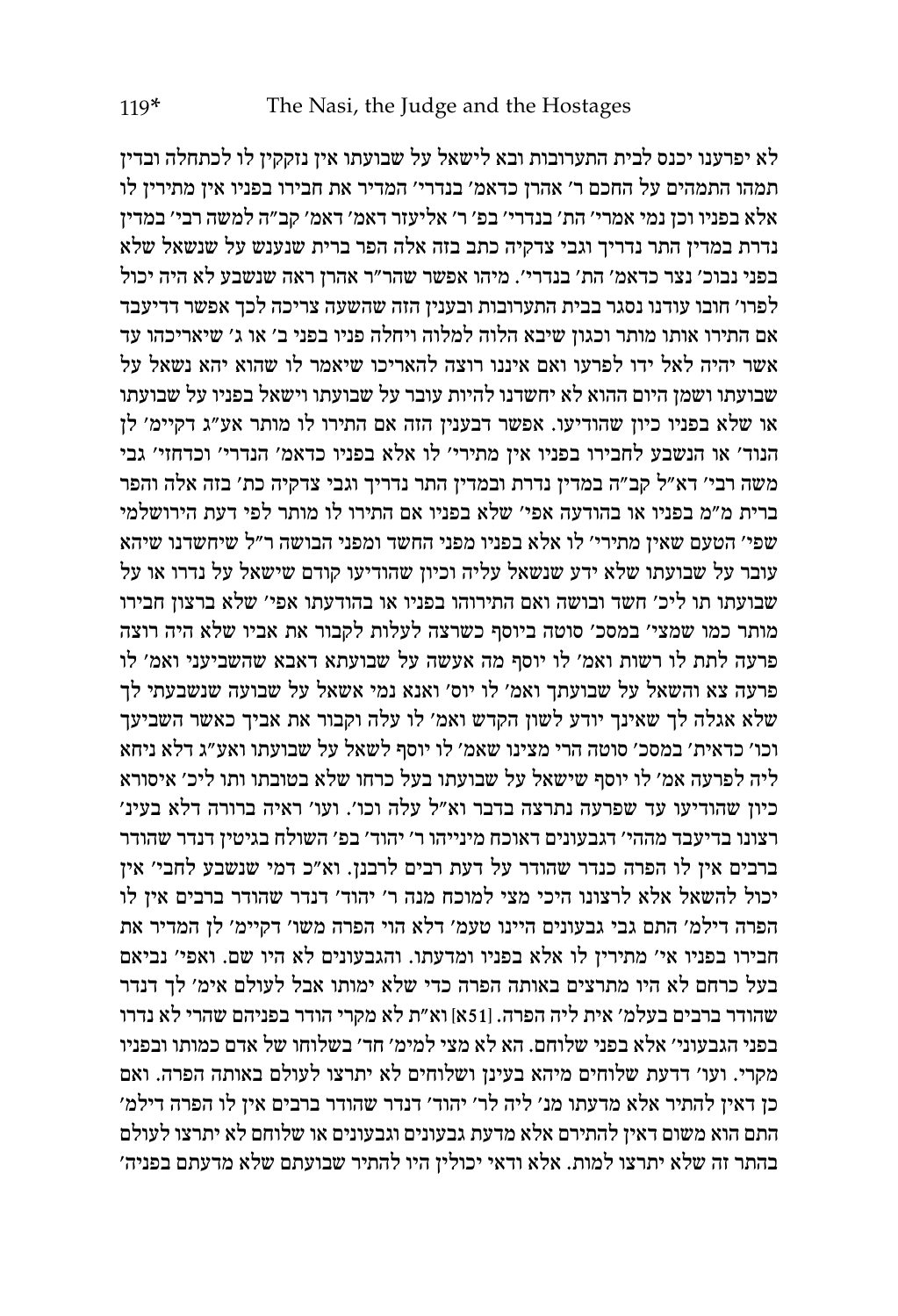או שלא בפניהם ובלבד שיודיעום וכן נר' דעת הירושלמי וכן נר' דעת הר' בעל השלמה בשלהי פרקי' מההיא דגבעונים ומן הירושל' ומצאנו נמי לרבי' יעקב ז"ל שכתב בפי' דאין מתירין לו אלא בפניו אבל אם הותר הותר אפי' בלא ידעתו. והראב"ד ז"ל חלק עליו ואמ' אם כן דדיעבד מותר מדוע נענש צדקיה על שבועת נצר. וי"ל דצדקיהו נענש על חלול השם שהיה גדול כשלא הודיע לנבוכד נצר כדאמ' הת' בנדרי' על אותו מעשה ישבו בארץ ידמו זקני בת ציון ששמטו כרים וכסתות מתחתיהם ומשו' חלול השם שהיה גדול בדבר נענש. ועו' יש ראיה בדבר לפי עניות דעתי דאם איתא דמי שנשבע לחבר אינו יכול לשאל בלי דעת חבירו מאי איכא בין נדר שהודר על דעת רבים לנדר הודר על דעת יחיד שהרי פרש"י בפ' השולח בגיטי' גבי הנושא נשים בעבירה דקת' נודר ועובר יורש ומגרש ומסיק התם דמדרי' על דעת רבים ופרש"י וצריכין שיאמרו אותן רבים הרי אנו מדירין אותך על דעתינו דסביר' ליה לר"ש וגם לקצת מפרשי' דלא מקרי נדר שהודר על דעת רבים אלא כשהרבים ידועין ומדירין ומשביעין אותו ואומ' לו על דעתנו. וכן מצינו בשם רב האיי גאון ז"ל דאפי' יאמר אדם כל היום בפני רבים על דעת רבים אני נודר או נשבע אינו קרוי נדר על דעת רבים אא"כ יאמר לפניהם לדעתכם אני נודר. וגדולה מזו כתבנו בחדושי' בשם ר"ח וכן כתב בעל העטור בשמו בדין כתבה דנדר שהודר על דעת רבים אין לו הפר' כלו' אין לנודר לשאל על נדרו על דעת רבים עד שיודיעם ע"כ לשו' ר"ח דמשמ' דכיון שיודיעם יש לו הפרה. והכי הוי פסקא דמילת' אליב' דר"ח דלדבר הרשות אין לו הפרה לנדר שהודר על דעת רבים עד שיודיע לאותם רבים אבל לדבר מצוה יש הפרה אפי' בלי ידיעתם דכיון דלדבר מצוה הוא מסתמ' אומדן דעתא הוא דהכי ניחא להו שלא חלה דעתייהו על עקירת מצוה. הא לך אחי דכלהו הני רבואתא סביר' להו דנדר שהודר על דעת רבים בעי' דעת אותן רבים. וא"כ דמי שנשבע על דעת יחיד אין לו הפרה בלי דעתו ורצונו מאי איכא בין על דעת רבים לדעת יחיד. וטעם נדר שהודר על דעת רבים דאין לו הפרה מפרשי' בשם הראב"ד ז"ל דכיון שהם רבים שלשה לפחות בפלוגת' דהתם בהשולח וראויים להיות ב"ד כל אדם מבטל דעתו מפני דעתם ויש להם כח דכח ב"ד יפה. אבל בשביל אחד או שנים דאין להם כל כך כח אין אדם מבטל דעתו ולפיכ' יש לו הפרה וכן יש קצת ראיה דעל דעת יחיד אפשר לשאל בלא דעתו ממשה רבי' ע"ה כששהשביע את ישראל דאמרי' הת' בשבועו' כשהשביע משה את ישראל אמ' להם הוו יודעים שלא דעתכם אני משביע אתכם אלא על דעתי ועל דעת המקום וכו' עד ולטעמיך לימא להו על דעתי ועל דעת המקום למה לו כי היכי דלא תהוי הפרה לשבועתייהו כלל. דמשמ' שאם לא ישתף הקב"ה עמיה דהוה ליה הפרה אע"ג שהשביען משה רבי' ע"ה על דעתו ומ"ה הוצרך לשתף הקב"ה עימיה דלא להוי הפרה לשבועתייהו. ובענין הכנסת התערובות יש שמקילין בדבר היכא שהמשביע האריכו פעם אחת ורוצין לומר שכיון שהמשביע התירו פעם אחת לצאת מבית תערובתו פעם אחת שוב אינו יכול לאסרו ולהזהירו בכח השבועה שיכנס שם בבית התערובות. שכיון שהותר הותר. ואעפ"י שמנהג העולם שנכנסין ויוצאין על פי המשביע יכול לומר המשביע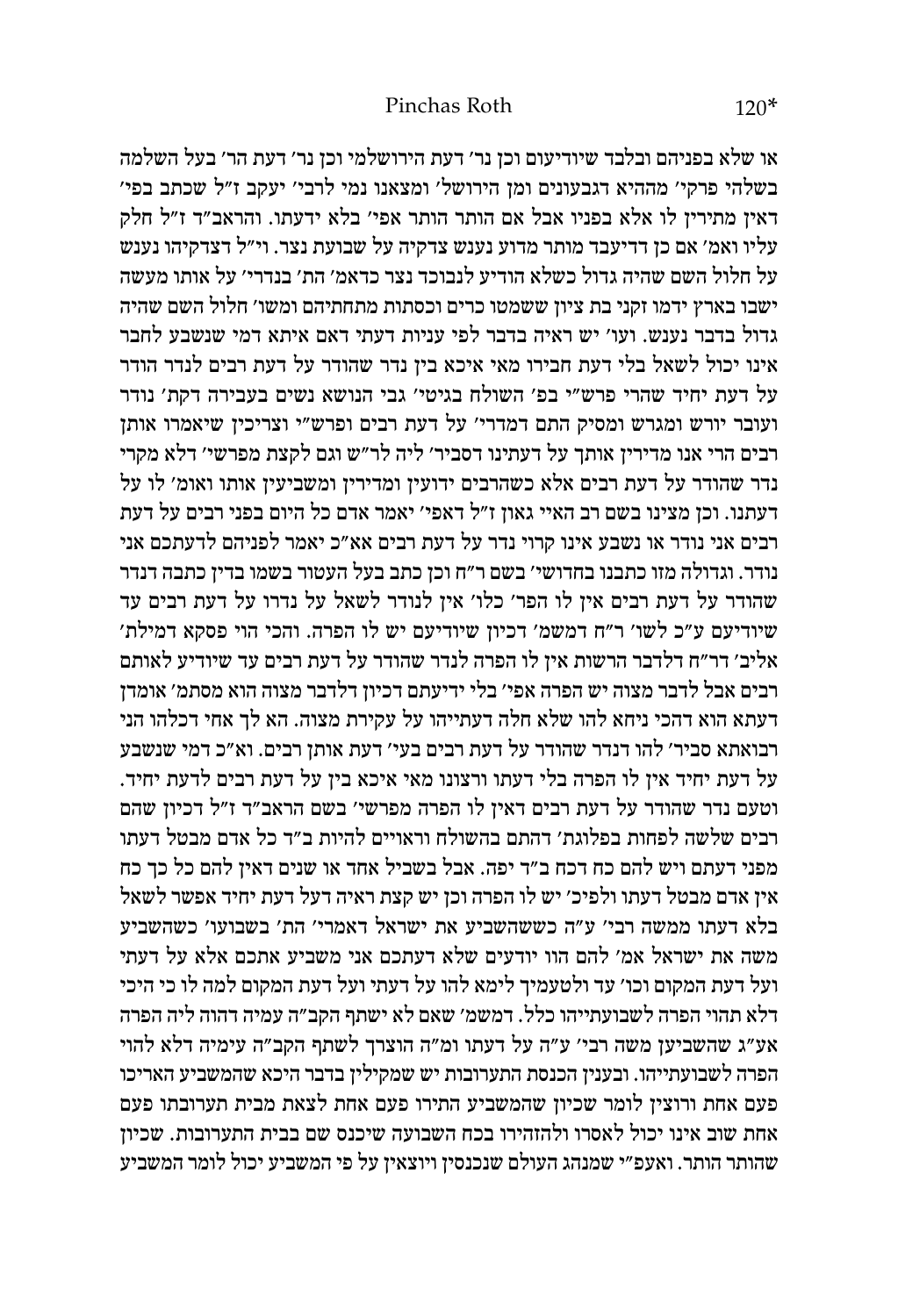שעל פי המנהג התירם וקבל שבועתם שכן כותבין ]51ב[ בשטרות ישראל על דעתו ובשטרי האומות שהוא נשבע בטוב הבנתו. עם כל זה אומ' שכשנשבעו לדעתו או בטוב הבנתו אינו ר"ל לכל מה שהוא יכול להבין אלא כך רוצה לומר שלא יערים בעקר שבועה כגון בעיקר הפירעון שלא יהא דעתו דליפרעו אסקונדרי ולסוק שמיה מעות וכזו בעקר כניסת התערובות דלא ליסוק שם מקום אחר בשם המקום שהתנה ליכנס בתערובות ואומרי' שלא נשבעו אלא שלא בעקר חלות השבועה אבל לדברים אחרים אעפ"י שהם מנהג כיון שלא בארם בביאור שלם אומרי' שאינם חייבי' זהו קצת בני אדם האומ' כל העולה על רוחם. ודבר זה קל בעיני מסובין בעבור שעקר שבועתם היה ליכנס לבית התערובות לאזהרתו ושלא לצאת משם בלי דעתו. שאעפ"י שהמלוה מאריכו לצאת מבית התערובות יום או יומים מעולם לא התיר לו עקר שבועתו אבל חשב שיכול לצאת ולבא על פי רצונו שכן הבין השבועה שלא יצא מבית תערובתו בלי דעתו אבל בדעתו יכול לצאת ולבא ואם הוא אומ' שמעולם לא נשבע לצאת ולבא על פי רצונו אלא יהא אסו' משיכנס לשם עד שיתירהו משבועתו וכיון שהתירו שוב אינו יכול לאוסרו ולהזהירו מכח שבועתו דבר זה אינו מפני שמעולם לא התירו משבועתו כלל שלא היה דעתו בכך לצאת ולבא על פיו ולפי דעתו גם בפעם הראשונה יצא משם באסור שהרי לא התיר להם השבועה כלל. אבל אם יש עקר לסבר' זו לפי עניות דעתי בע"א יכול להיות לה שרש כגו' ראוב' שנשבע לשמעו' לפרו' לו מעות ביום פלני וכאשר הגיע הזמן בא הלוה למלוה שיאריכנו משבועתו שאינו יכול עכשיו לפרעו ומרויח לו הזמן חדש ימים דבר זה צ"ע היאך יפטר משבועתו בזה בעבור שהוא מאריך לו הזמן שהרי נשבע לו לחלוטי' שיפרע לו המעות ביום פלני. וא"ת מפני שהמלוה מאריך לו הזמן הרי המלוה ודאי אינו יכול להאריכו משבועתו אם לא פטרו לגמרי כדאמ' בנדרי' בפ' הנודר מן הירק ומייתי לה בפ' מי שאחזו בגיטין האומ' לחבירו קונם שאין אתה נהנה לי אם אי אתה נותן לבני כור של חטין או שתי חביות ר' מאיר אומ' אסור עד שיתן וחכמי' או' הרי זה יכול להתיר נדרו שלא על פי חכם ואומ' הריני כאילו התקבלתי. ר"ל שיפטרנו לגמרי וכיון שפטרו לגמרי היאך יכול אחר כן להכריחו מכח אותה שבועה הרי משמ' לכאורה שאינו פטור כלל או הוא פטור לגמרי בענין זה ר"ל שיש מקום לדבר זה אבל בענין התערובות אין הנדון דומה לראיה ואין לנהוג קלות ראש בדבר כלל ומי שנהג קלות ראש בדבר או בשום שבועה ובא לישאל אחרי כן עליה אין נזקקין עד שינהוג אסור בעצמו כימים שנהג בהם היתר או שלשים אם היו יותר משלשים יום כדגרסי' בנזיר מי שנזר ועבר על נזירותו אין נזקקין לו אלא אם כן נהג אסור בעצמו כימים אשר נהג בהם היתר דברי ר' יהוד' אמ"ר יוסי בד"א בנזירות מועטת אבל בנזירות מרובה דיו ל' יום. ונראה דהלכה כר' יוסי. הלכך כל מי שנהג קלות ראש בשבועתו אין נזקקין לו עד שינהיג אסור בעצמו כדאית' הת'. ודע גבירי שאסור לשאל על שבועה כל זמן שלא חלה כגו' שנשבע אם לא אפרע לך ביום פלני אהא אסור לאכול בשר או אכנס בבית התערבות שאינו יכול להיות נשאל מאכילת הבשר או מהכנסת התערובות קודם הגעתו זמן הפרעון דכיון דאכתי לא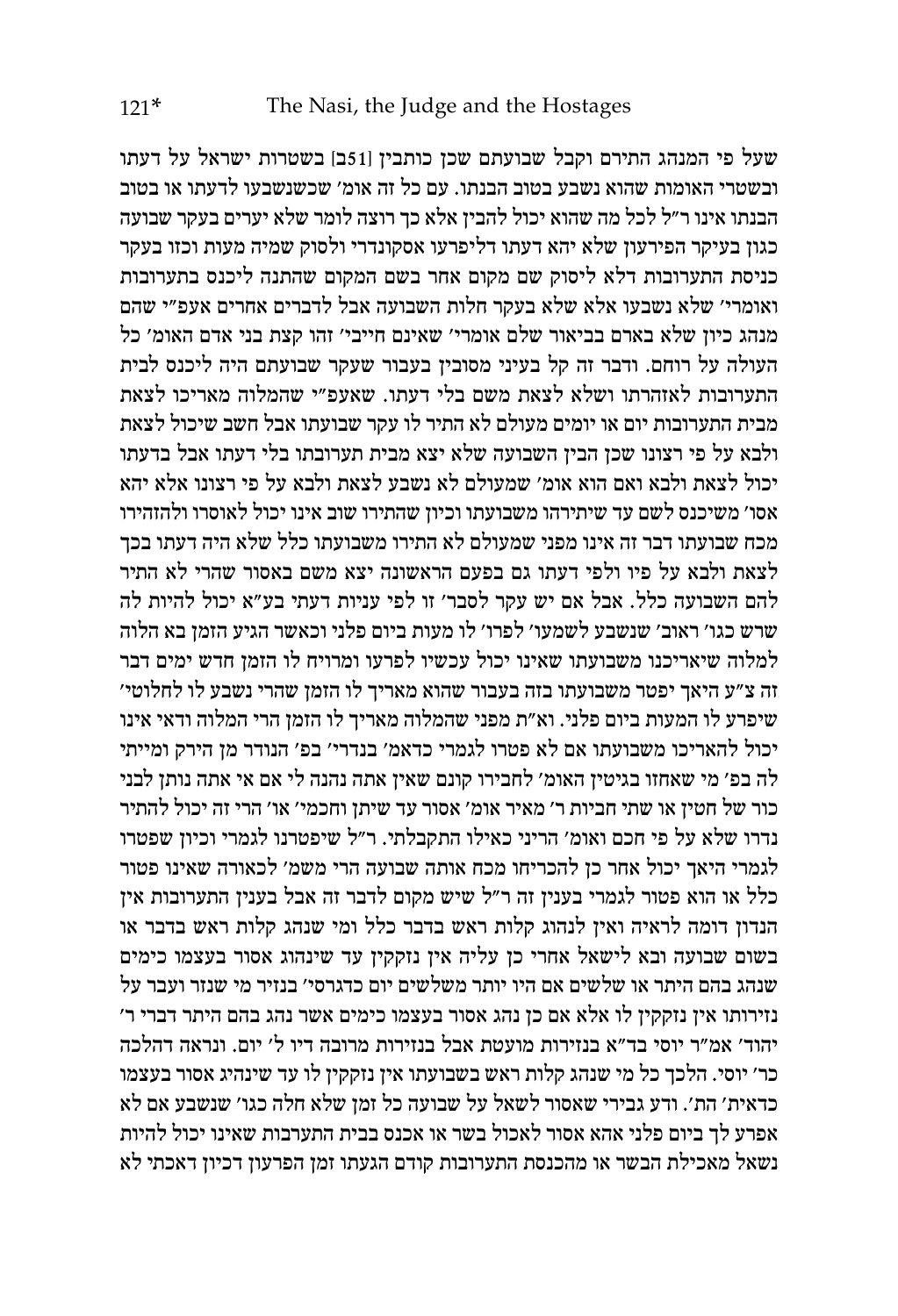חלה השבועה אין נשאלין עליה כדאמ' בפ' בתר' דנדרי' דאין נשאלין לנדרי' עד שיחולו דתניא קונם שאיני נהנית לאבא ולאביך אם אני עושה לפיך ר' נתן אומ' לא יפר וחכמי' אומ' יפר ואמ' בגמר' דסביר' ליה לר' נתן דאין חכם מתיר עד שיחול הנדר וקיימ' לו כותיה. הכ' נמי משמ' דכל היכא שלא בא זמן הפירעון לא חלה עליו חיוב התערובות ואסור הבשר הילכך אינו יכול להיות שואל עליה וכן כל כיוצא בזה. הנה לך גבירי שכתבתי לפני כבודך לפי עניות שכלי מה שהראוני מן השמים על מה ששאלת ממני ועל התמה שתמה על החבר ר' אהרן כשאמ' שיהא נשאל על שבועתו איפשר דסביר' ליה חדא מהני טעמי שכתבתי לפני כבודך ועם כל זה אין להקל ראש בדבר וכ"ש היכא דאיכא חלול השם שאין חולקין כבוד לרב ואעפ"י שדמינו הדברים אין לעשות מעשה מהם כמו שאנו רואים רבו' ע"ה דשקלי וטרו בסוגיא דחדא שמעת' ומחזק כל אחד ]52א[ מהם סברתו כאלו קבלה מסיני ועם כל זה כשבאין לעשות מעשה היו אומ' אם אנו מדמין נעשה מעשה. הילכ' אין לעשות מעשה בכיוצא בדברים האלה. אבל במה שכתבתי גבי שבועה שנעשה כאנס ודאי נר' לי דאע"פ שנשבע על דעת האנס שיכל להשאל עליה. ואתה אדני חכם כמלאך האלהי' ועשה כחכמתך. ועל כל פשעים תכסה אהבתך. ובחסדך אתי עיין בדברים האלה ושלח לי דעתך בהם אם תסכים עמהם או תשיג עליהם. ואמנם אין להאשימיני על שגיאותיו כי יצאתי מארץ מגורותי ומן העיר קברות אבתי ולמקום מושבי אין איש לעורר לבבי וגם כלי מלחמתי אינם אתי כי יצאו מעמדי שרי הרכב והפרשים הם ספרא וספרי ושאר הפירושים תוספתא ויתר החדושים ונשארתי לבדי כילדי קסתי קולמוסי ועטי הם הם לבדם הנותנים עצה וטעם לכן אל תאשימני כאשר לא כונתי יפה בכל מקום פרקי המסכויות אשר הבאתי ראיה מהם כי דע נאמנה באמונת שוכן מעונה כי הספרים לא היו עמדי וגם לא בגבולי. ובזכותך גבירי זכני הרחמן שנזכרתי המעט הזה אשר כתבתי לכבודך וכבוד גדלת תורתך ומשרתך יגדל לעד כנפש הכותב מרדכי ב"ר יצחק קמחי.

A question from the Nasi, R. Kalonymos of Narbonne, to the sage, our teacher and rabbi, R. Mordechai Kimhi. Whoever possesses wisdom, everyone comes knocking at his door. God's nation call to him to hear Torah from his mouth, and direct their path to him so that he may irrigate them with Torah like a watered garden, $51$  to quench their thirst, to let them hear teachings and to satisfy them. Like you, the venerable sage, a pile of nuts,<sup>52</sup> a peddler's pack,<sup>53</sup> a plastered water-hole that does not lose a single drop.<sup>54</sup> You are famed for your wisdom in all the gates of your brethren. So I, the

51 Isa 58:11.

52 *B. Giû.* 67a, Rabbi Tarfon was described as a pile of nuts.

53 Ibid., describing Rabbi Yohanan ben Nuri.

54 *M. 'Avot* 2:8.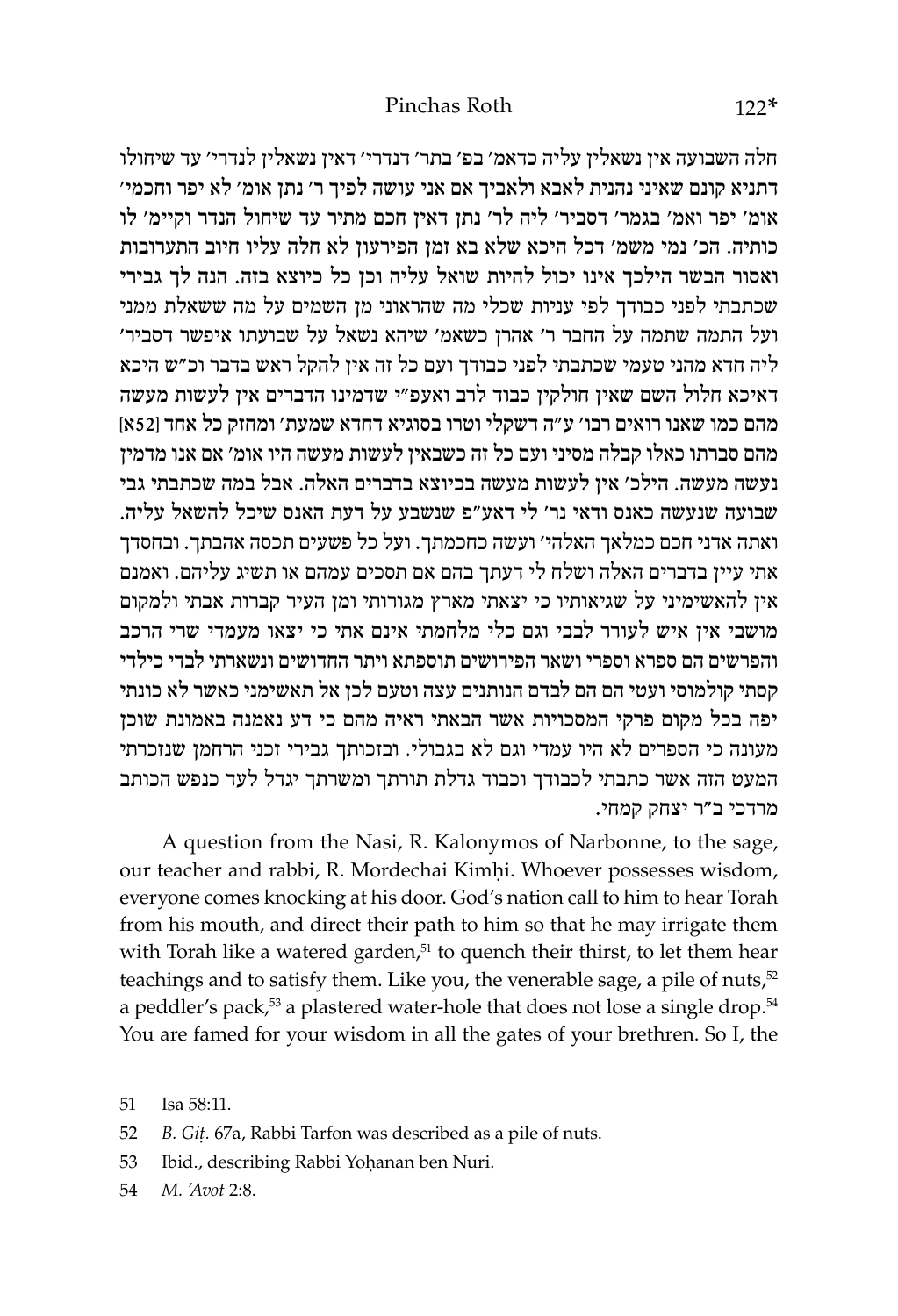least of your disciples, thirst for your waters that do not fail.<sup>55</sup> Let me sip from them and teach me what I ask of you in practical law (*halakhah le-ma'aseh*). Reuben was owed money by Simeon, given either as a deposit or a loan, and Reuben has no witnesses or any proof that could force him in court to return the money—neither in a Jewish court (*dine Yisrael*) nor in a gentile court (*dine ummot ha-olam*). Alternatively (*o kallekh le-derekh zo*)—he had witnesses and many proofs to force him in court to return the money. But Simeon was defiant (*nitpakker*) and entrenched in his denial (*huḥzak kafran*), and he threw back at Reuben debts and frauds and forgeries, demanding money that [Simeon] had not lent him, in order to steal from Reuben the money in his possession. The victim (Reuben) pursued him every day in order to regain his deposit or his loan, until Simeon became embarrassed and agreed to return the money on condition that Reuben would swear a certain oath (*shevu'ah*) that was of no use to him but which would be damaging to Reuben. Reuben was unable to wait any longer because he needed the money, and when he saw that he had no proof to compel him in court, he agreed to his words and performed the oath that he asked of him. Teach us, Rabbenu, the practical ruling in order to absolve Reuben, whether a way can be found to undo his oath, by a single expert or by three laymen, against the will of Simeon who had demanded the oath. For he was under duress, and he made the oath only in order to pull the carcass from the lion's teeth. Reuben has witnesses who testify that he told them he was under duress. I am writing to you in a way that does not befit your station and wisdom, in desperation. I wish you the best and wait upon your orders. One of the least of your students, Kalonymos of Narbonne.

Response: From the loins of Nahshon,<sup>56</sup> the great ancestor who was first to cross the sea, the Jordan and the river Kishon. The glory of his honour cannot be encompassed by a book or recounted by a tongue. Since I first knew him, I have cherished his love like the pupil of my eye. My yearning for him does not let me sleep. My table has long been laid with the rich food (*dishun*) of his wisdom,<sup>57</sup> and now he has sent me delicacies from his hunt—wild goat and antelope (*dishon*).<sup>58</sup> On this Sunday of [the week in which we read] the

- 57 Cf. Job 36:16.
- 58 Gen 27:3–4; Deut 14:4.

<sup>55</sup> Isa 58:11.

<sup>56</sup> *B. Sanh.* 12a.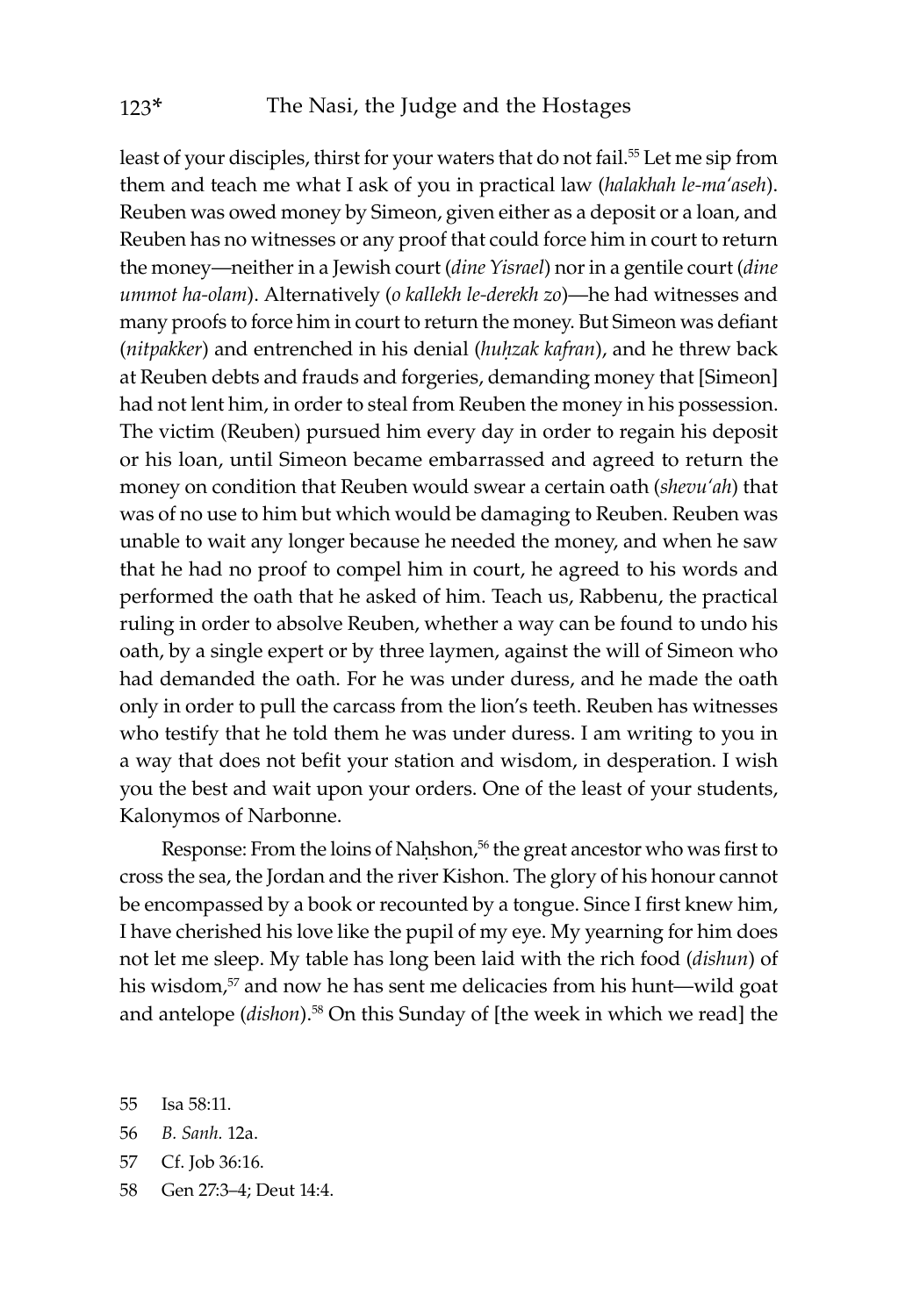pericope of "the chief of Ezer, the chief of Dishan,"59 I sat down to do battle with your pleasant words. But I found a tail with a thorn in it, $60$  overgrown with prickles and barbs. My lord, you angered me, because you counted among those who confine themselves to the study hall a man who has not studied a book for several years. If you had not contacted me with an explicit written letter, I would have suspected that you were mocking me. Even more so, because you chose a castaway at the end of the land over the prepared knights of our land. You spurned the wellsprings of Torah for a dirty tub, and pure water for dirty standing water, leaving a wide stream that cannot be crossed on foot in order to swim in dew and ankle-deep puddles.<sup>61</sup> But, by virtue of your humility and piety, I judged you favourably, saying that the members of the House of the Exilarch are different, for they have no neighbours. They asked me a question and granted me permission to expose their errors and to conceal their sins of love. Since I have been pardoned from responsibility for my errors and will not be blamed for my mistakes, for I have received permission from the House of the Nasi to judge and to issue a ruling,<sup>62</sup> I will now commence fulfilling your request and doing your bidding and performing your commandment, in the matter of someone who swore to his fellow, whether in writing or orally.

First, Reuben was owed money by Simeon, given either as a deposit or a loan, and Reuben has no witnesses or any proof that could force him in court to return the money—neither in a Jewish court nor in a gentile court. Alternatively—he had witnesses and many proofs to force him in court to return the money. He was defiant and entrenched in his denial, and he threw back at Reuben debts and frauds and forgeries, demanding money that he had not lent him, in order to steal from Reuben the money in his possession. The victim pursued him every day in order to regain his deposit or his loan, until Simeon became embarrassed and agreed to return the money on condition that Reuben would swear a certain oath that was of no use to him but which would be damaging to Reuben. Reuben was unable to wait any longer because he needed the money, and when he saw that he had no proof to compel him in court, he agreed to his words and performed the oath that he asked of him. Teach us, Rabbenu, the practical ruling in order to absolve

- 60 *B. Rosh Hash.* 17a.
- 61 Cf. Ezek 47:3–5.
- 62 Cf. *b. Sanh.* 5a.

<sup>59</sup> Gen 36:30.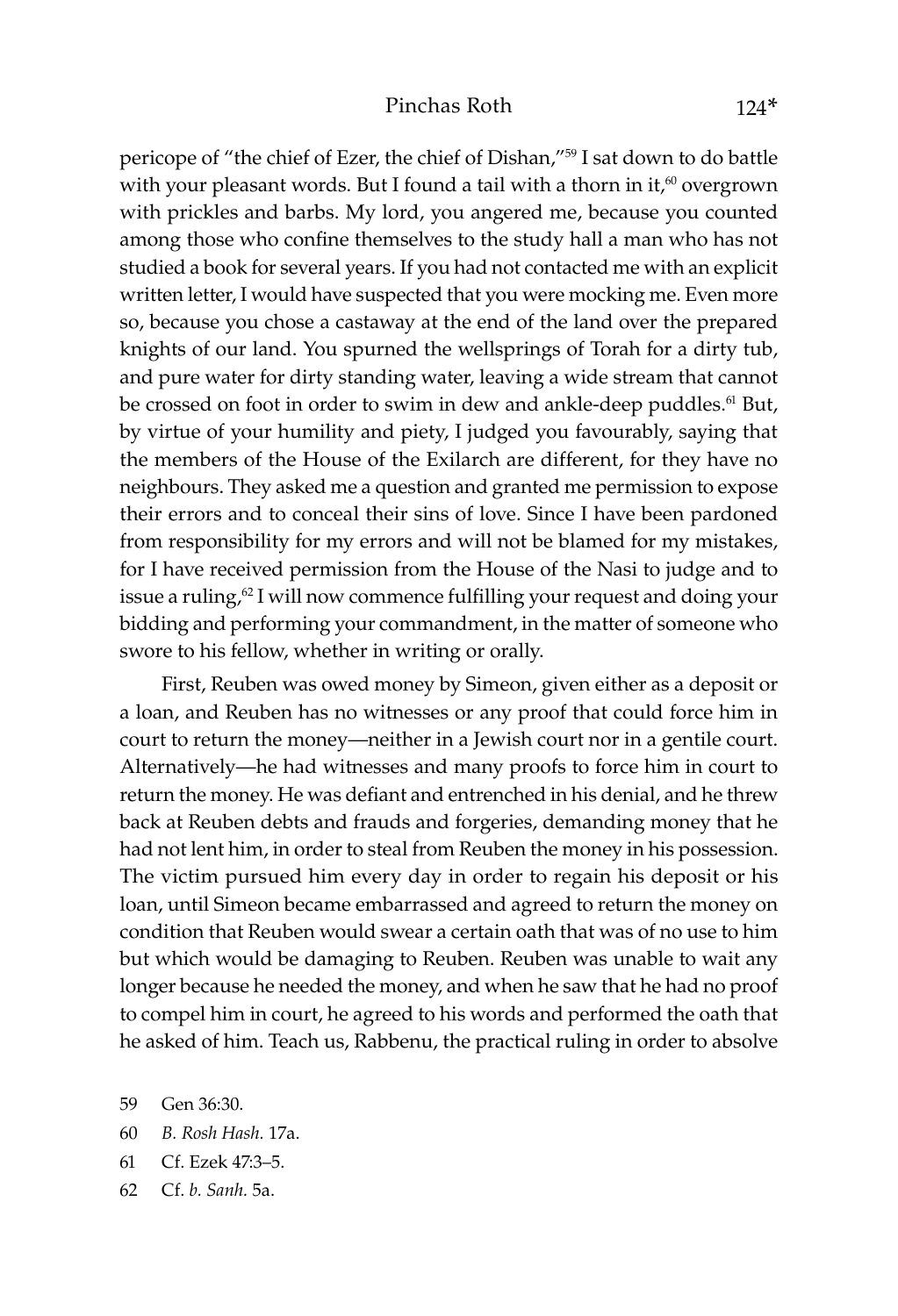Reuben, whether a way can be found to undo his oath by a single expert or by three laymen, against the will of Simeon who had demanded the oath. For he was under duress, and he made the oath only in order to pull the carcass from the lion's teeth. Reuben has witnesses who testify that he told them he was under duress. This is what you wrote.

You asked me a second question. It once happened in Catalonia that Reuben lent money to Simeon and swore that, if [Simeon] did not repay the money by a certain date, [Simeon] would enter the house of hostages as a warning. When the time of repayment arrived, [Simeon] did not have the money available to repay the loan, and he entered the house of hostages as a warning. He remained there many days, and the lender was unwilling to undo [his oath] in any way. Many distinguished people begged him, but he paid them no attention. The famous Rabbi Aaron ha-Levi of Barcelona was there, and he said that if [Reuben] would not extend [the time of repayment], [Simeon] could ask for his oath to be undone until he was able to repay [the debt]. Many people were baffled by this. You asked, my lord, how it could be just for someone who willingly made an oath to his fellow to then have that oath undone, and under what circumstances. You begged me to explain it all to you – both the matter of extending the loan and of extending the incarceration.

I now begin to explain to you to the best of my mental ability what you asked, my lord, about Reuben who was owed money by Simeon as a loan or a deposit, etc. He would not return it to him until he made him an oath that was of no use to him but which would be damaging to Reuben. He has witnesses who testify that he told them he was under duress. You asked, my chieftain, whether he can ask for his oath [to be undone]. It appears to me, according to what you wrote, that Simeon had no need of the oath, and he demanded it only in order to cause damage to Reuben, to be able to hold that oath over him. Reuben made the oath only in order to retrieve his money because he could not manage with it. This is comparable to "It is permissible to swear to murderers and thieves,"<sup>63</sup> since Reuben was under the ultimate duress. It would appear that even though the oath was made at Simeon's demand, [Reuben] never accepted it with Simeon's intention, and that his mouth and his heart were at odds in this, since he revealed to others that he was under duress, and it was made only in order to save himself from his oppressor who was stealing his money, since he could not compel him in court, neither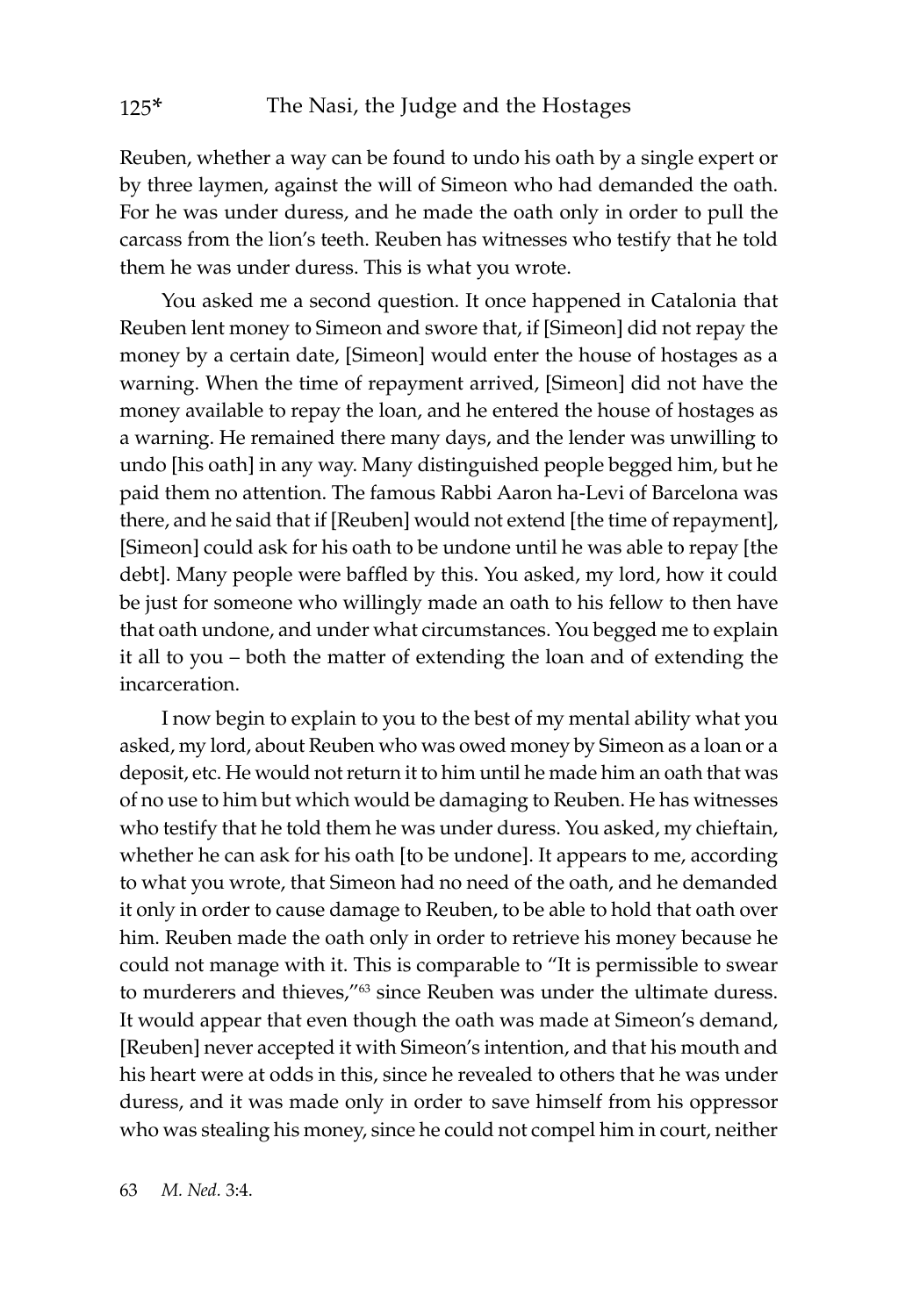#### Pinchas Roth 126<sup>\*</sup>

in Jewish court nor in Gentile court, or he was falsely accusing him in order to steal his money. Therefore, it seems obvious that his status is like that of the murderers and thieves and self-appointed tax-collectors, regarding all of whom our Sages permitted swearing, either vows or oaths—as it says in the fourth chapter of *Nedarim*<sup>64</sup>—so that a person could escape the duress. Even though they could simply have paid the tax, they allowed them to swear, and even if they swore and forbade upon themselves all the fruit in the world except for the fruit of the royal household, they are not forbidden to them because they did not intend to forbid the fruit upon themselves but to save themselves from duress. We follow their intention and not their words, as is seen also in Tractate *Shevuot*65 regarding vows of exaggerations and oaths of exaggeration which were permitted, even if he made an oath "that I will not eat if I did not see a camel flying in the air"<sup>66</sup> or similarly twice the number of people who left Egypt,<sup>67</sup> and this is called an oath of exaggeration because he does not mean to forbid the fruit but to confirm his lie. Even though it is forbidden to make such an oath, nevertheless [the fruit] does not become forbidden to him. Rabbi ibn Migash wrote there in tractate *Shevuot* that anything that he did only in order to confirm his lie does not make the fruit of the world forbidden to him.<sup>68</sup> So too regarding vows to murderers, where he is doing it only in order to save himself from duress, the fruit are not forbidden to him, for they both fall into the same category in this matter. There is also a variant found in the texts in this passage of the flying camel, $69$ "Did not Rav Amram say, when he says [all the fruits of the world] will be forbidden etc. if they do not belong to the royal house, so too here when he says they will be forbidden etc. if I did not see a flying camel." Clearly, both of these have the same reason, that he did not intend to forbid the fruit, and thus they both belong to the same topic, namely that since they intended only to confirm their lie or to save themselves from duress, the fruit did not

- 64 Ibid.
- 65 *B. Ned.* 24b.
- 66 *B. Shevu.* 29a.
- 67 *M. Ned.* 3:2.
- 68 Joseph ibn Migash, *Êiddushe Masekhet Shevuot*, ed. Moshe Shmuel Shapiro (Jerusalem: Be'er Ya'akov, 1992), 66 (to *b. Shevu.* 27b).
- 69 B. Ned. 28a. Kimhi seems to have misremembered the source. Several medieval commentators noted the absence of the flying camel case in *Nedarim*. See *b. Shevu.* 29a, and Tosafot and Solomon ibn Adret ad loc.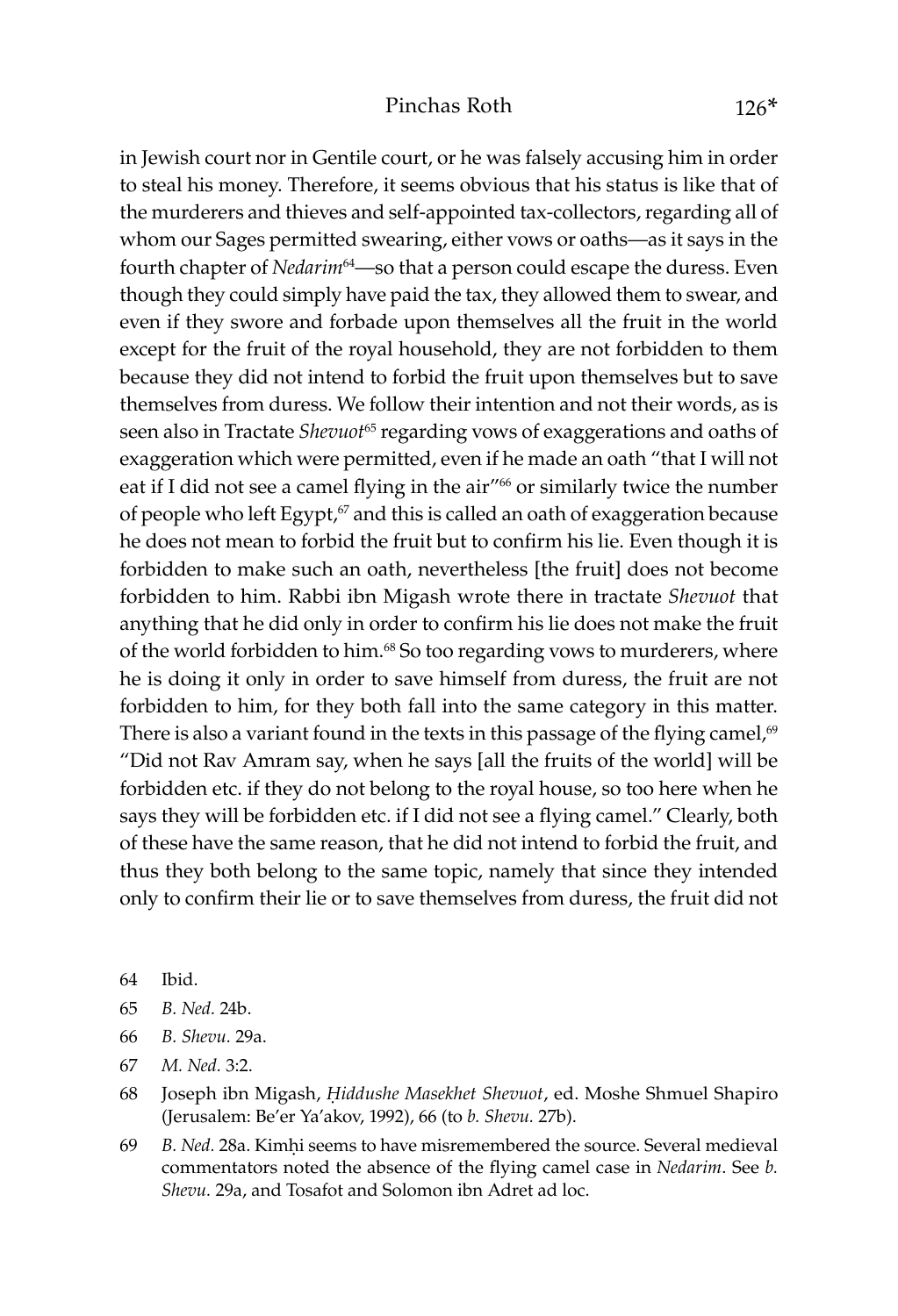become forbidden to them. So too regarding this topic under discussion, since he made the oath only out of his great need to save himself from duress to recover his money, and his mouth and his heart were not aligned and he never intended to abstain because of the oath from whatever he swore to avoid. Just as in regard to vows to murderers and vows of exaggeration, the fruit did not become forbidden, so too here it is no different, even though in vows to murderers they did not explicitly make the vow according to the intention of the murderer, it is still no different because it can be claimed that he never intended to privilege the oppressor's intention over his own. The proof of this is that he made a declaration about his duress.

Furthermore, from the second question it emerges that, after the fact, he is absolved even when he swore on his own, so it must be so when he was forced to do it. Even though from the discussion of Rav Amram's statement in the fourth chapter of *Nedarim*, 70 where it says "all the fruits of the world are forbidden to him," it emerges that the fruit was indeed forbidden, that is because the Mishnah states "One may swear," ab initio, [implying that] it is permitted ab initio to make a vow. Then they challenge it by saying that, if the vow did not render the fruit forbidden, then the vow was a false oath and it is still considered a violation. Rather, if it was permitted to make the vow, the vow must have forbidden the fruit and he intends to fulfill this oath or vow and it is not considered a vain vow. The Gemara concludes that it is as if he said in his heart "today" and it became forbidden only for that day, and since he upheld his vow that day, it is sufficient. Even though in tractate *Kiddushin*71 it is established that inner thoughts are not declarations, in regard to duress like her they are considered declarations. Here, in regard to this matter, he did not make a vain statement since he upheld his oath for a day or two or a year or two, since according to you, my lord, it seems that he did not vow to give him anything but rather to avoid something. Also, since Reuben did not initiate the oath to Simeon and did not demand the oath as a condition for returning his money, since he forced him, it is unworthy to uphold the oath. Behold, my lord, that according to the comparison we made with murderers and thieves and tax-collectors, he does not need to ask for his oath [to be undone] at all, unless he is an unlearned person, with whom we are stricter so that they do not become frivolous about vows and oaths. In that case, we can find a way to undo his oath. But if the oath-maker

70 *B. Ned.* 28a.

71 *B. Kidd.* 49b.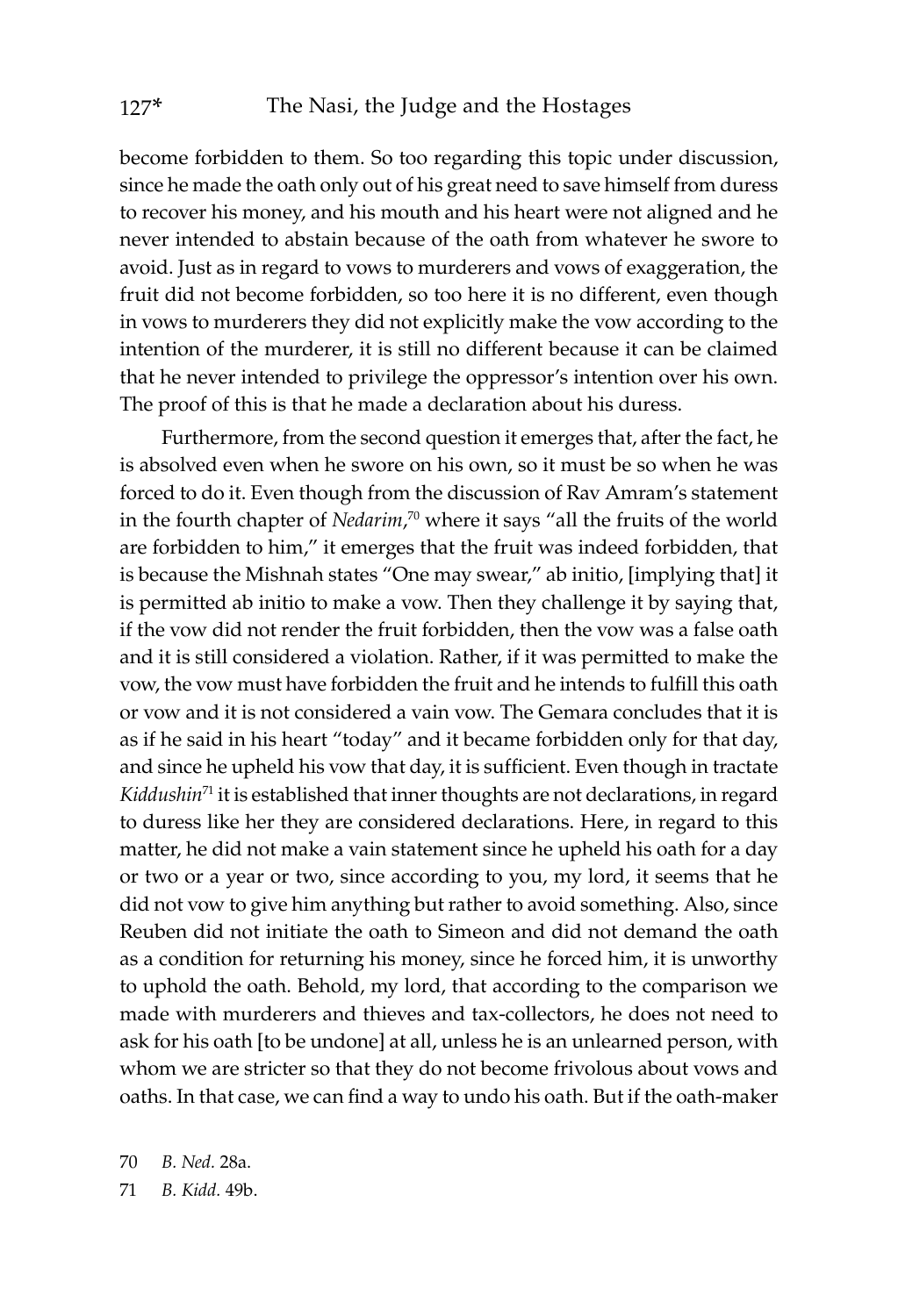is a scholar (*talmid hakhamim*) like you, my lord, he does not need to ask, as stated in the fourth chapter of *Nedarim*. 72

This is the law in order to be clean before God, before whom all actions are measured.73 But in order to be clean before Israel, he must ask for his oath [to be undone], so that Simeon the bully should not spread the word that he broke his oath. Therefore Reuben should take three people with him to Simeon and to tell him: "So and so, you know that you withheld my money for many days, and you would not return it until I swore to you about this thing. Now I cannot or will not maintain the oath, because it is an obstacle and an embarrassment, and I beg you to release me from it. If not, I will ask for it [to be undone]." If he is willing to release him, good. If not, those three people undo it in his presence, even against his will, for the reasons that I will write below about the second question. For, once he has notified him, the court can free him—either the same people before whom he made his declaration to Simeon or others before whom they can testify that Reuben had notified Simeon that he wanted to ask for the oath [to be undone], and certainly if the same witnesses before whom he testified to his duress are available, then any court can free him. Admittedly, in my humble opinion, it is difficult to find witnesses who can clearly testify to such duress, as Rabbi Samuel wrote in the name of Rabbenu Hananel in chapter *Hezkat ha-Batim* about the case of the orchard.<sup>74</sup> But in this case it will not harm us that he did not appoint them since without such witnesses he can also ask [for the oath to be undone]. Even if he has witnesses to only part of the duress, he should ask [for it to be undone] and notify Simeon that he is going to ask for the oath [to be undone] so that he not be suspected of violating his oath. Regarding murderers and thieves this consideration [of suspicion] is not applicable, since if a murderer or a thief or a tax collector sees him eating what was [ostensibly] forbidden to him, if the fruit are not from the house of the king, he will not suspect that he is violating his oath but rather will assume that the fruit are from the house of the king, as he had sworn. But in this case that is under discussion, if he does not notify him, he will suspect him of violating his oath. Therefore he must notify and then ask according to whatever opening he finds in the vow, and it is undone for him, ab initio. This is my opinion of the practical law in the case that you asked me about,

72 *B. Ned.* 14a.

73 1 Sam 2:3.

<sup>74</sup> Samuel ben Meir (Rashbam), commentary on *b. B. Bat.* 40b, s.v. *hay uvda de-pardesa*.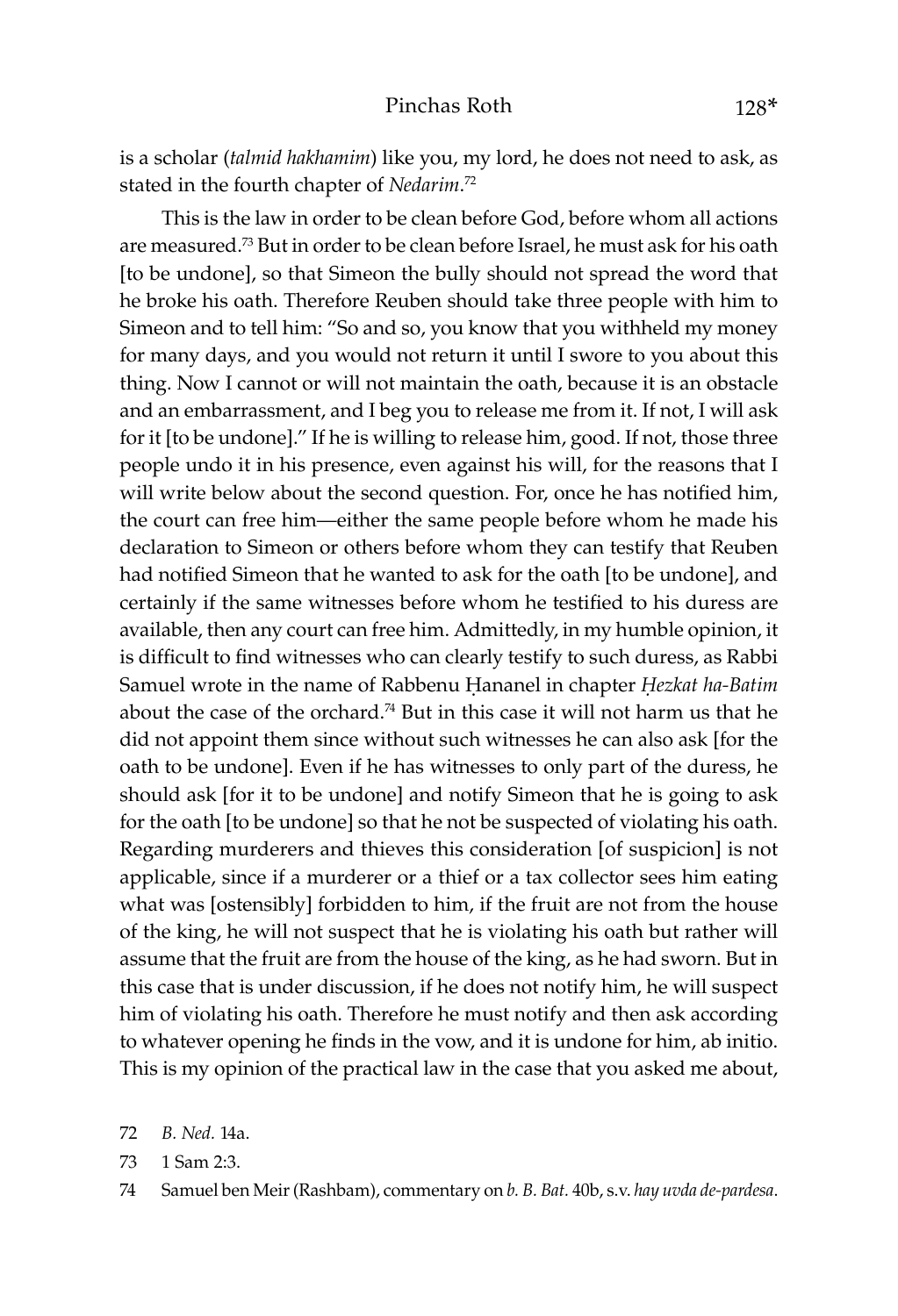my lord, that the oath was unnecessary for Simeon the oppressor. Even if it had been necessary for him and served some purpose and benefit for him, seeing as he was under no obligation to make the oath—either due to a condition or some negotiation—but only because he was under duress, I say that it can certainly be permitted for him, ab initio, as I wrote to you, my chieftain and friend. But if Reuben were obligated to make that oath for some other reason—for example, if he made a condition with him several days or years earlier and he did not want to fulfill it, and now he pawned the deposit or the loan in his possession, which led to his doing as described—that is not called duress, since a person can seek self-help in a case like that, and ab initio we cannot take it lightly, and the ruling would be as in the second question, as I will set out before your honour, my lord.

The second question, that you saw that in the area of Catalonia, about someone who swore to his fellow, etc., as I wrote above. Rabbi Aaron ha-Levi said that if he did not extend [the time] for him, he should ask and his oath would be undone. Many people were baffled by him. You asked, my friend, how it could be just for someone who willingly made an oath to his fellow to then have that oath undone, and under what circumstances. You begged me to explain it all to you – both the matter of extending the loan and of extending the incarceration. Now, my chieftain and friend, turn your ear to what I have to say. It is indeed true that whoever swore to his fellow to repay his debt by a certain date and if not he will enter the house of hostages, and he comes to ask for his oath [to be undone], we do not take his case. The people who were baffled by the sage Rabbi Aaron were justified, because it says in *Nedarim* that someone who vowed to forbid any benefit to his fellow is permitted only in his presence.75 It also says there in *Nedarim*, in the chapter of R. Eliezer, that the Holy One said to Moses our Teacher: "You made an oath in Midian—in Midian it shall be undone."76 About Zedekiah it says "whose oath he flouted and whose covenant he broke," that he was punished for asking [for his oath to be undone] without the presence of Nebuchadnezzar, as it says there in *Nedarim*. 77 However, it is possible that Rabbi Aaron realized that the oath-taker was unable to repay his debt while confined to the house of hostages, and in such a case when there is a pressing need, if he undid his oath, it is permitted after the fact. The borrower can go to the lender and

- 76 Ibid.
- 77 Ezek 17:16; *b. Ned.* 65a.

<sup>75</sup> *B. Ned.* 65a.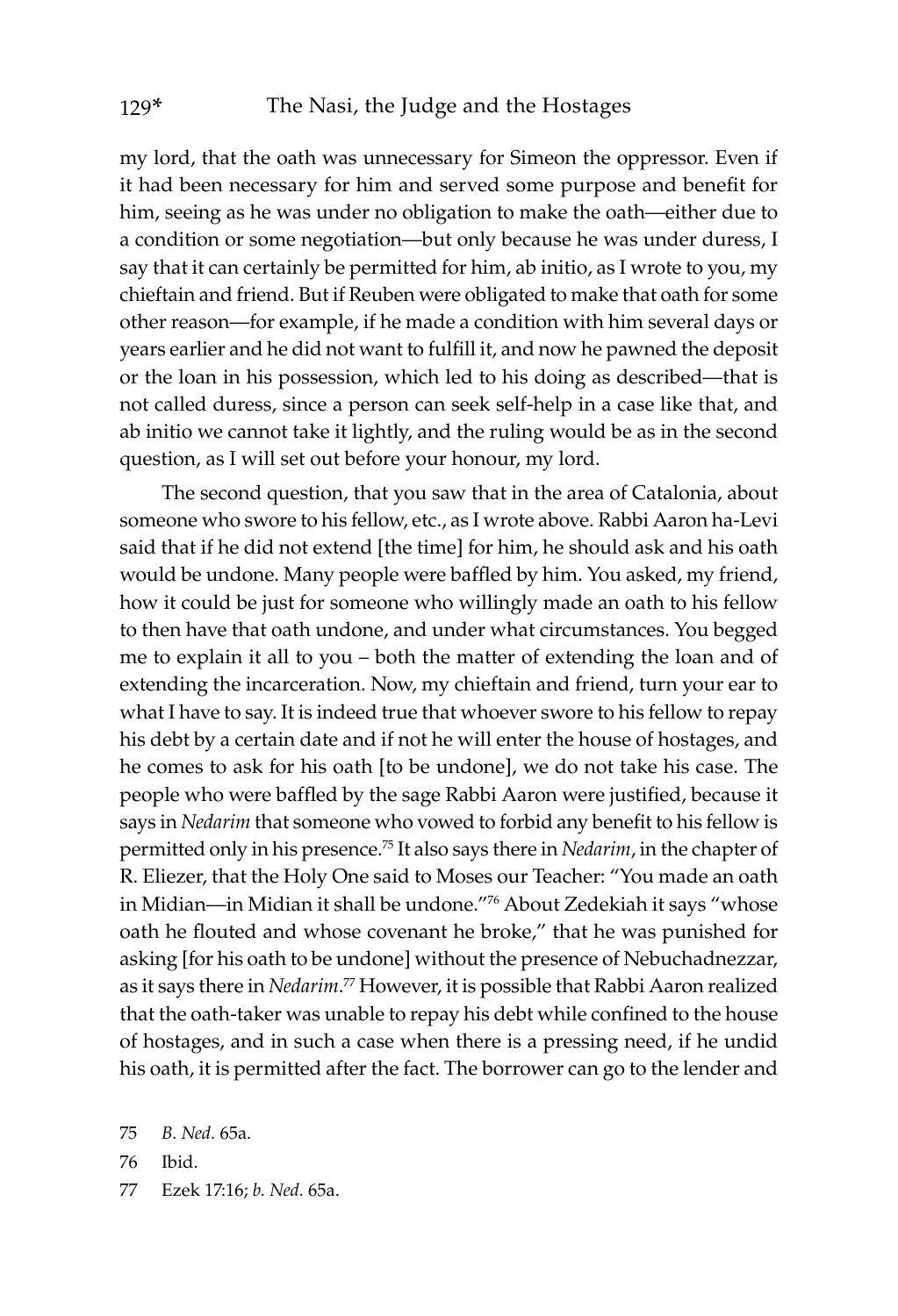#### Pinchas Roth 130<sup>\*</sup>

beg him, in the presence of two or three people, to extend [his time] until he is able to repay the debt. If he does not want to extend, then he can tell him that he is going to ask for the oath [to be undone] and that from that day onwards he should not suspect him of violating his oath. He should then ask for his oath [to be undone] in his presence, or not in his presence since he notified him. It is possible that in this way, if it was undone, the dissolution is valid, even though we hold that someone who made a vow or an oath to his fellow in his presence, it can be undone only in his presence, as it says in *Nedarim*, and as we see regarding Moses our Teacher, to whom the Holy One said "In Midian you vowed, in Midian undo your vow," and regarding Zedekiah it says "whose oath he flouted and whose covenant he broke."78 Nevertheless, in his presence or with notification even without his presence, if it was undone, it is permitted, according to the Palestinian Talmud which explained that the reason it is undone only in his presence is because of suspicion and embarrassment, viz. that he would suspect him of violating his oath if he was not aware that he had asked about it. If he notified him before asking about his vow or oath, there is no further suspicion or embarrassment.<sup>79</sup> If it was undone in his presence or having notified him, even if it was done without his approval it is undone, as we find in tractate Sotah regarding Joseph who wanted to travel [to the Land of Israel] to bury his father, and Pharaoh did not want to grant him permission.<sup>80</sup> Joseph asked him: "What shall I do about the oath I made to my father?" Pharaoh responded, "Go and ask for your oath [to be undone]." Joseph responded: "I will also ask about my oath to you, when I swore that I would not reveal that you do not know the Holy Tongue." He said: "Go and bury your father as he made you swear," etc. as it appears in tractate Sotah. We find that he told Joseph to ask about his oath, and even though Pharaoh was unhappy, Joseph told him that he would ask about the oath against his will and to his detriment, but there is no prohibition because he notified him until Pharaoh acquiesced and told him "Go," etc.

Another clear proof that his approval is not required post facto is from the Gibeonites, from whom R. Judah proved in the fourth chapter of *Gittin* that a vow made in public cannot be undone, just like a vow made to the

<sup>78</sup> *B. Ned.* 65a.

<sup>79</sup> *P. Ned.* 5:6 (39b).

<sup>80</sup> *B. Soû.* 36b.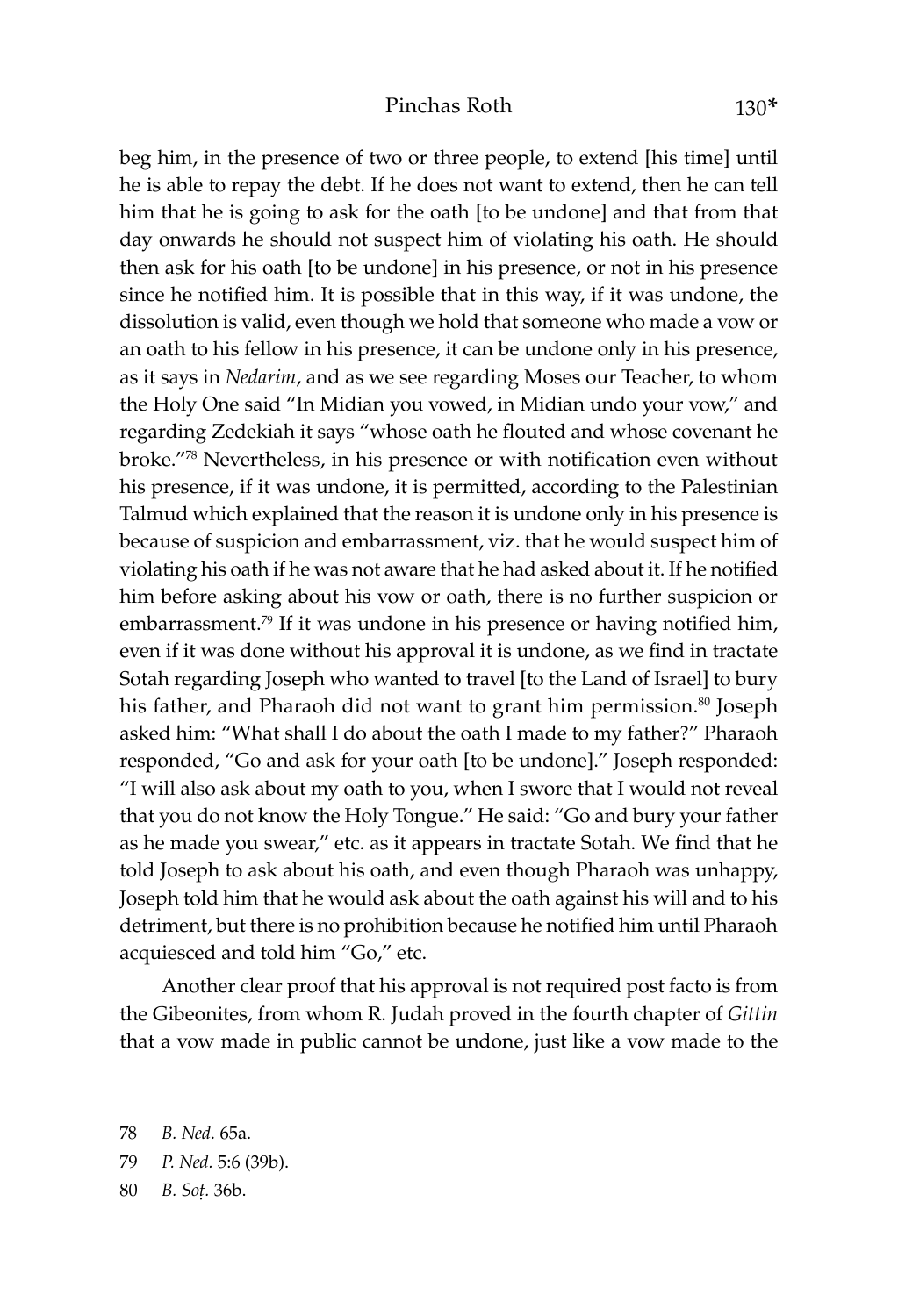public according to the Rabbis.<sup>81</sup> If a person who made an oath to his fellow could only ask for it to be undone with the permission of his fellow, how could R. Judah prove from there that a vow made in public cannot be undone? Perhaps the reason that the vow could not be undone was that we hold that [when] someone made a vow or an oath to his fellow in his presence, it can be undone only in his presence and with his approval, and the Gibeonites were not present. Even if they had been brought against their will, they would not have accepted that undoing [of the vow] so that they would not die. Rather, a vow made in public can normally be undone. If you were to object that it was not considered a vow in their presence because the vow was not made before the Gibeonites but only before their emissary, that cannot be claimed. First, a person's emissary is considered the same as the person and this is considered in his presence. Further, the approval of the emissaries would certainly be required, and the emissaries would never agree to that undoing. Therefore, if it could not be undone with his approval, how could R. Judah prove from there that a vow made in public cannot be undone? Perhaps there it is because it could only be undone with the approval of the Gibeonites, and the Gibeonites or their emissaries would never approve of it since they did would not agree to die. Rather it must be that the oath could have been undone without their approval, in their presence or not as long as they notified them. That seems to be the opinion of the Palestinian Talmud,<sup>82</sup> and of the author of *Sefer ha-Hashlamah* at the end of the chapter, on the basis of the Gibeonites and the Palestinian Talmud.<sup>83</sup> We also found that Rabbi Jacob, of blessed memory, wrote explicitly that it is only undone in his presence, but if it was undone, the undoing is valid even without his knowledge.<sup>84</sup> Rabad, of blessed memory, disagreed with him and asked why, if in fact it was permitted post facto, Zedekiah was punished for the oath to

- 81 *B. Giû.* 46a.
- 82 Above, n. 78.

83 Meshulam ben Moses of Béziers's work, *Sefer ha-Hashlamah*, is not extant on tractate *Gittin*. Daniel Katz, "The Talmudic Exegesis of Rabbi Meshulam son of Rabbi Moshe in His Work Sefer HaHashlamah" (Ph.D. diss., Bar-Ilan University, 2012), 95–98 (Hebrew). One section from his discussion ad loc. was copied from the work in ms. Oxford 781, fol. 95v–96r (see Katz, *Talmud Exegesis*, 109 n. 302), but it does not include the section on the Gibeonites.

84 Tosafot *Gittin* 35b, s.v. *lehush*.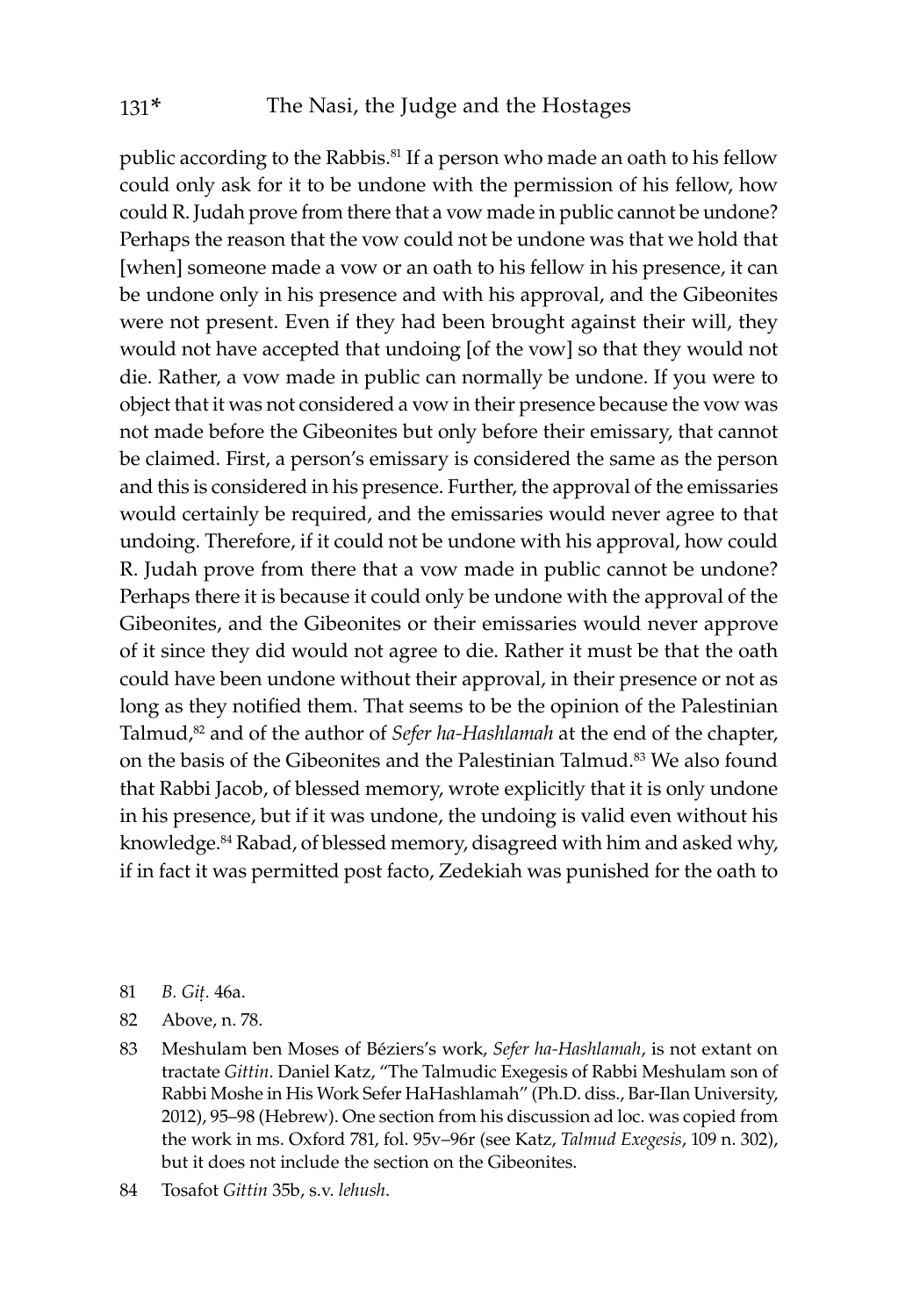#### Pinchas Roth 132<sup>\*</sup>

Nezzar.<sup>85</sup> It can be answered that Zedekiah was punished for desecrating God's great name when he failed to notify Nebachednezzar, as it says there in *Nedarim*, for that deed "the elders of Fair Zion sit silent on the ground,"<sup>86</sup> that they took away their pillows and cushions, and he was punished for the great desecration of the Divine Name.

In my humble opinion, there is another proof: if it were true that whoever made an oath to his fellow could not ask [for it to be undone] without his fellow's approval, what would be the difference between a vow made to the public and a vow made to an individual? It says in *Gittin* regarding [a priest] who marries women whom he is forbidden to marry, "he can take a vow and serve and descend [from the altar] and divorce,"87 and the conclusion is that he makes the vow to the public.<sup>88</sup> Rashi explained: "the public must say to him, 'we make you swear to us.'"<sup>89</sup> Rashi, and other commentators, believed that a vow made to the public is only one in which the public were known and actively involved in the oath and told him "it is to us." We also found in the name of Rabbi Hayye Gaon that even if a person says in public all day long "I am making a vow or oath to the public," it is not considered a vow to the public unless he says in their presence, "I am making a vow to you."<sup>90</sup> We wrote more in our novellae in the name of Rabbenu Hananel. The author of *Sefer ha-Ittur* also wrote in his name in the section on *ketubbah* that "a vow made to the public can never be undone" means that the person who made the vow cannot ask for it to be undone until he notifies the public.<sup>91</sup> End of quote from Rabbenu Hananel. This implies that, if he notified them, it can be undone, and this is the ruling in the matter according to Rabbenu Hananel, that, for non-obligatory matters a vow made to the public cannot

- 85 Abraham ben David (Rabad), glosses on *Hilkhot Alfasi*, *Gittin* 18b. See Solomon ibn Adret, *Êiddushe ha-Rashba Nedarim*, ed. Yaakov Hayyim Solomon (Jerusalem: Mosad Harav Kook, 2008), 259 (*b. Ned.* 65a); idem, *Êiddushe ha-Rashba Gittin*, ed. Yisrael Sclar (Jerusalem: Mosad Harav Kook, 1986), 325 (*Gittin* 35b).
- 86 Lam 2:10.
- 87 *B. Giû.* 35b.
- 88 *B. Giû.* 36a.
- 89 Rashi, *Gittin* 36a, s.v. *al da'at rabbim*.
- 90 B.M. Lewin, *Otsar ha-Geonim Tractate Gittin* (Jerusalem: Mosad Harav Kook, 1941), 70.
- 91 Isaac ben Abba Mari, *Sefer ha-Ittur*, part 2 (Vilna: Fuenn, Rosencrantz and Schriftzetzer, 1873), 32a.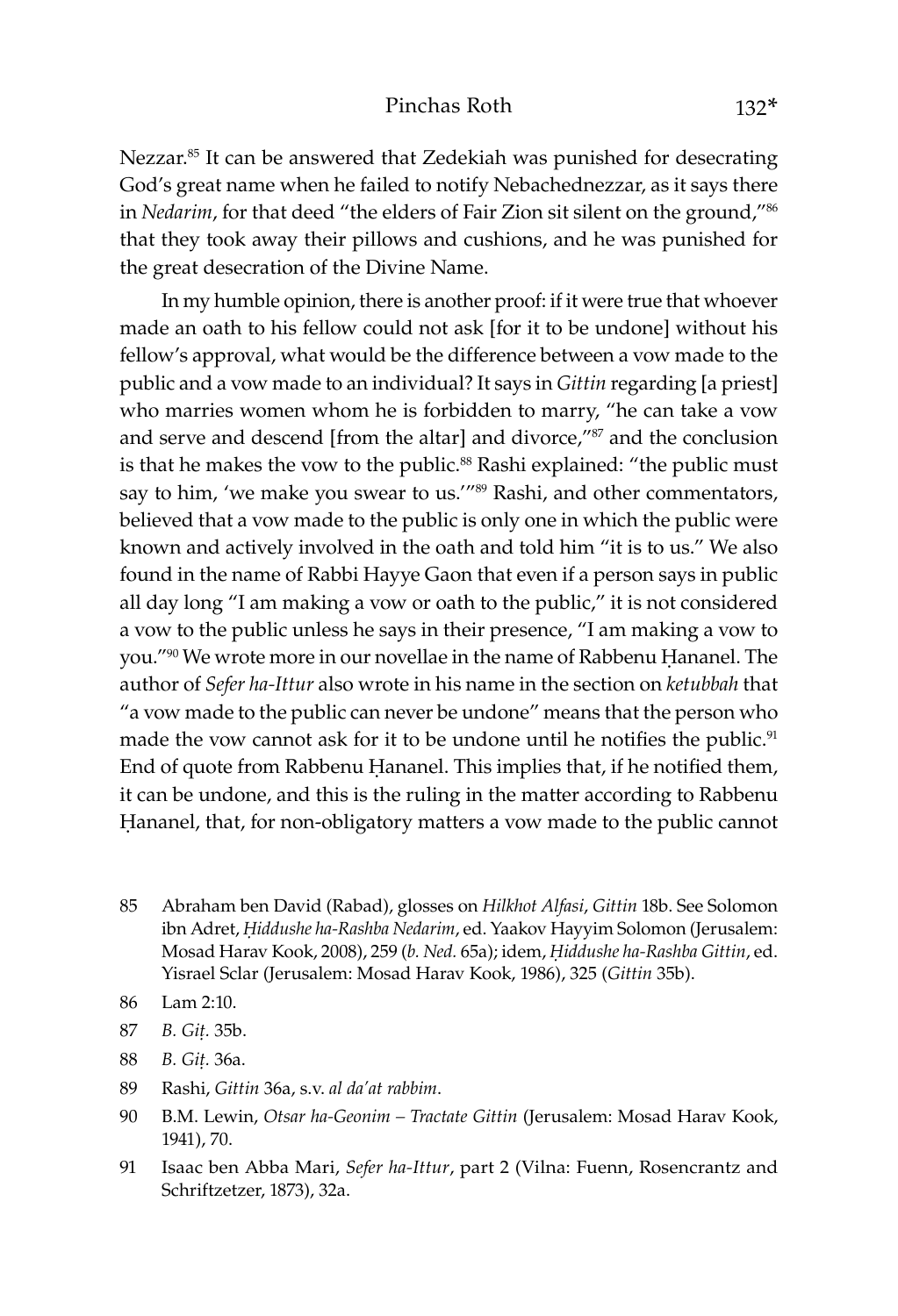be undone unless he notifies those people, but for an obligation (*mitsvah*) it can be undone even without their knowledge since for a *mitsvah* it can be assumed that they would acquiesce, that they did not intend to uproot a *mitsvah*. Behold, my brother, that all of these rabbis believed that a vow made to the public requires the knowledge of that public. Therefore, if someone who made an oath to an individual cannot undo it without his knowledge and will, what is the difference between the public and an individual? The reason that a vow made to the public cannot be undone is given in the name of Rabad, that since "the public" is at least three people, according to the dispute in *Gittin*, and they could form a [three-member] court, any individual must defer to them and they possess power, because the court is powerful. But before one or two people, who do not have such power, an individual does not defer and therefore it can be undone. There is also some proof that it is permissible to ask for an oath made to an individual without his knowledge, from Moses our Teacher who made [the People of] Israel swear, as it says there in *Shevuot*: 92 "When Moses made Israel swear, he said to them—You must know that I am not making you swear to yourselves, but to me and to God," etc., until: "And according to you, he could have said 'to me,' why did he need to say 'and to God'? So that their oath would not be undoable." This implies that, if he had not included God, it could have been undone even though Moses made them swear to him. Therefore he needed to include God with him so that it could not be undone.

Regarding entry in hostageship, there are some who are lenient in the matter when the [lender, who] made him swear, extended [the date of repayment] once—they want to say that, since he allowed him once to leave the house of hostages, he can no longer confine him and threaten him by strength of the oath to enter the house of hostages, because it was undone it is undone. Even though the common custom is to enter and leave according to the will of the lender, and he can say that he allowed it according to the custom, as it says in Jewish contracts: "to him" (*al da'ato*), and in the Gentile contracts, that he swears with the best of his understanding. Nevertheless, they say that when they swore to him or with the best of his understanding, it does not mean anything that he could understand, but rather to say that he cannot cheat him regarding the essence of the oath—for example, the essence of the repayment, that he cannot intend to repay with checkers and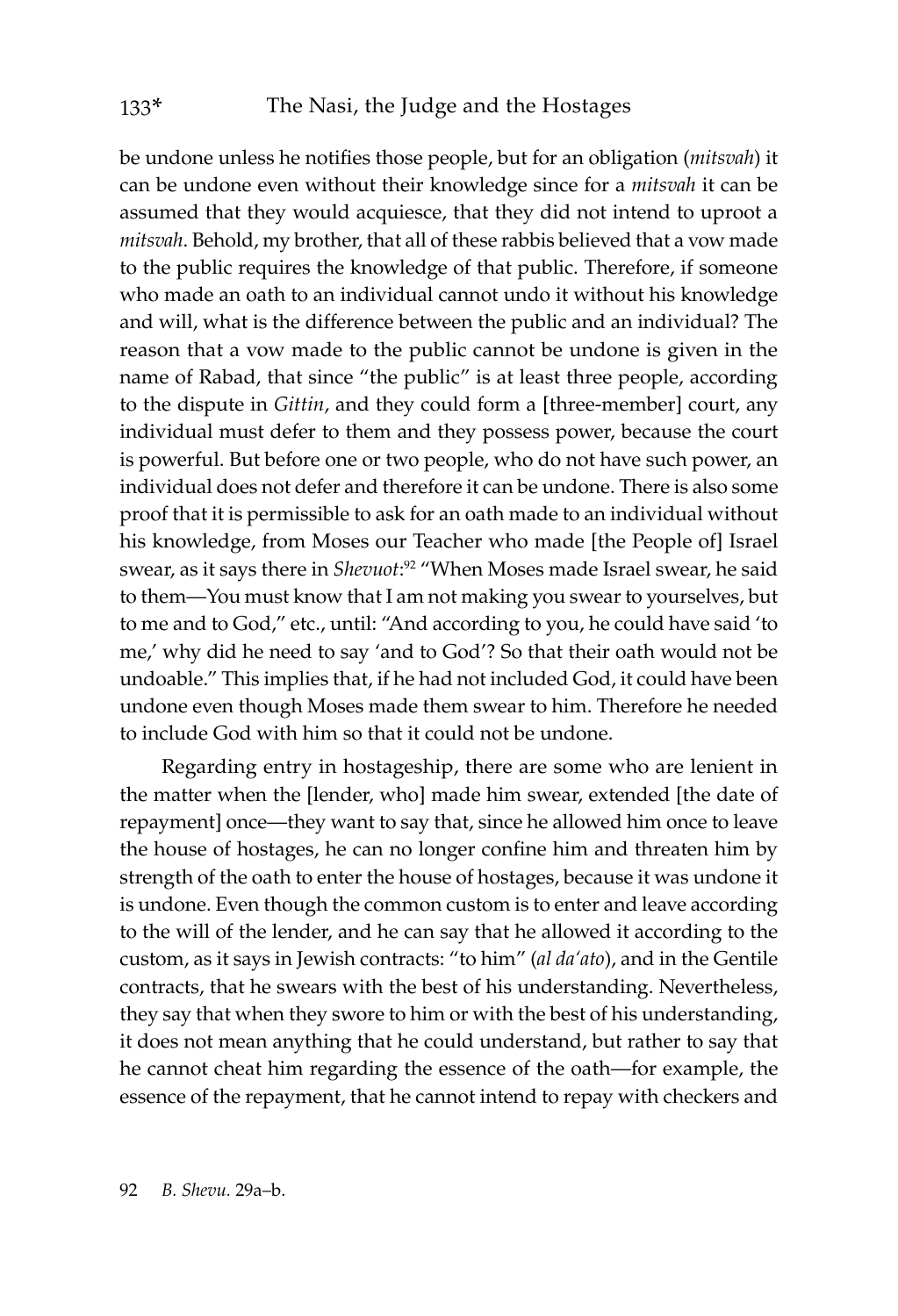#### Pinchas Roth 134\*

to call them coins.<sup>93</sup> Similarly, with the essence of the hostageship, that he cannot call a different place by the name of the place where he agreed to go as a hostage. They say that the oath was only regarding the essence of the oath, but for other matters—even though they are the custom—if they were not stated explicitly, they say they are not obligated. These are people who say whatever they like. In my eyes, this is lighter than bran, $94$  since the essence of their oath was to enter the house of hostages at his warning, and not to leave without his permission. Even though the lender extends the time allowing him to leave the house of hostages for a day or two, he never undid the oath itself. Rather, he understood that he is allowed to come and go with his permission, since he understood the oath to mean that he could not leave the house of hostages without his permission, but with his permission he could come and go. If he says that he never swore to come and go with permission, but rather that he would be bound from the time he entered until he was freed from his oath, and that once he had been freed he could no longer be bound and threatened by his oath, this is false. He never freed him from the oath because he did not intend that [but rather only] to come and go by his word and with his permission, and even the first time he left illegally since he had not undone his oath at all. But if there is any basis for this position, in my humble opinion it can be found in a different way. Reuben swore to Simeon to repay his money on a certain date, and when that date arrived the lender asked the borrower for an extension to his oath since he was presently unable to repay, and he extended it by a month. It is unclear how he could be released from his oath in this way by extending the time, since he swore to him absolutely that he would repay on a certain day. If you were to say that it is because the lender extended the time, the lender certainly cannot extend the oath without absolving him entirely, as it says in *Nedarim*95 and cited in *Gittin*, 96 "Someone who says to his fellow: 'I swear that you will not derive any benefit from me unless you give my son a measure of wheat or two barrels,' Rabbi Meir says that he is forbidden until he gives [the produce to the son] and the Sages say that he can undo his vow without a sage by saying 'It is as if I received [the produce]'." This means that he absolves him entirely, and once he has absolved him, how can

- 93 *B. Ned.* 25a.
- 94 *B. B. Bat.* 98b.
- 95 *M. Ned.* 8, 7; *b. Ned.* 63b.
- 96 *B. Giû.* 74b.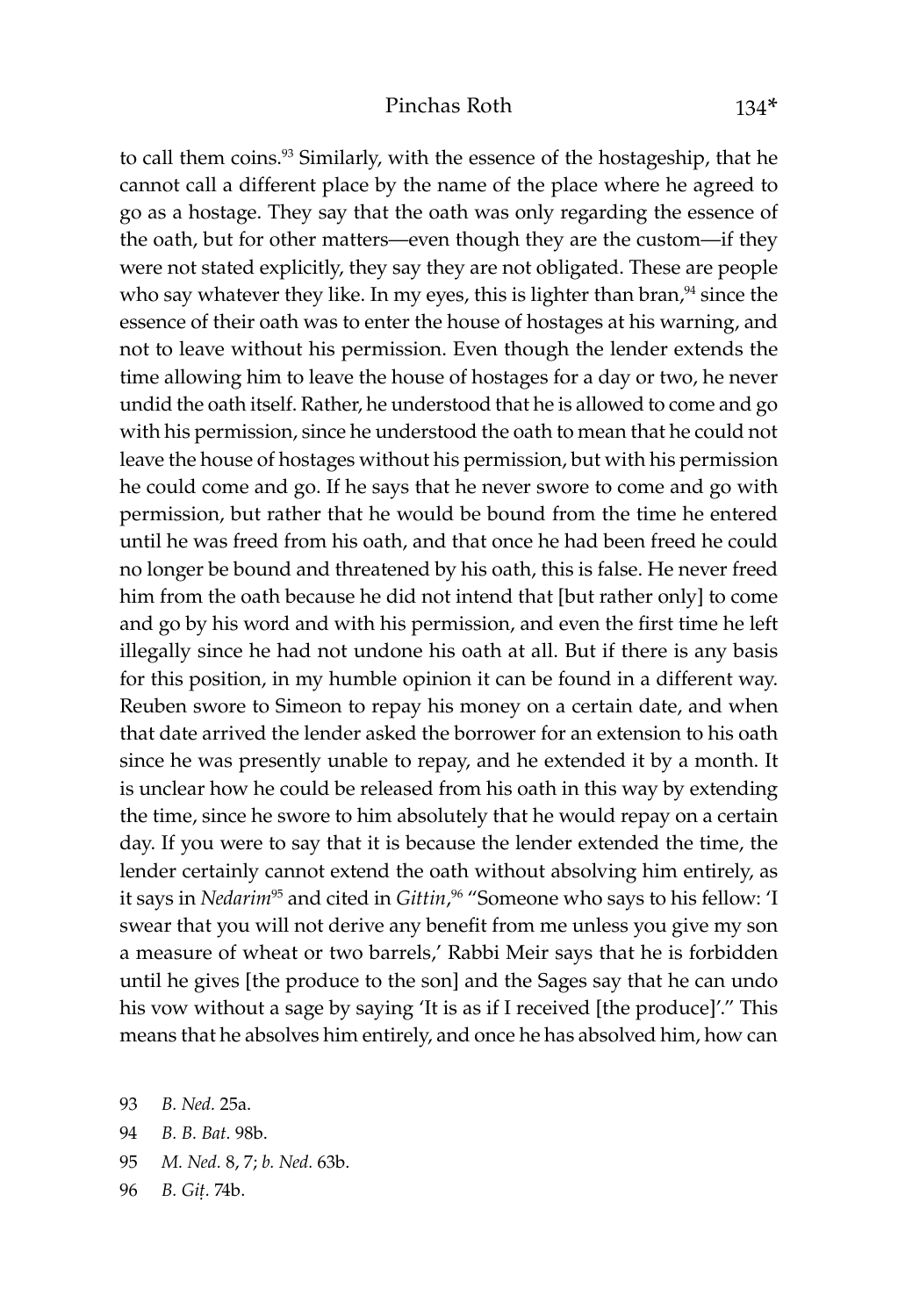he later coerce him by the strength of that same oath? It would seem that he is either not absolved at all, or entirely absolved in this matter, meaning that there is room in this matter. But in the matter of the hostages, the subject is dissimilar to the analogy. One should not be frivolous in this matter at all, and anyone who is frivolous in this or any oath and afterwards comes to ask for it [to be undone], he is not dealt with until he maintains himself under the prohibition for the period of time that he was frivolous about it, or for thirty [days] if it was for more than thirty days, as it says in *Nazir*: 97 "[If someone] made a nazirite [vow] and violated it, they do not deal with him unless he maintained himself under the prohibition the number of days that he flaunted it—this is the opinion of Rabbi Judah. Rabbi Yose said—this applies to a short nazirite period, but for a long nazirite period, thirty days are sufficient." It would appear that the law follows Rabbi Yose. Therefore, whoever was frivolous with his oath is not dealt with until he maintains himself under the prohibition, as it says there.

You should know, my nobleman, that it is forbidden to ask for an oath [to be undone] before it has gone into effect. For example, if he swore "If I do not repay you on this-and-this day, I shall be forbidden from eating meat, or I will enter the house of hostages," he cannot ask about eating meat or entering the house of hostages before the date of repayment arrives. Since the oath has not yet gone into effect, it cannot be asked about, as it says in the last chapter of *Nedarim* that vows cannot be asked about before they go into effect, as it was taught there:<sup>98</sup> "'I will derive no benefit from my father or from your father if I prepare anything for you'—Rabbi Nathan says that he cannot annul it and the Sages say that he can annul it." The Talmud says<sup>99</sup> that in Rabbi Nathan's opinion, a sage cannot undo a vow before it has gone into effect, and we follow his opinion. Here too it seems that whenever the repayment has not come due, the hostageship does not apply to him and the meat is permitted, and therefore he cannot ask about it, and so with any similar case.

Here, my lord, is what I have for your honour in my opinion, as revealed to me from heaven, about your question to me and about your bafflement about the Haver Rabbi Aaron who said that he could ask for his oath [to be

- 97 *B. Ned.* 20a; cf. *b. Naz.* 32a.
- 98 *B. Ned.* 89b.
- 99 *B. Ned.* 90a.